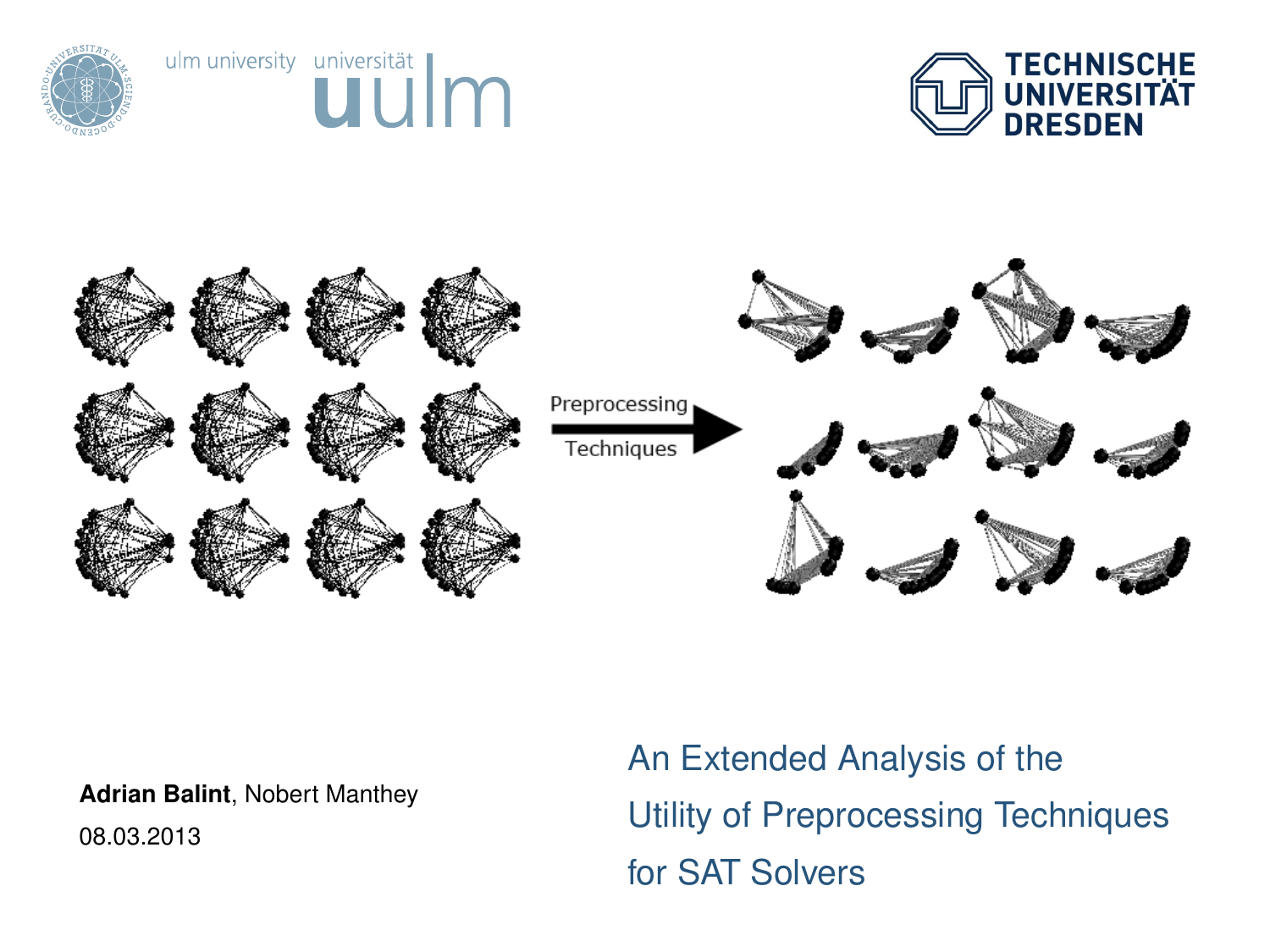$\triangleright$  Preprocessing techniques (PPT) are crucial for the high performance of SAT solvers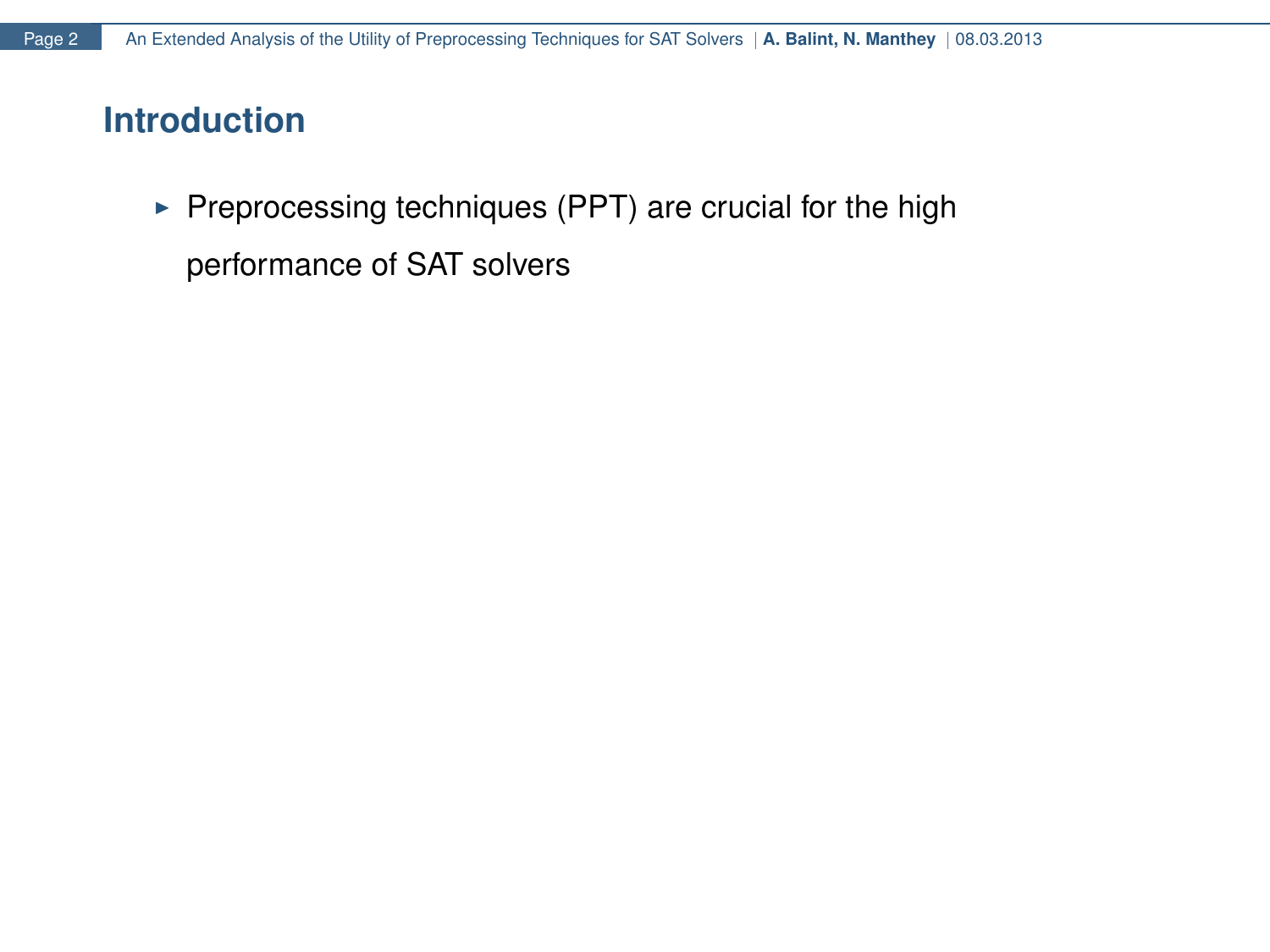- $\triangleright$  Preprocessing techniques (PPT) are crucial for the high performance of SAT solvers
- ▶ None of the state-of-the-art CDCL solvers affords **not** to use a preprocessor (PP)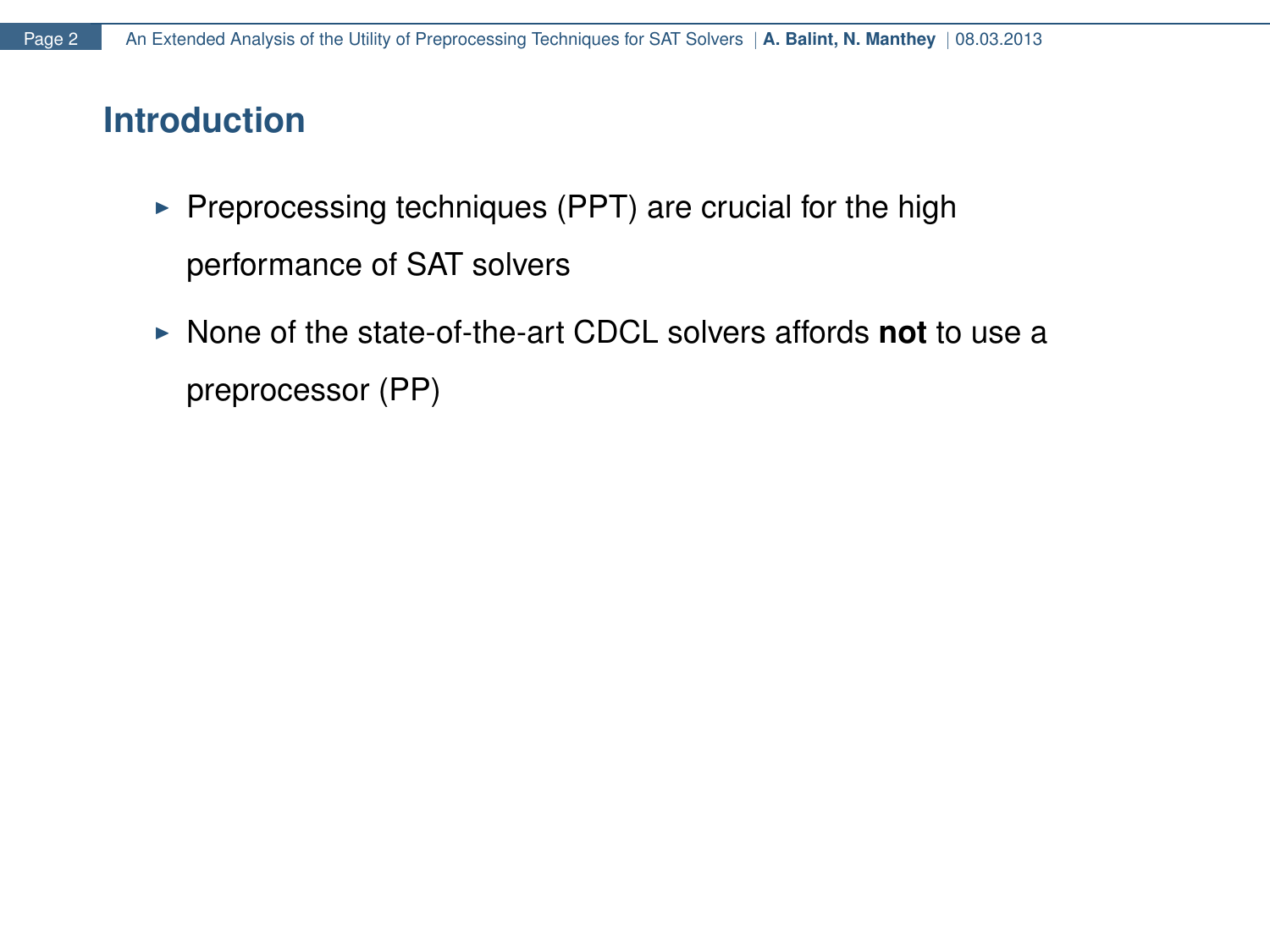- $\triangleright$  Preprocessing techniques (PPT) are crucial for the high performance of SAT solvers
- ▶ None of the state-of-the-art CDCL solvers affords **not** to use a preprocessor (PP)



number of solved instances from the application track SAT Challenge 2012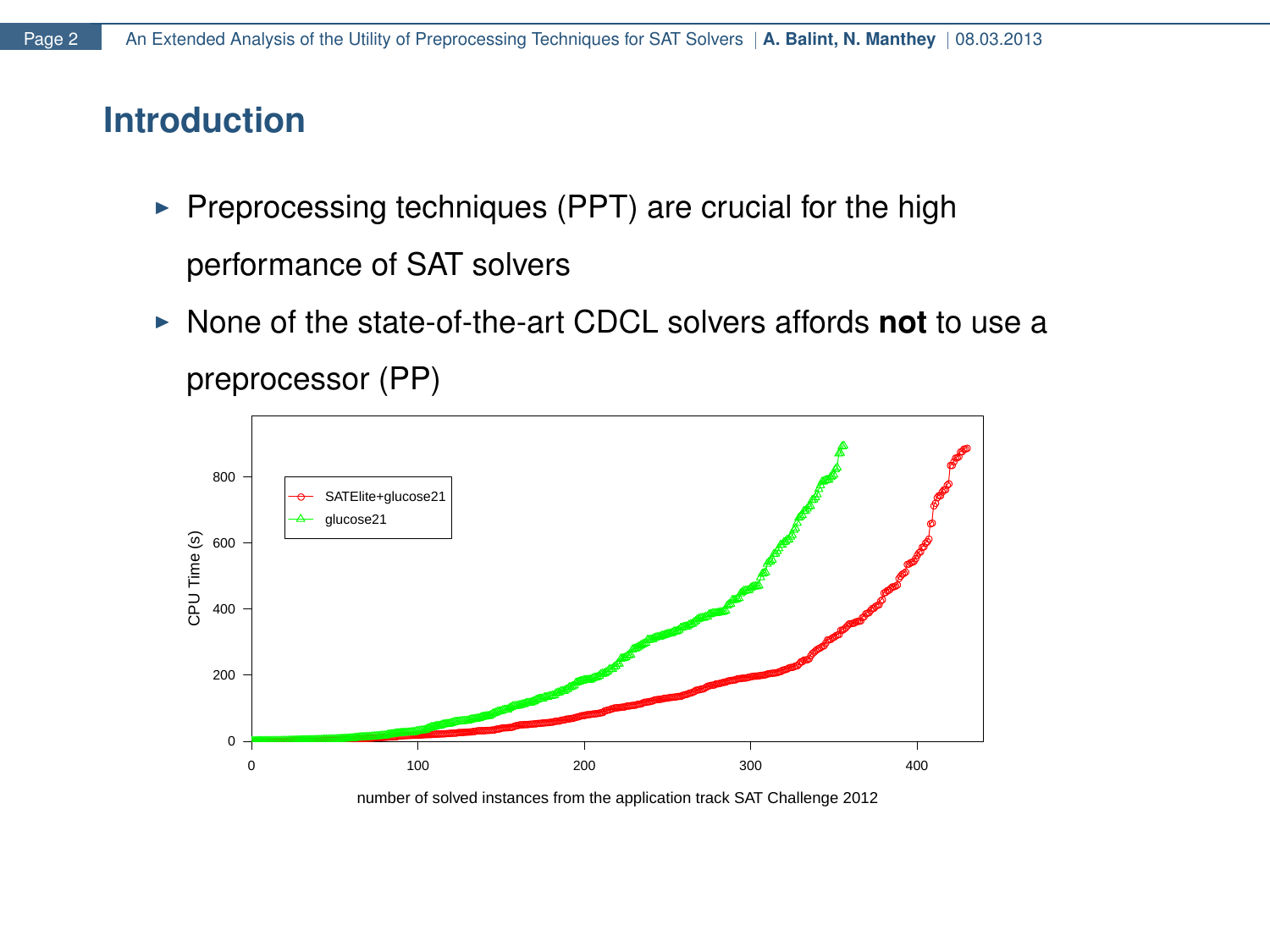- $\triangleright$  Preprocessing techniques (PPT) are crucial for the high performance of SAT solvers
- ▶ None of the state-of-the-art CDCL solvers affords not to use a preprocessor (PP)
- $\triangleright$  Most widely used PP: SatElite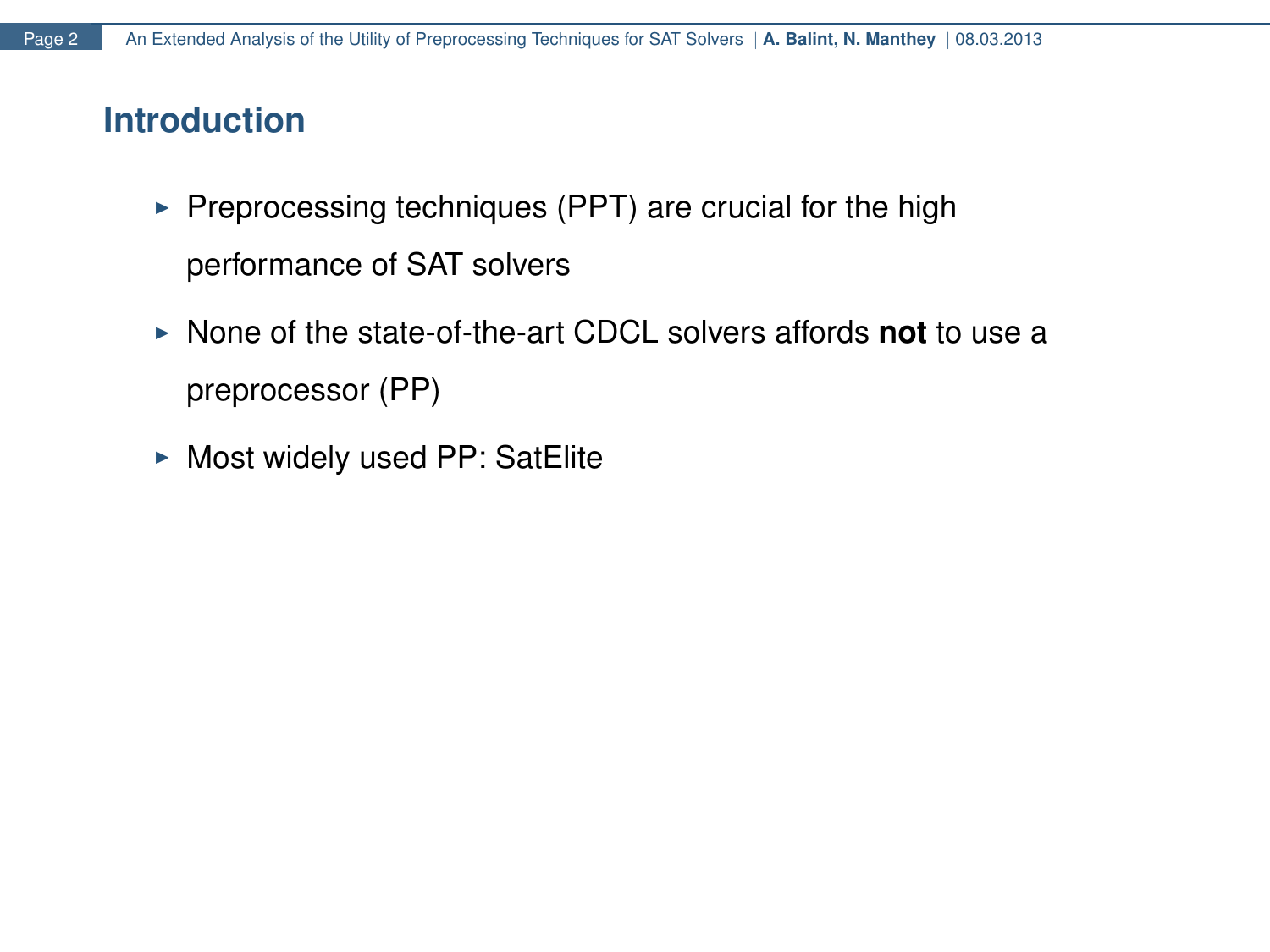- $\triangleright$  Preprocessing techniques (PPT) are crucial for the high performance of SAT solvers
- ▶ None of the state-of-the-art CDCL solvers affords **not** to use a preprocessor (PP)
- $\triangleright$  Most widely used PP: SatElite
- $\triangleright$  Several new PPTs presented since the introduction of SatElite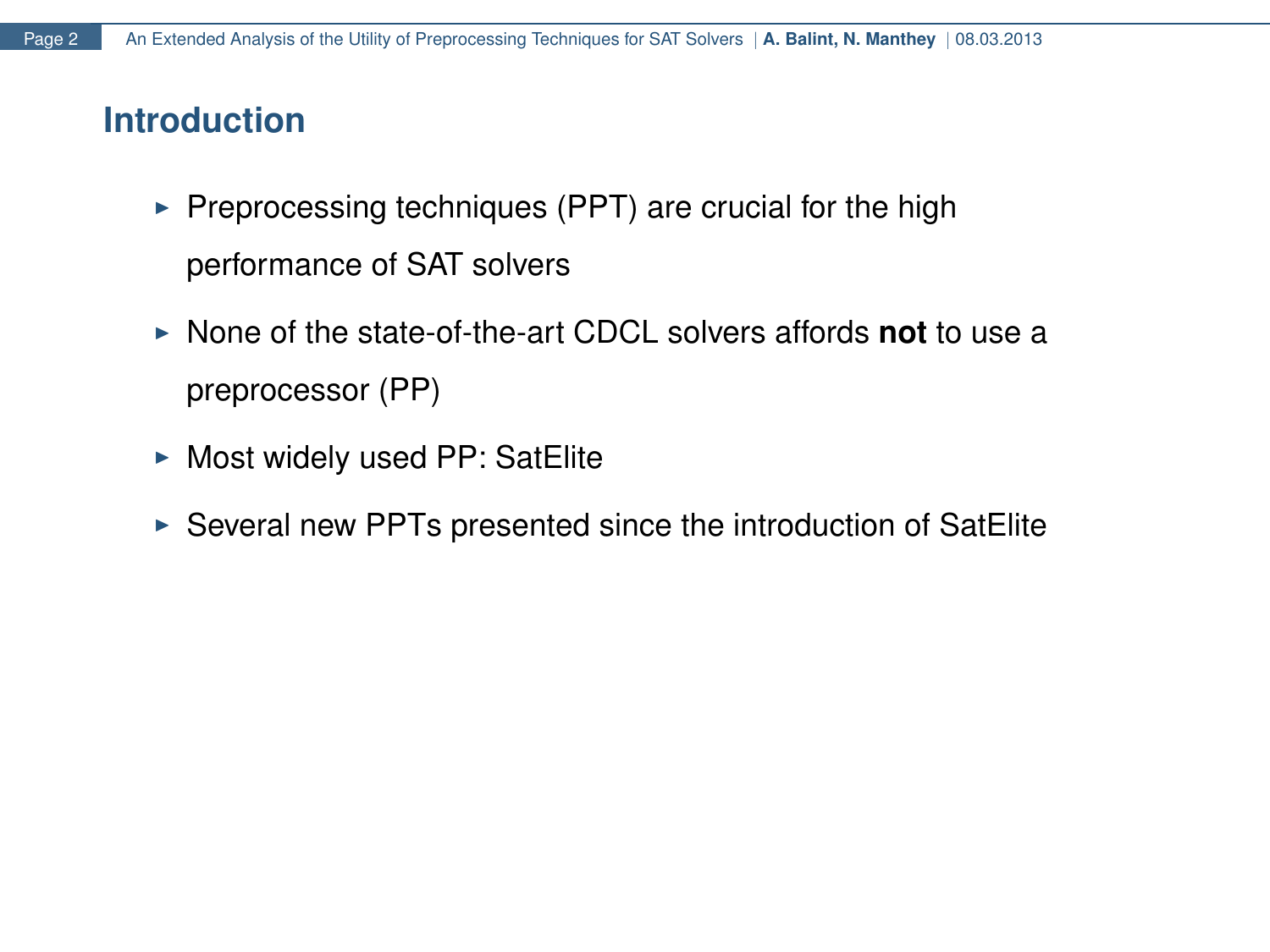- $\triangleright$  Preprocessing techniques (PPT) are crucial for the high performance of SAT solvers
- ▶ None of the state-of-the-art CDCL solvers affords **not** to use a preprocessor (PP)
- $\triangleright$  Most widely used PP: SatElite
- $\triangleright$  Several new PPTs presented since the introduction of SatElite
- $\triangleright$  Most PPTs are designed to boost CDCL solvers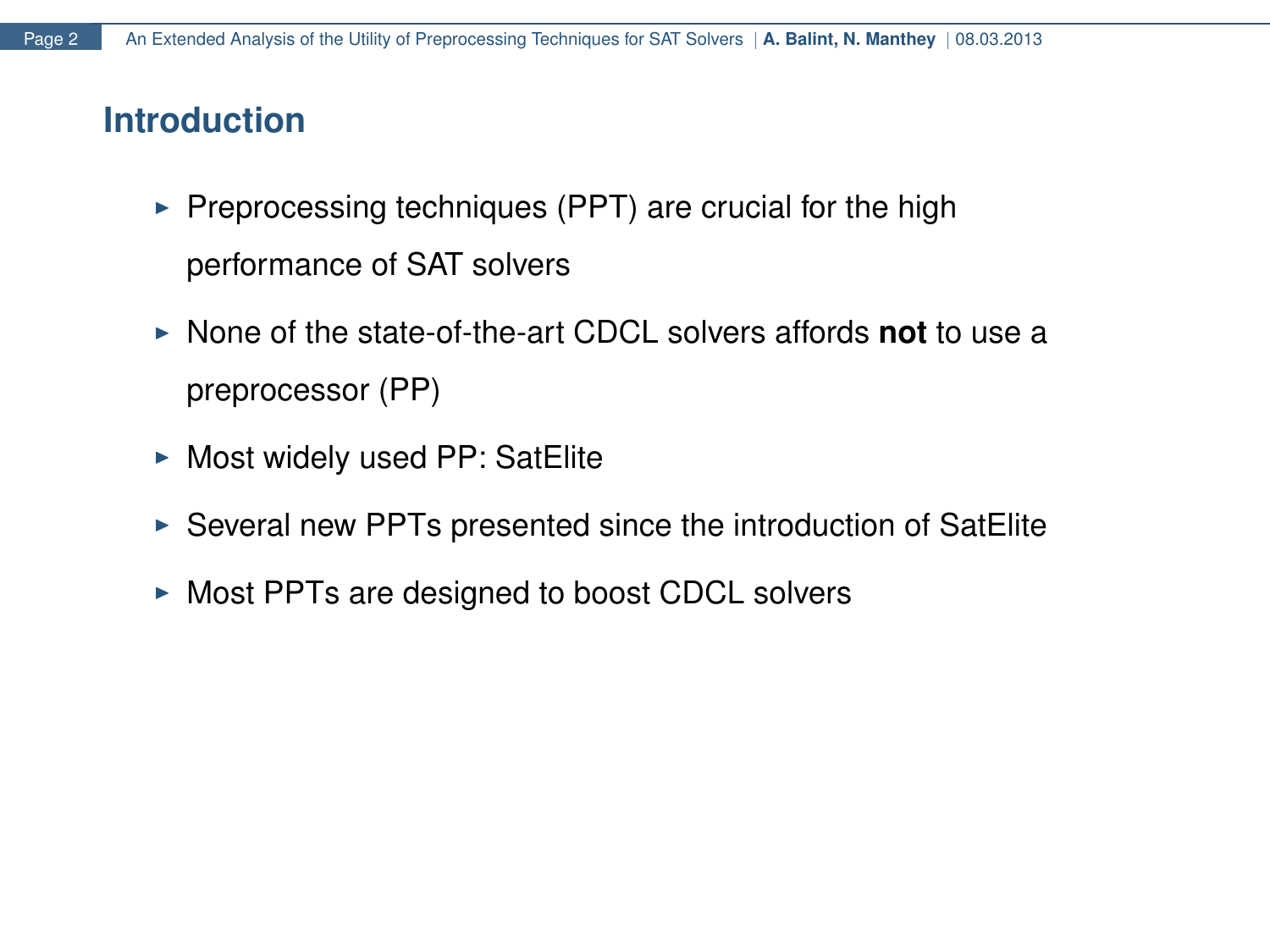- $\triangleright$  Preprocessing techniques (PPT) are crucial for the high performance of SAT solvers
- ▶ None of the state-of-the-art CDCL solvers affords **not** to use a preprocessor (PP)
- $\triangleright$  Most widely used PP: SatElite
- $\triangleright$  Several new PPTs presented since the introduction of SatElite
- $\triangleright$  Most PPTs are designed to boost CDCL solvers
- $\triangleright$  There is almost no analysis of modern PPTs for SLS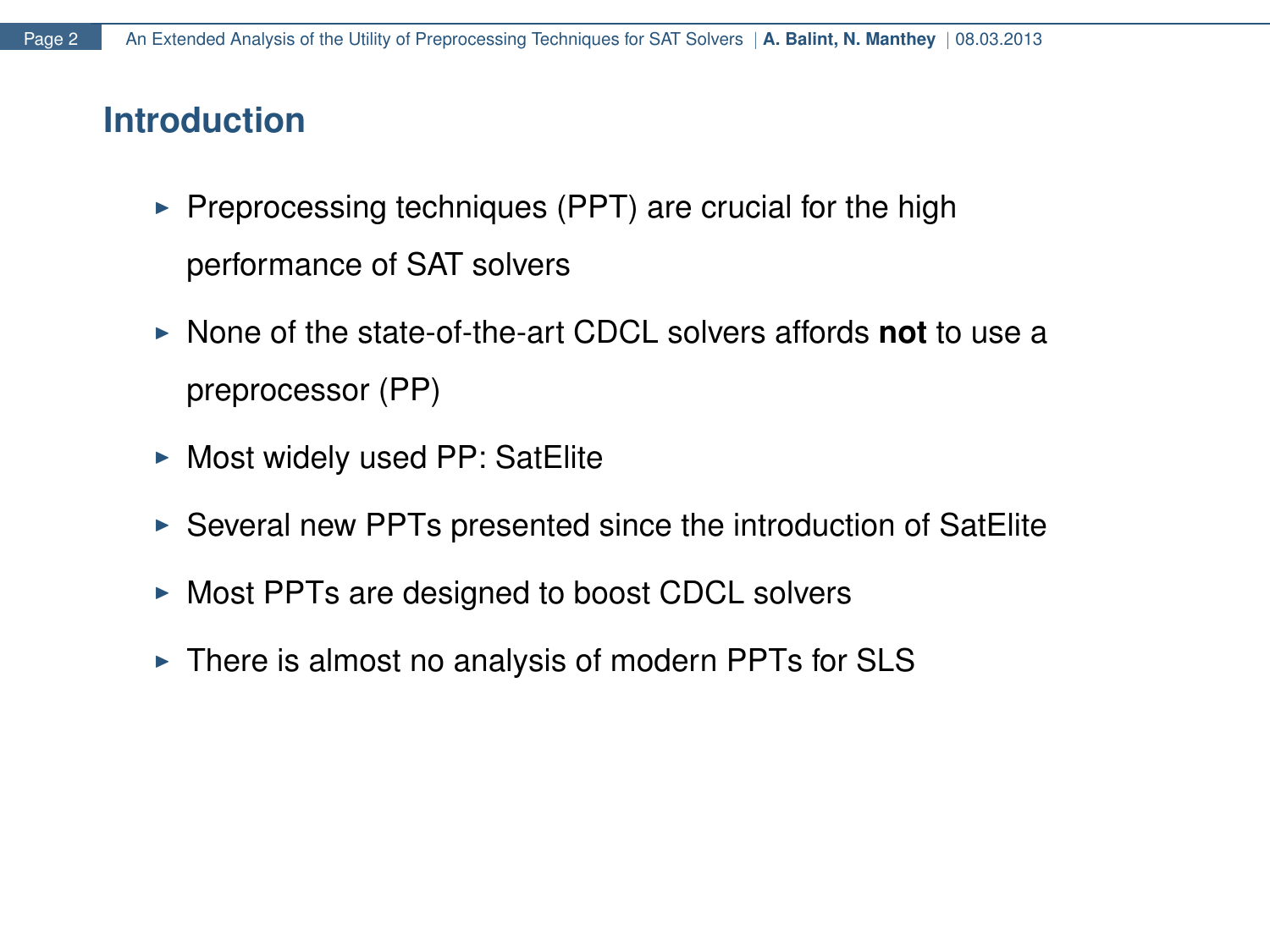- $\triangleright$  Preprocessing techniques (PPT) are crucial for the high performance of SAT solvers
- ▶ None of the state-of-the-art CDCL solvers affords **not** to use a preprocessor (PP)
- $\triangleright$  Most widely used PP: SatElite
- $\triangleright$  Several new PPTs presented since the introduction of SatElite
- $\triangleright$  Most PPTs are designed to boost CDCL solvers
- $\triangleright$  There is almost no analysis of modern PPTs for SLS
- $\triangleright$  SLS solvers seldom applied to structured problems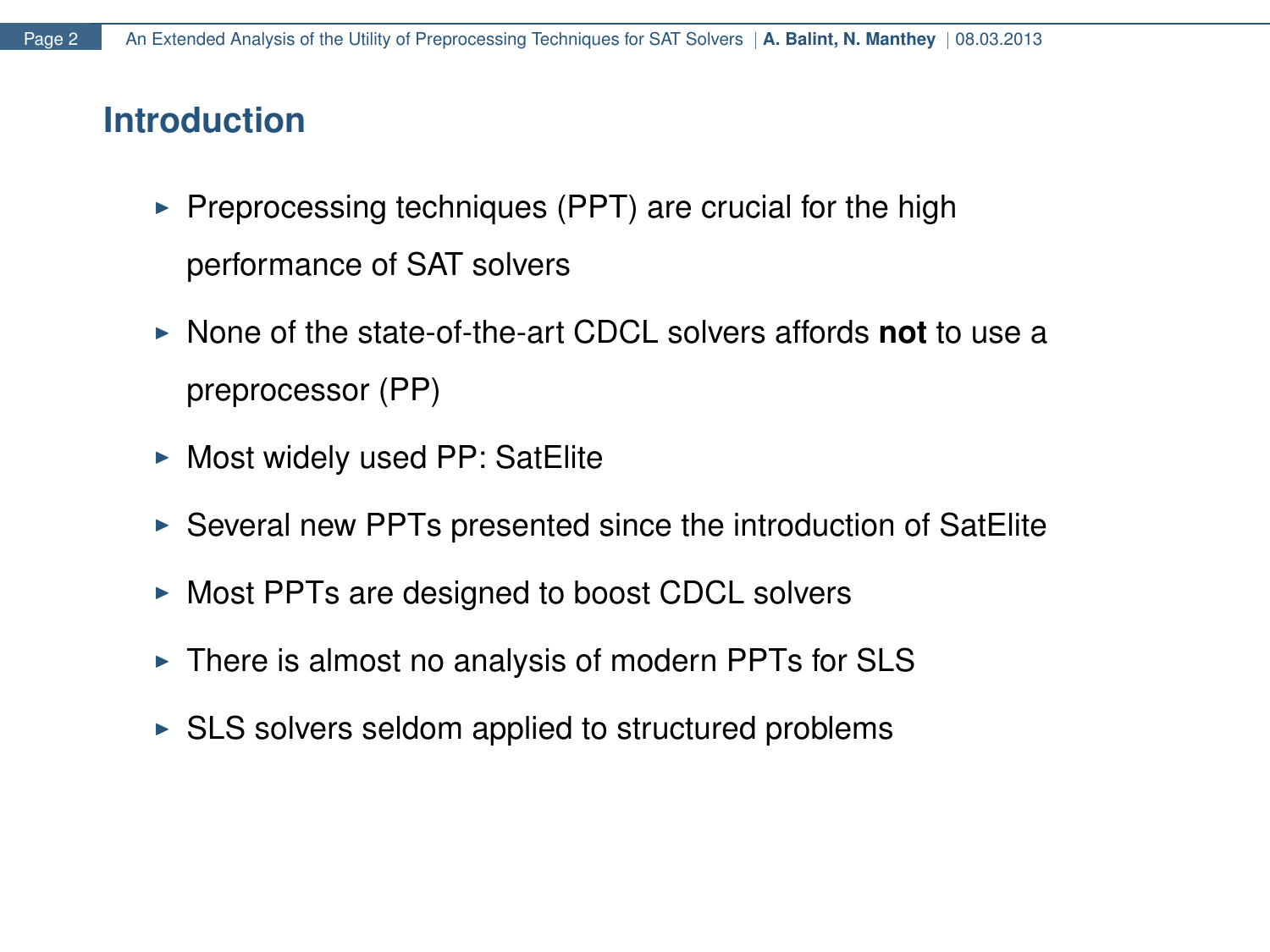▶ Analyze the utility of PPTs for CDCL and SLS solvers individually.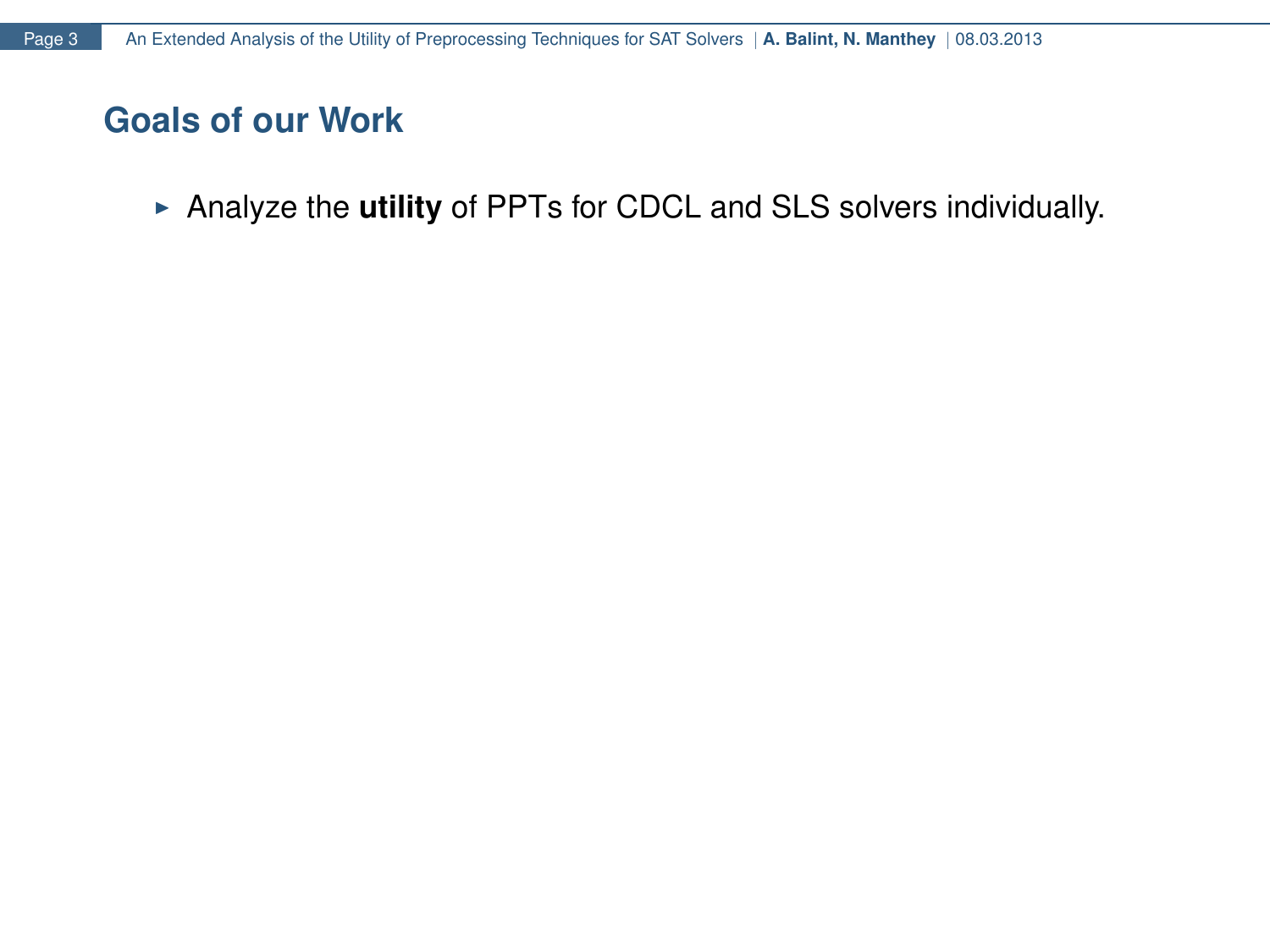► Analyze the **utility** of PPTs for CDCL and SLS solvers individually.

# Utility of a PPT *P* for solver *S*

A PPT *P* is considered to be useful (or utile) for a solver *S* on a set of instances *I* if *perf*( $S(P(I)) >$  *perf*( $S(I)$ ).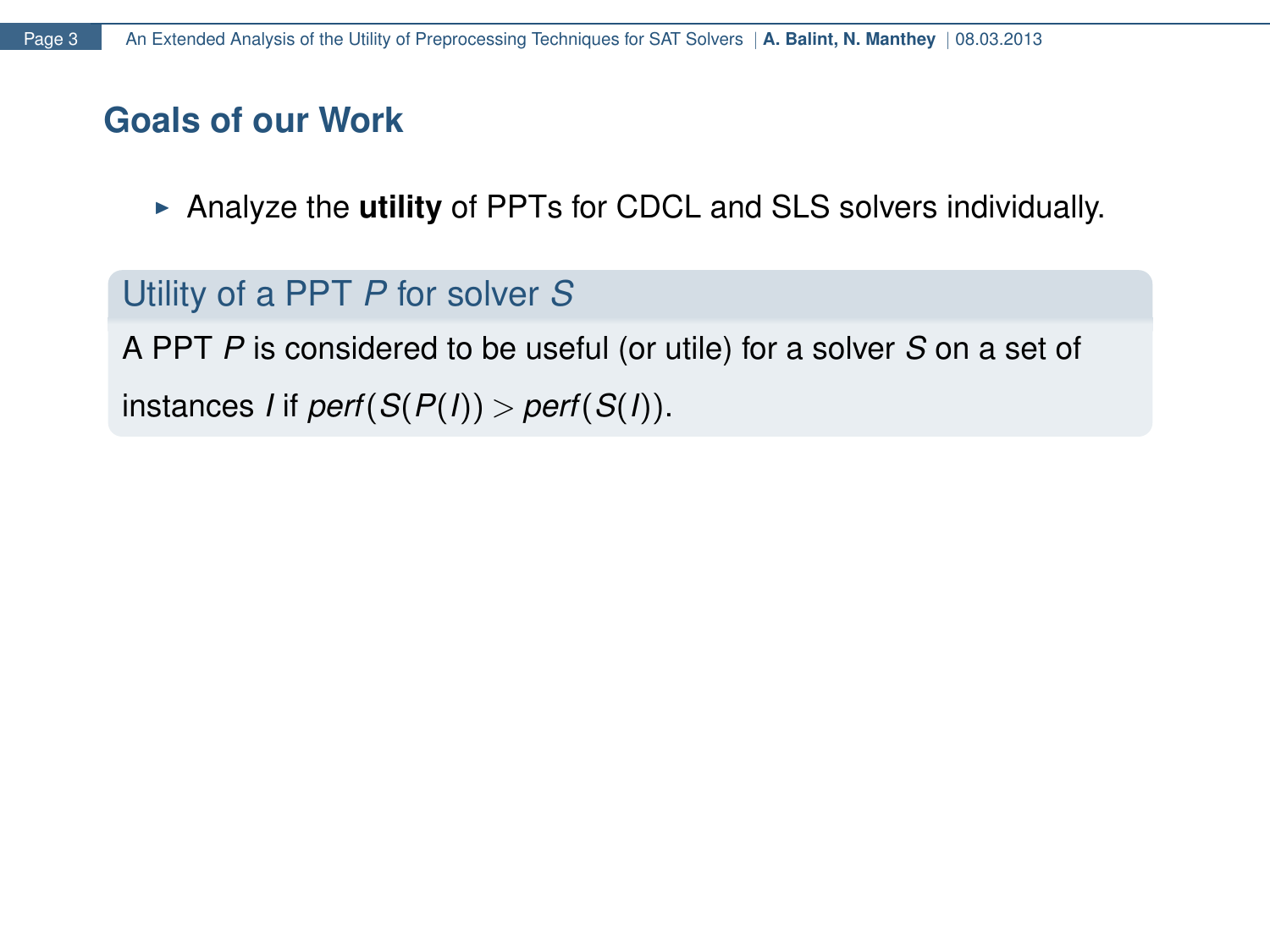► Analyze the **utility** of PPTs for CDCL and SLS solvers individually.

# Utility of a PPT *P* for solver *S*

A PPT *P* is considered to be useful (or utile) for a solver *S* on a set of instances *I* if *perf*( $S(P(I)) >$  *perf*( $S(I)$ ).

1. *How utile is each PPT on its own?*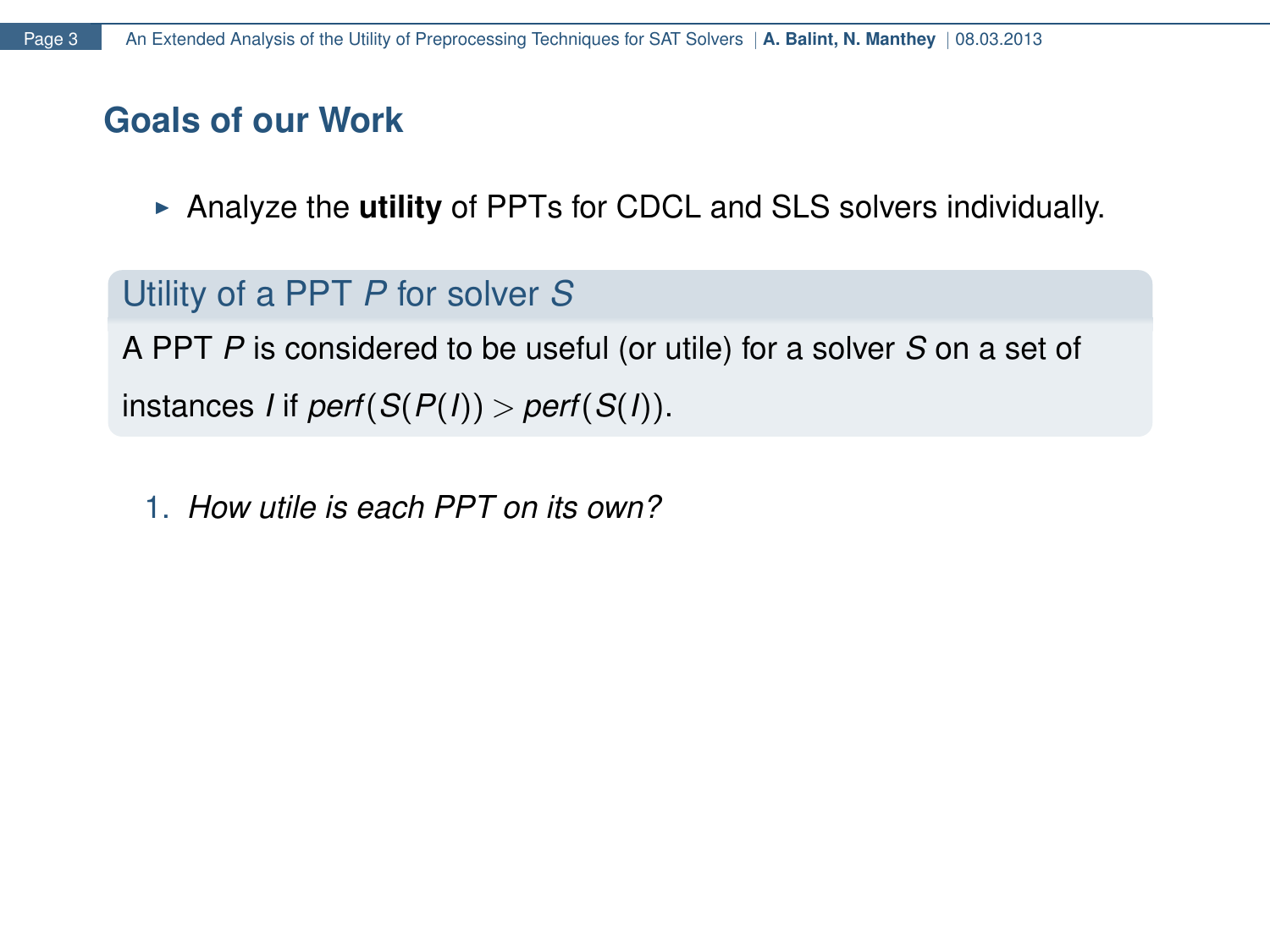► Analyze the **utility** of PPTs for CDCL and SLS solvers individually.

# Utility of a PPT *P* for solver *S*

A PPT *P* is considered to be useful (or utile) for a solver *S* on a set of instances *I* if *perf*( $S(P(I)) >$  *perf*( $S(I)$ ).

- 1. *How utile is each PPT on its own?*
- 2. *Which combination and parametrization of PPTs is best?*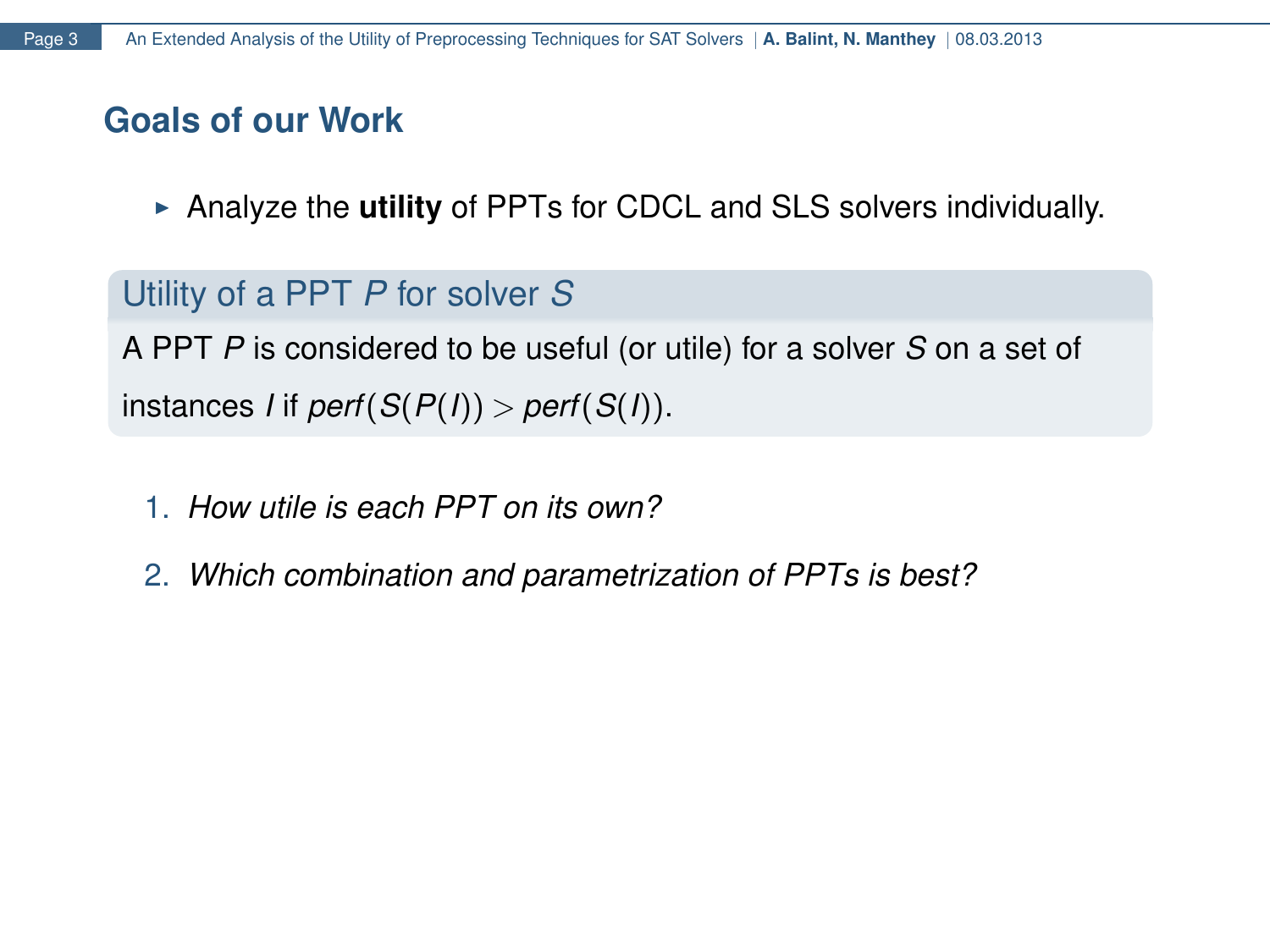► Analyze the **utility** of PPTs for CDCL and SLS solvers individually.

# Utility of a PPT *P* for solver *S*

A PPT *P* is considered to be useful (or utile) for a solver *S* on a set of  $S(F(I)) >$  *perf* $(S(P(I)) >$  *perf* $(S(I))$ .

- 1. *How utile is each PPT on its own?*
- 2. *Which combination and parametrization of PPTs is best?*
- 3. *Can we improve the best PPT with appropriate parametrization?*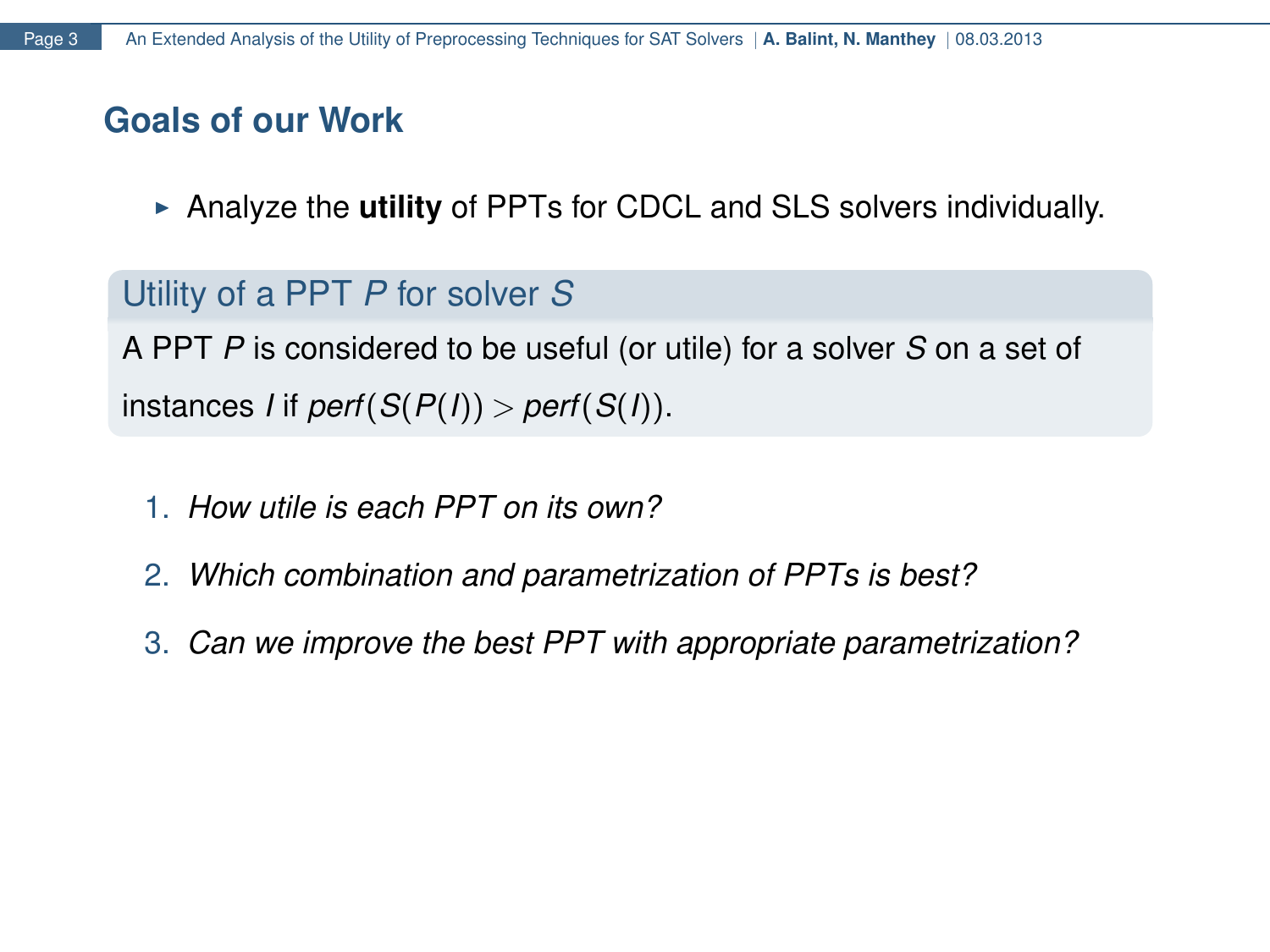► Analyze the **utility** of PPTs for CDCL and SLS solvers individually.

# Utility of a PPT *P* for solver *S*

A PPT *P* is considered to be useful (or utile) for a solver *S* on a set of  $S(F(I)) >$  *perf* $(S(P(I)) >$  *perf* $(S(I))$ .

- 1. *How utile is each PPT on its own?*
- 2. *Which combination and parametrization of PPTs is best?*
- 3. *Can we improve the best PPT with appropriate parametrization?*
- 4. *How susceptible is the performance gain when we exchange the solvers S?*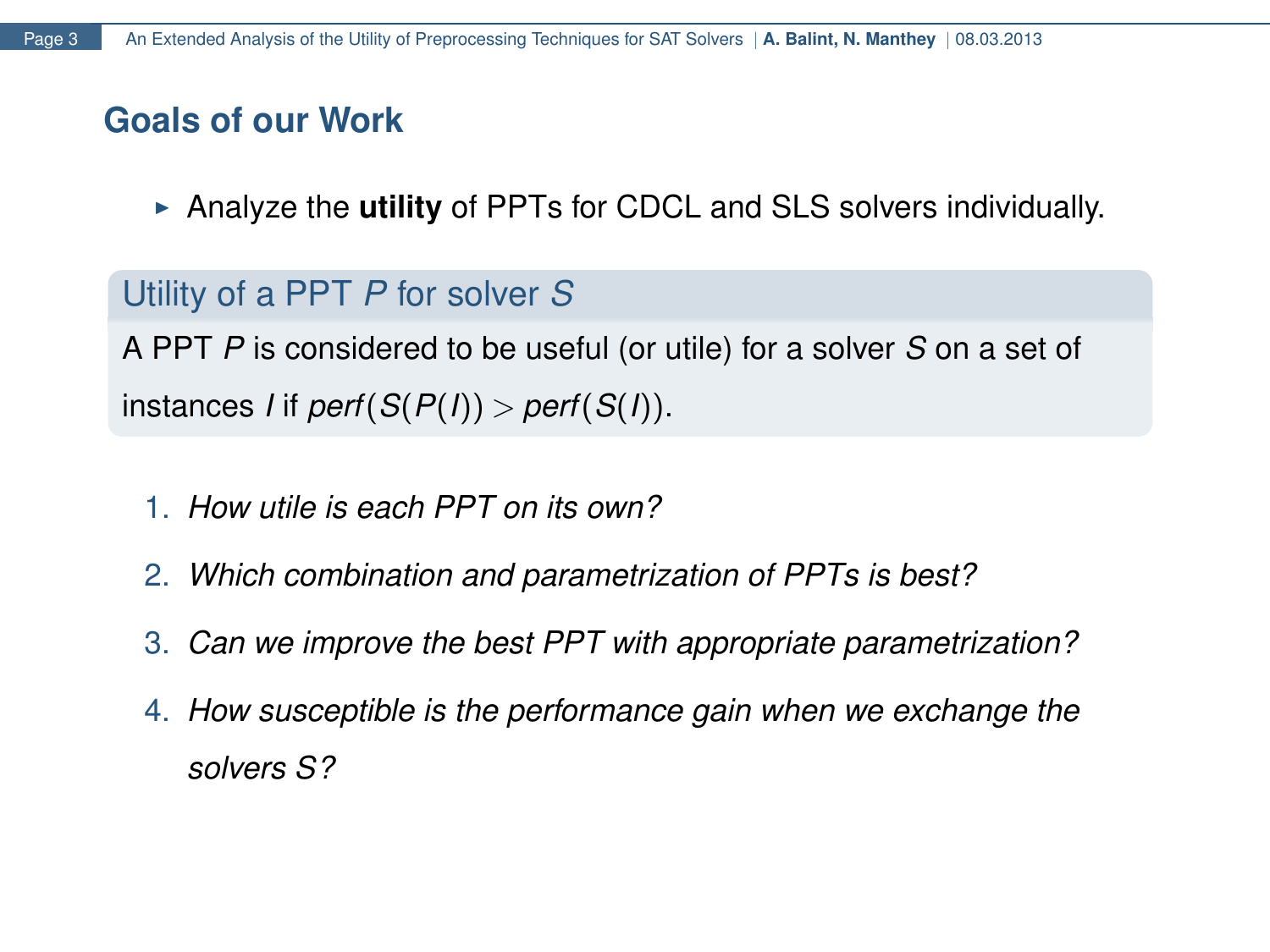Implement currently available PPTs into a PP framework  $\rightarrow$ 

**Coprocessor 3 (CP3)**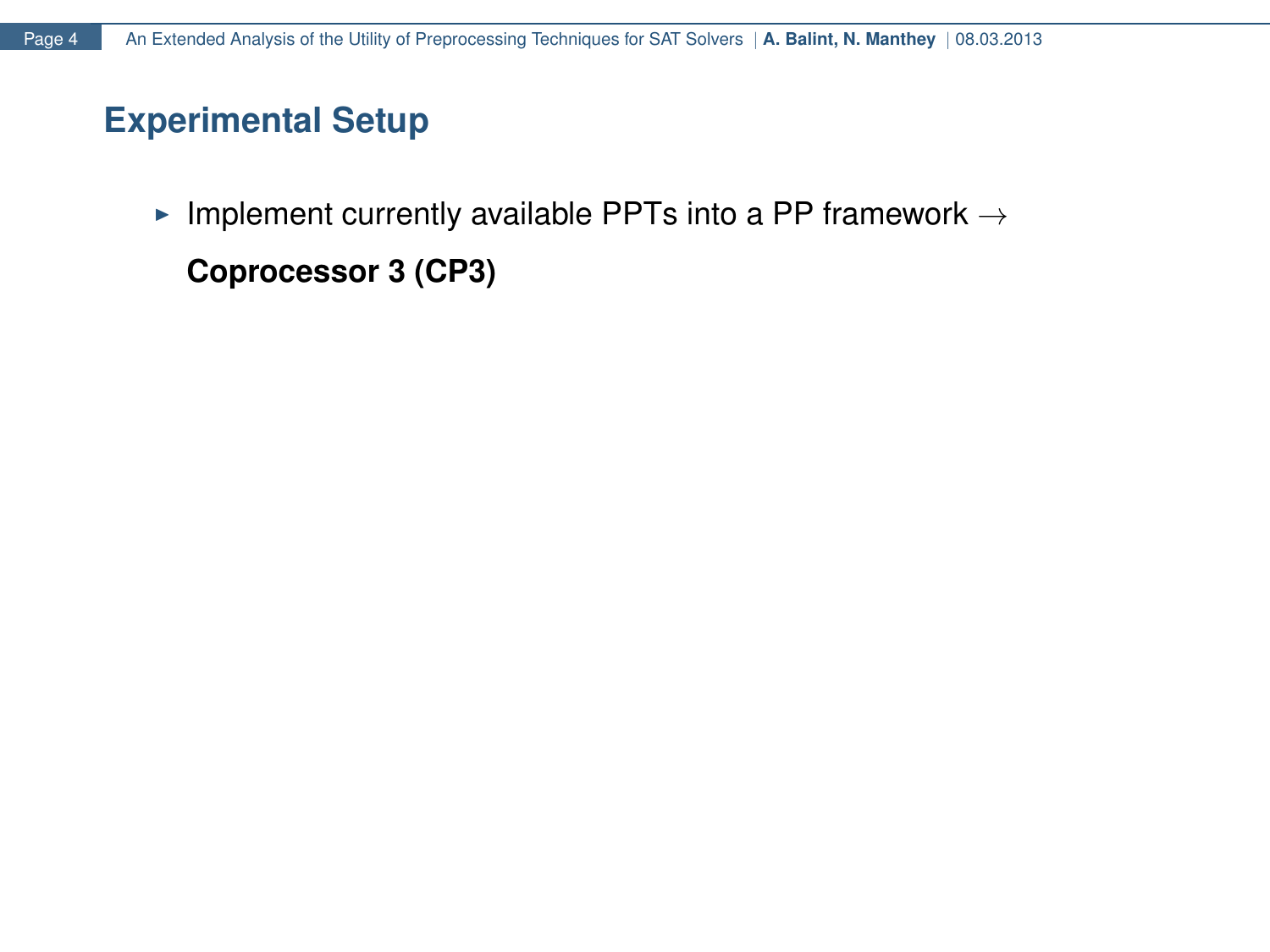- Implement currently available PPTs into a PP framework  $\rightarrow$ **Coprocessor 3 (CP3)**
- $\triangleright$  Use a CDCL solver (glucose 2.1) and a SLS solver (Sparrow)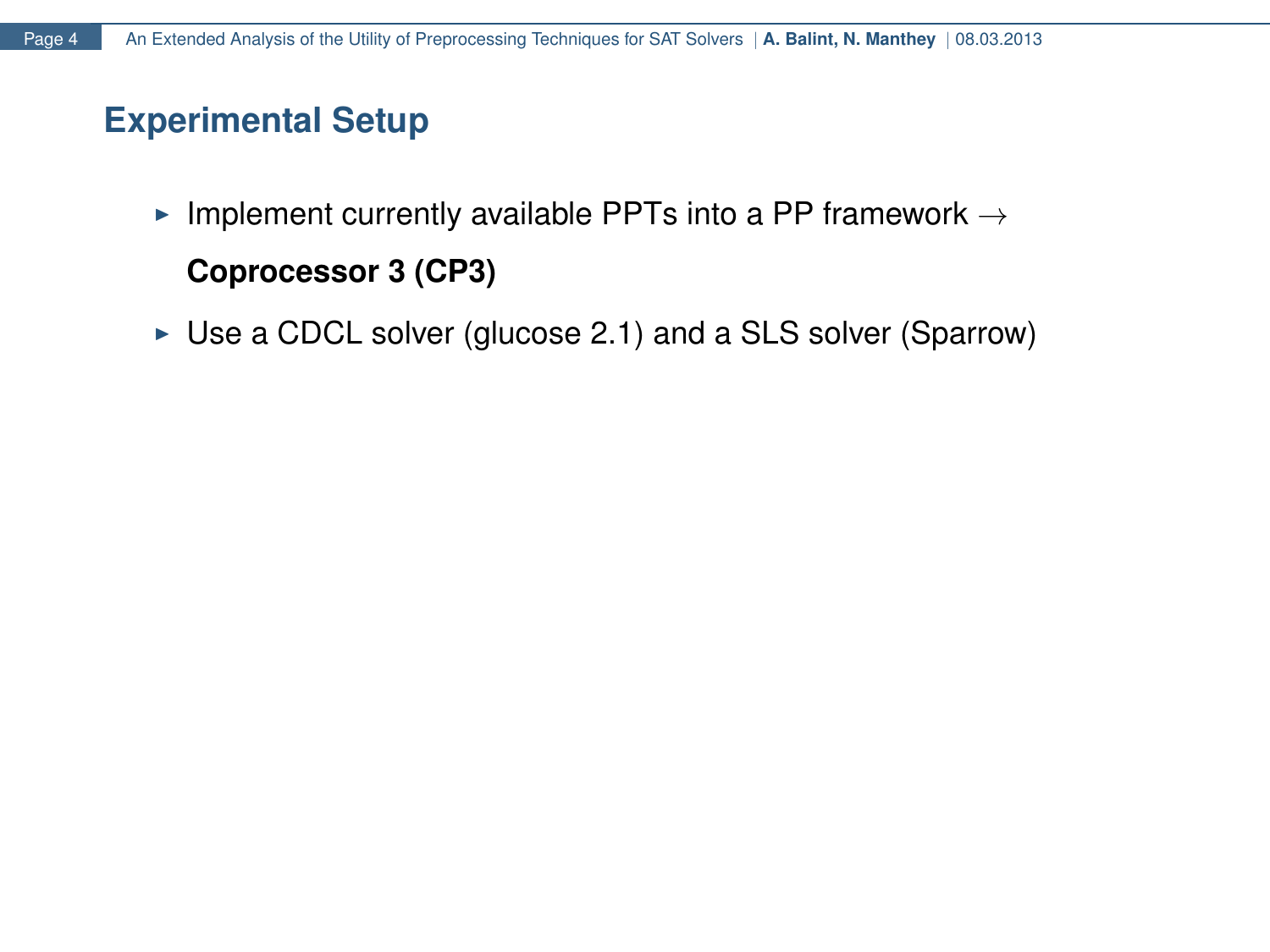- Implement currently available PPTs into a PP framework  $\rightarrow$ **Coprocessor 3 (CP3)**
- $\triangleright$  Use a CDCL solver (glucose 2.1) and a SLS solver (Sparrow)
- $\triangleright$  Evaluate on application (for CDCL) and hard combinatorial (for SLS) problems from SAT Challenge 2012 (highly heterogeneous set)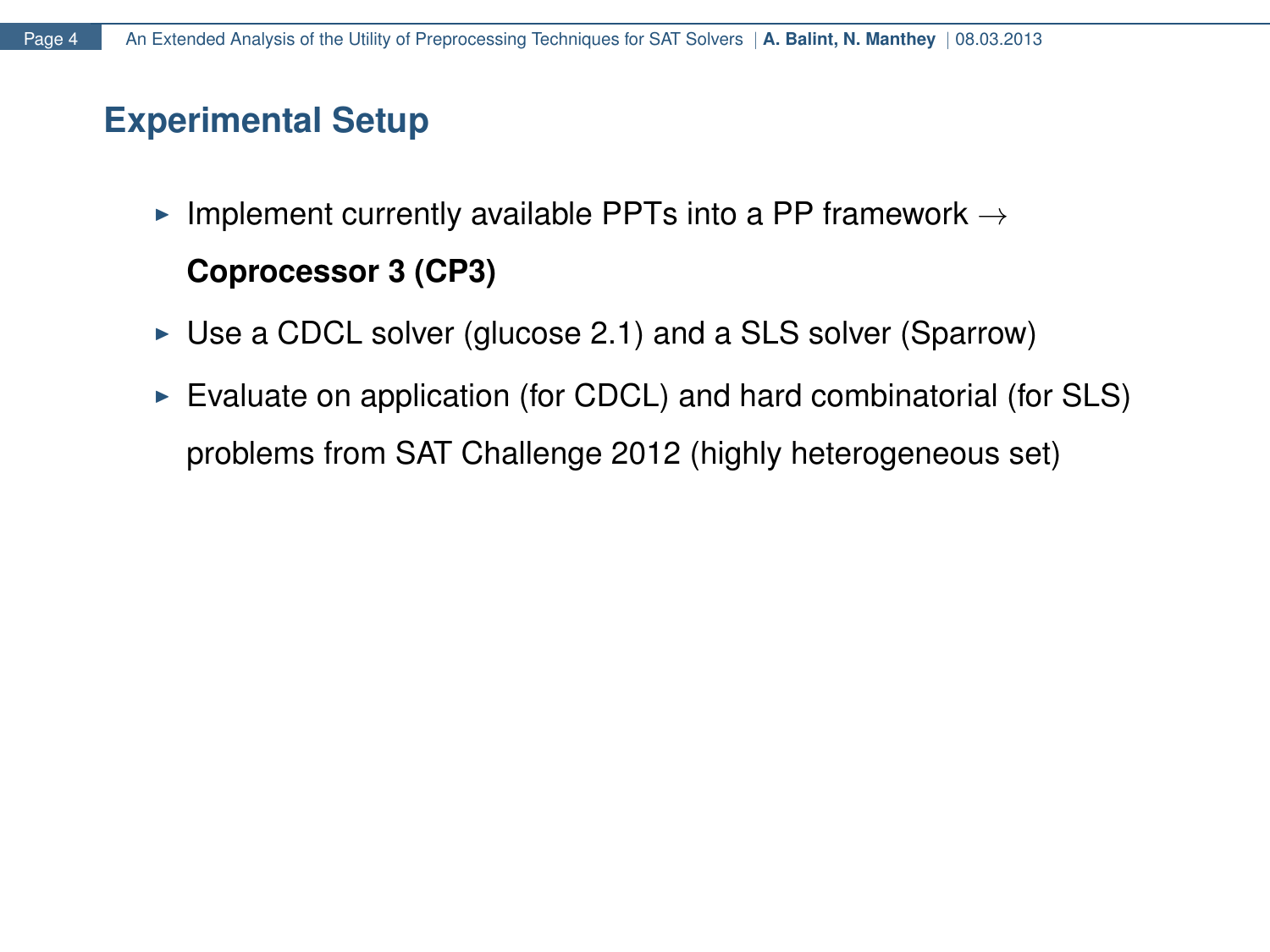- Implement currently available PPTs into a PP framework  $\rightarrow$ **Coprocessor 3 (CP3)**
- $\triangleright$  Use a CDCL solver (glucose 2.1) and a SLS solver (Sparrow)
- $\triangleright$  Evaluate on application (for CDCL) and hard combinatorial (for SLS) problems from SAT Challenge 2012 (highly heterogeneous set)

### Answering Question 1

Evaluate each PPT individually in combination with each solver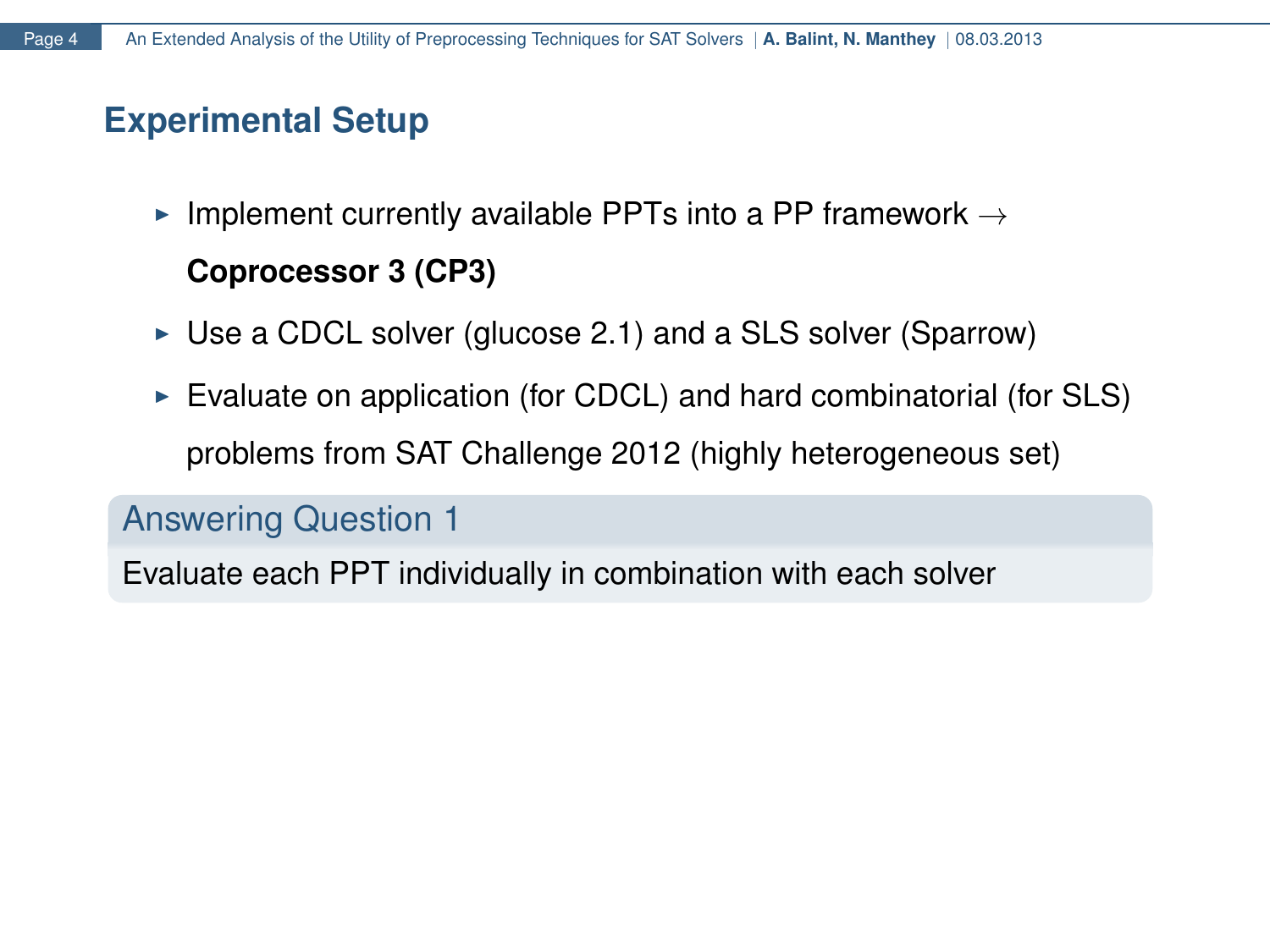- Implement currently available PPTs into a PP framework  $\rightarrow$ **Coprocessor 3 (CP3)**
- $\triangleright$  Use a CDCL solver (glucose 2.1) and a SLS solver (Sparrow)
- $\triangleright$  Evaluate on application (for CDCL) and hard combinatorial (for SLS) problems from SAT Challenge 2012 (highly heterogeneous set)

### Answering Question 1

Evaluate each PPT individually in combination with each solver

# Answering Question 2,3

Use automated algorithm configuration tools to configure/tune the PPTs optimizing *perf*(*S*(*P*(*I*)))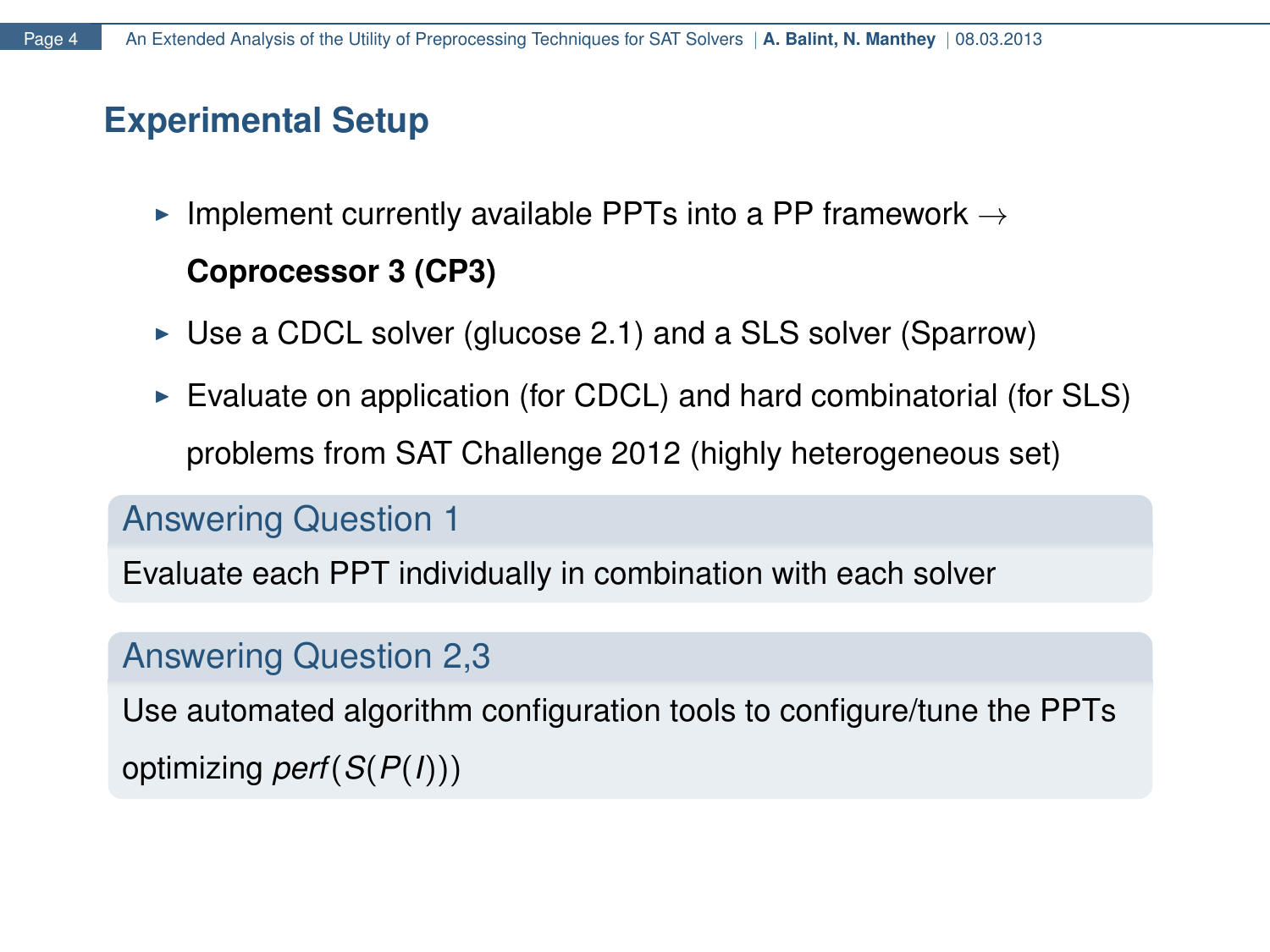- Implement currently available PPTs into a PP framework  $\rightarrow$ **Coprocessor 3 (CP3)**
- $\triangleright$  Use a CDCL solver (glucose 2.1) and a SLS solver (Sparrow)
- $\triangleright$  Evaluate on application (for CDCL) and hard combinatorial (for SLS) problems from SAT Challenge 2012 (highly heterogeneous set)

### Answering Question 1

Evaluate each PPT individually in combination with each solver

# Answering Question 2,3

Use automated algorithm configuration tools to configure/tune the PPTs optimizing *perf*(*S*(*P*(*I*)))

### Answering Question 2,3

Validate best found PPTs with other solvers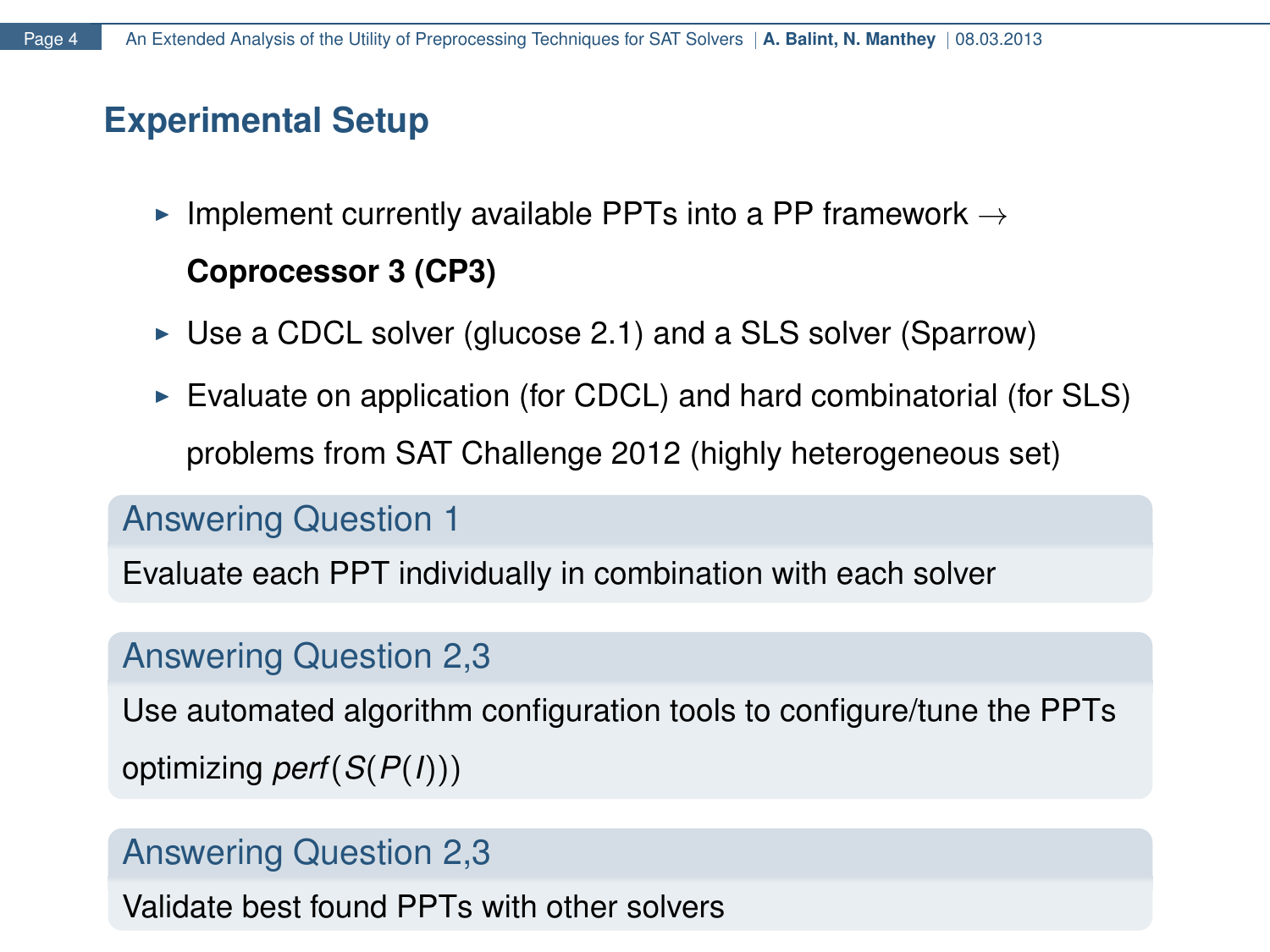# **Preprocessing Techniques implemented in CP3**

- 1. Unit Propagation (**UP**)
- 2. Subsumption (**SUB**)
- 3. Strengthening (**STR**)
- 4. (Bounded) Variable Elimination (**BVE**)
- 5. (Bounded) Variable Addition (**BVA**)
- 6. Probing (**Probe**)
- 7. Covered Clause Elimination (**CCE**)
- 8. Hidden Tautology Elimination (**HTE**)
- 9. Equivalent Literal Elimination (**EE**)
- 10. Unhiding (**Unhide**)
- 11. Ternary Resolution (**3RES**)
- 12. Add Binary Resolvents (**ADD2**)

### 13. **Dense**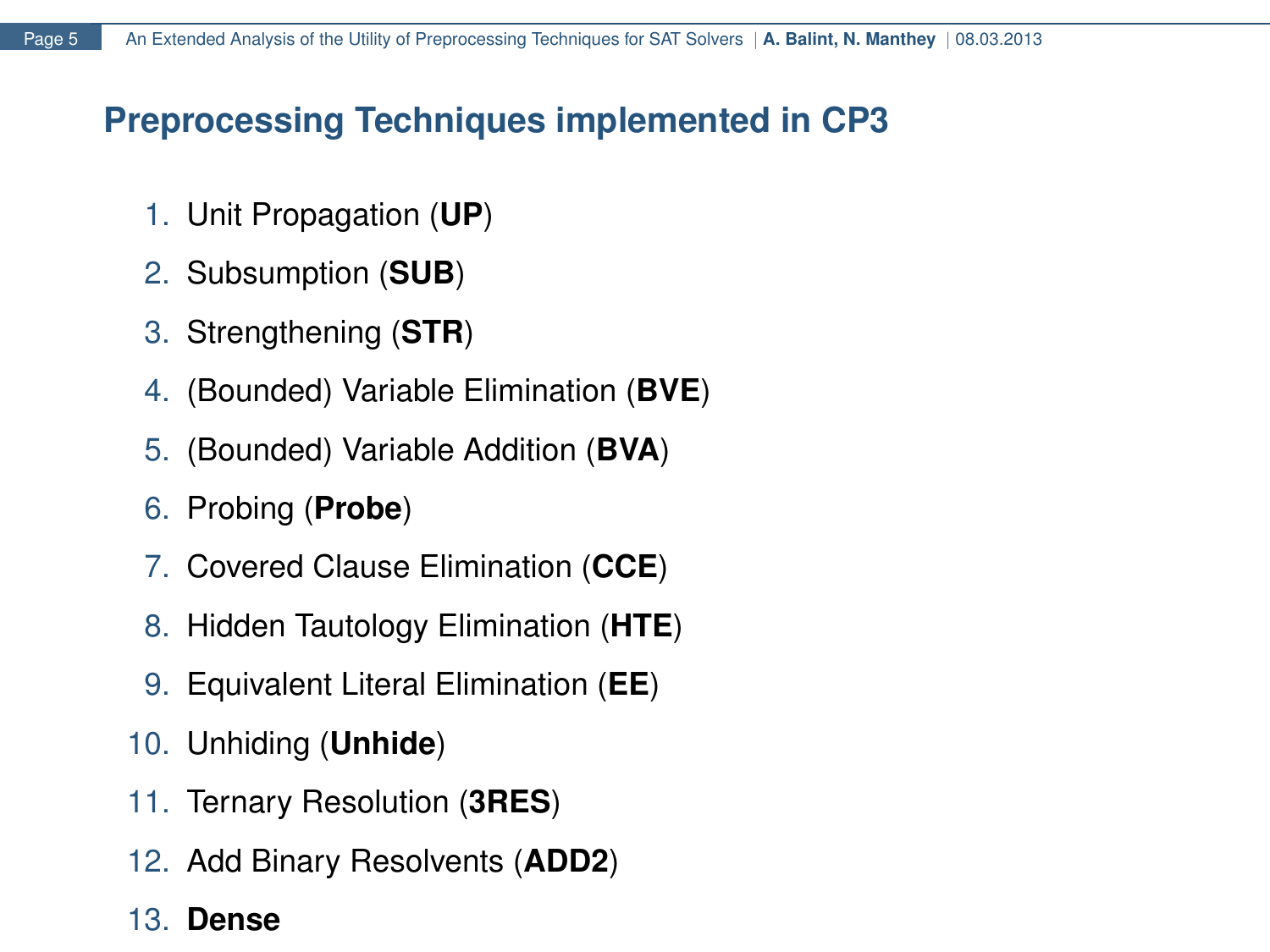## **Preprocessing Techniques implemented in CP3 - Details**

# 3RES - Resolving Ternary Clauses

Resolve ternay clauses with ternary or binary clauses and keep resolvent if the resulting clause is ternary or smaller.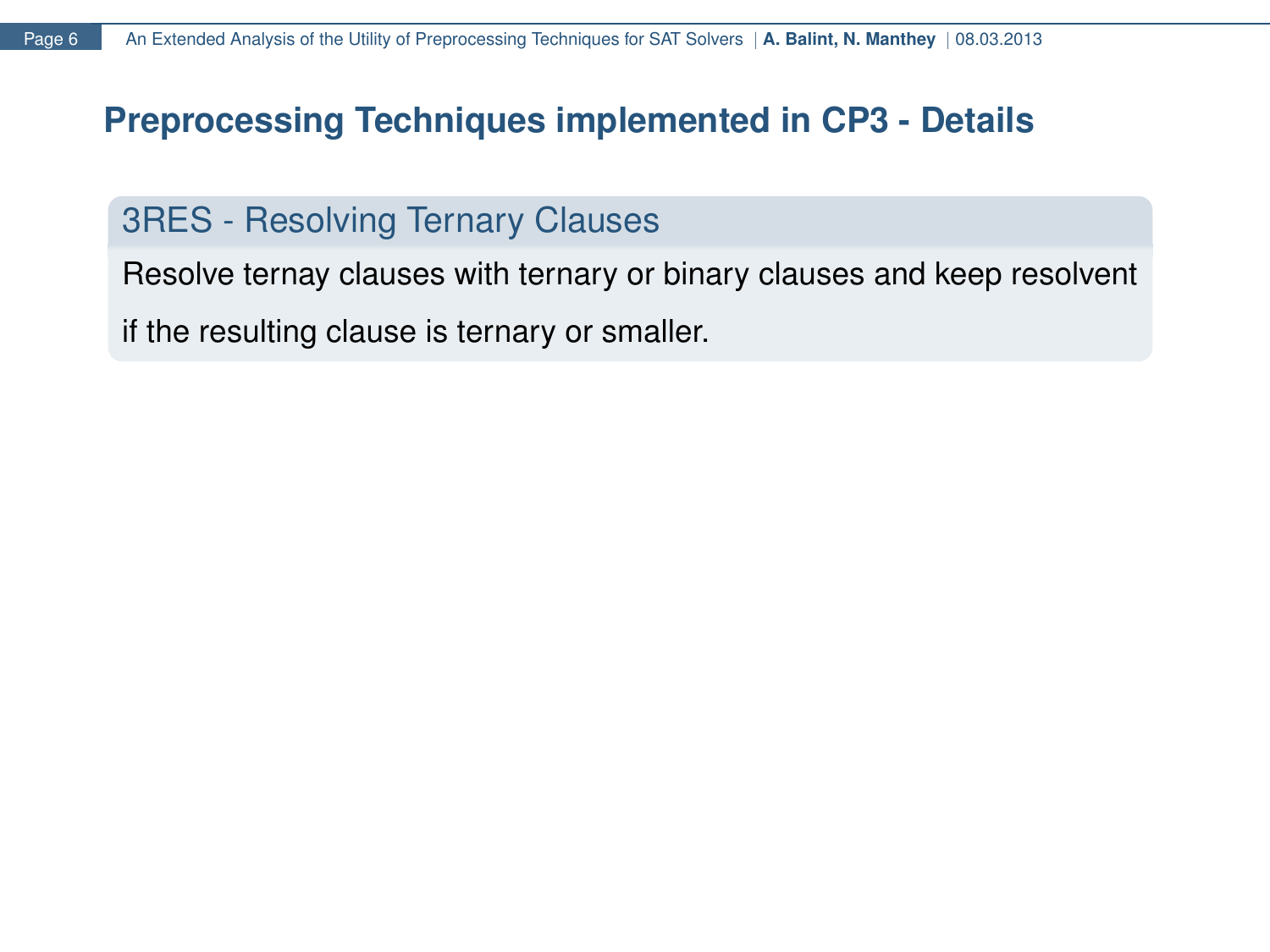# **Preprocessing Techniques implemented in CP3 - Details**

# 3RES - Resolving Ternary Clauses

Resolve ternay clauses with ternary or binary clauses and keep resolvent if the resulting clause is ternary or smaller.

# BVA - Bounded Variable Addition

Introduces Tseitin variables and reduces the number of clauses.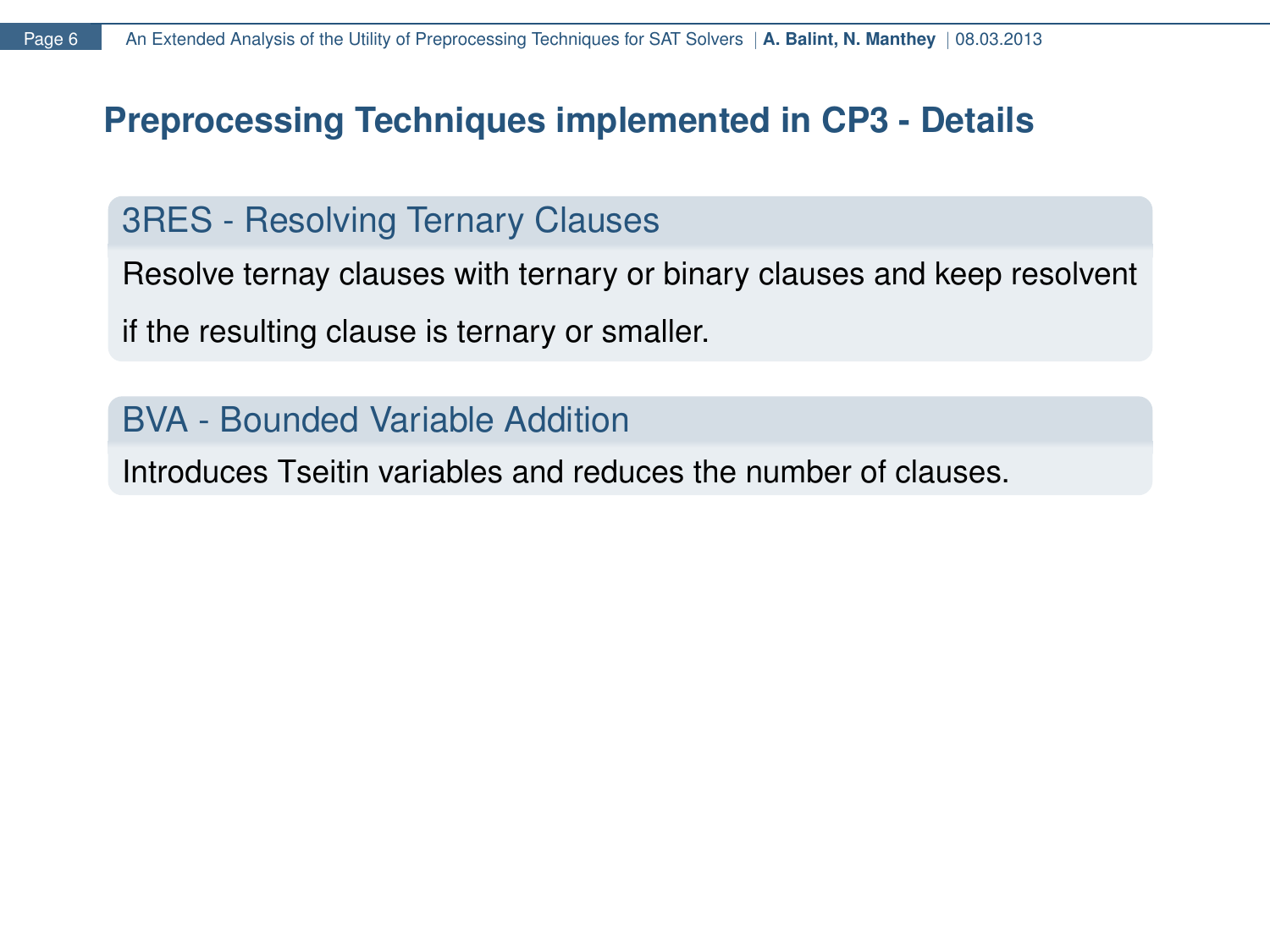# **Preprocessing Techniques implemented in CP3 - Details**

### 3RES - Resolving Ternary Clauses

Resolve ternay clauses with ternary or binary clauses and keep resolvent if the resulting clause is ternary or smaller.

### BVA - Bounded Variable Addition

Introduces Tseitin variables and reduces the number of clauses.

# ADD2 - Add Binary Resolvents - specially for SLS

Introduces additionally binary clauses to "'short-cut"' implication chains.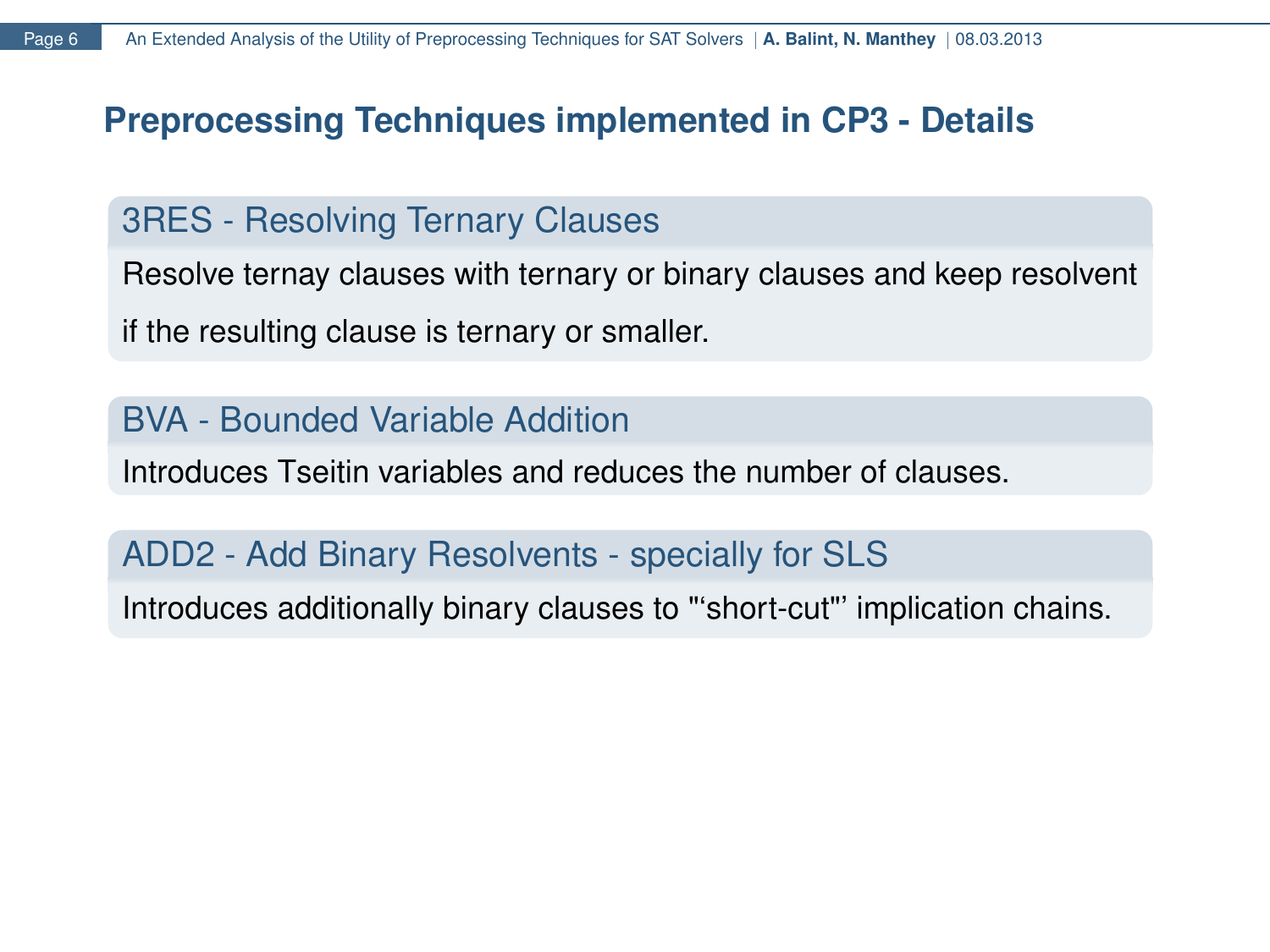$\triangleright$  Each PPT evaluated individually with standard parametrization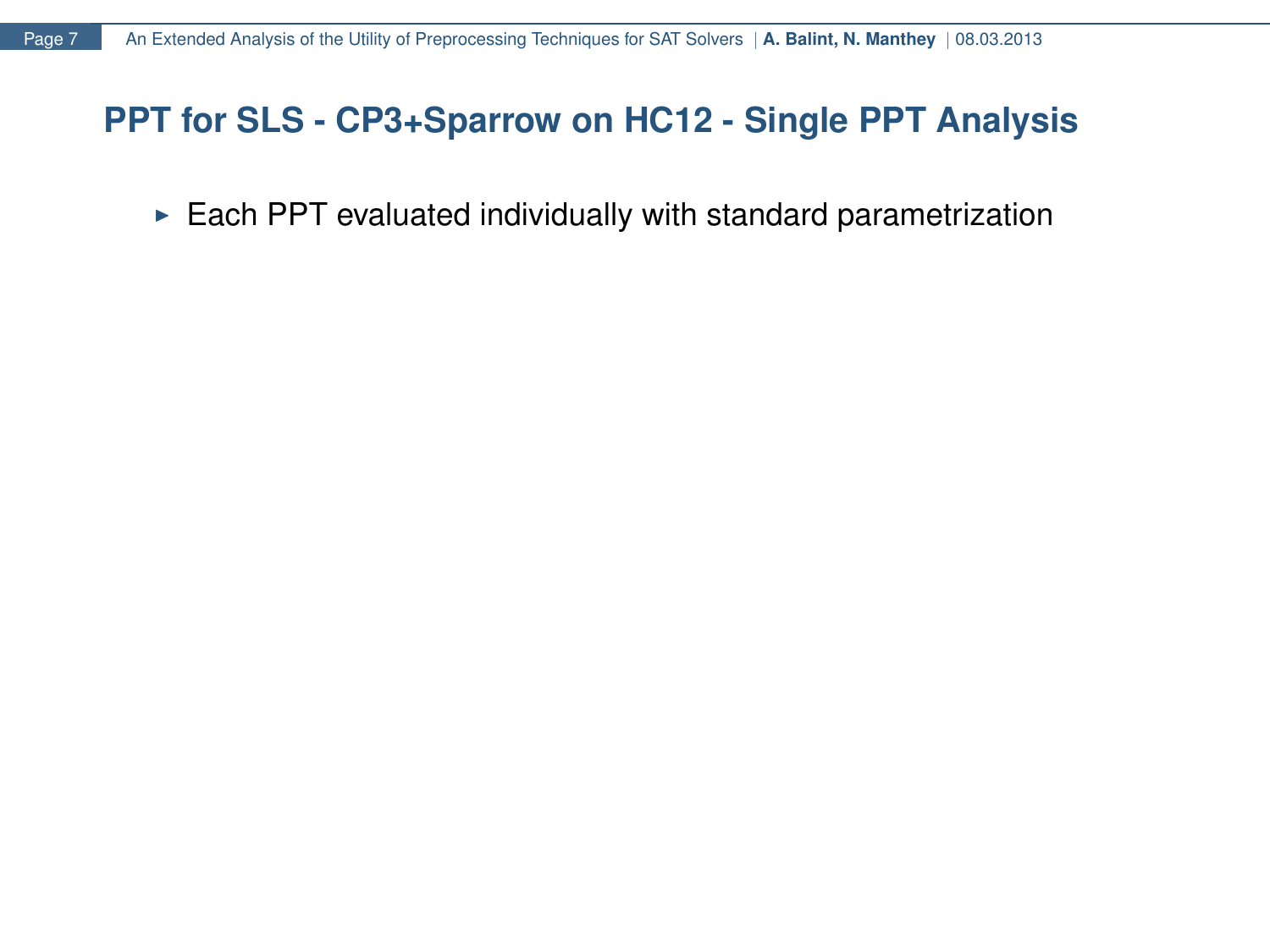$\triangleright$  Each PPT evaluated individually with standard parametrization



number of solved instances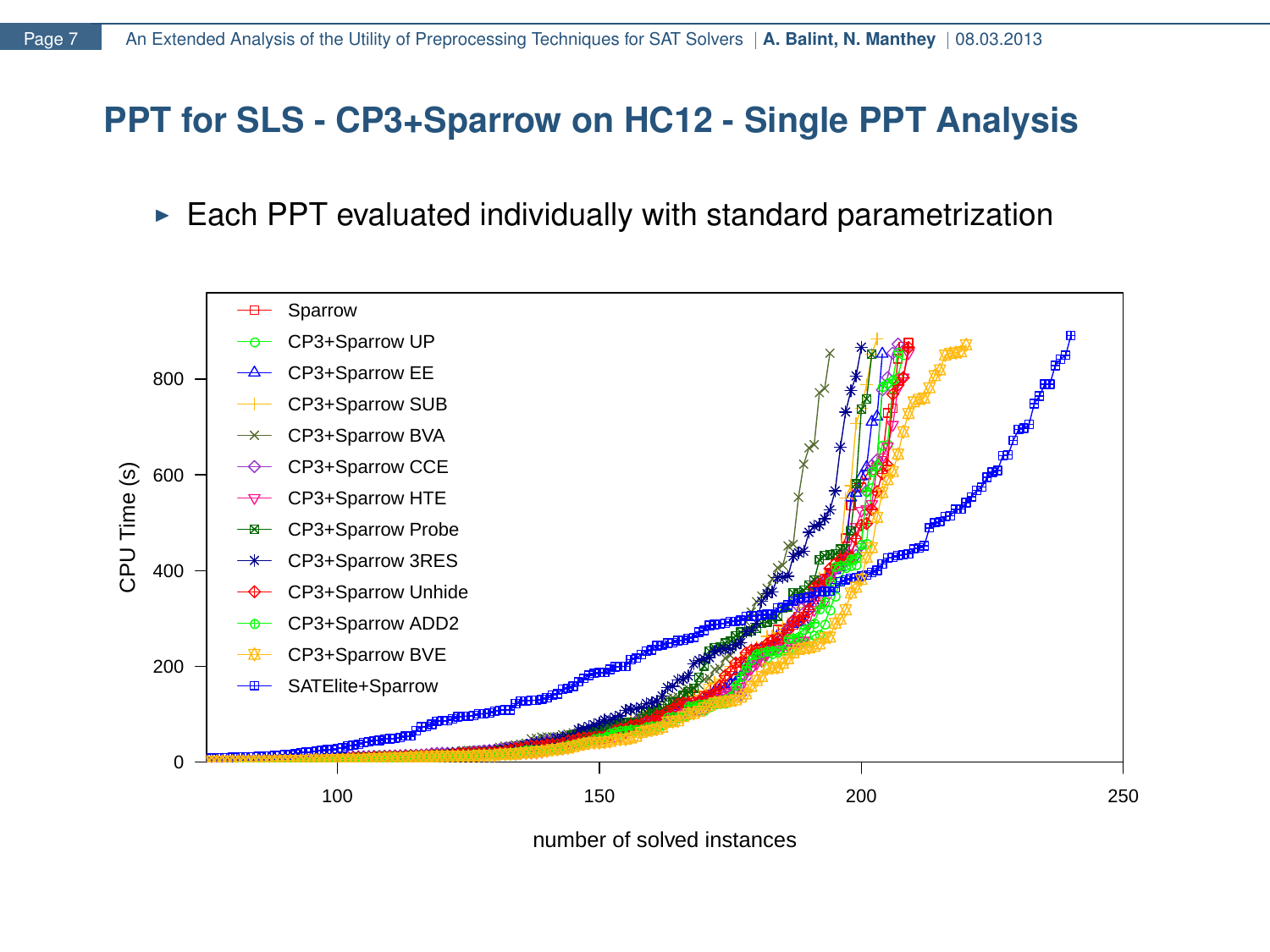$\triangleright$  Optimize the parameters of all PPTs keeping the order fixed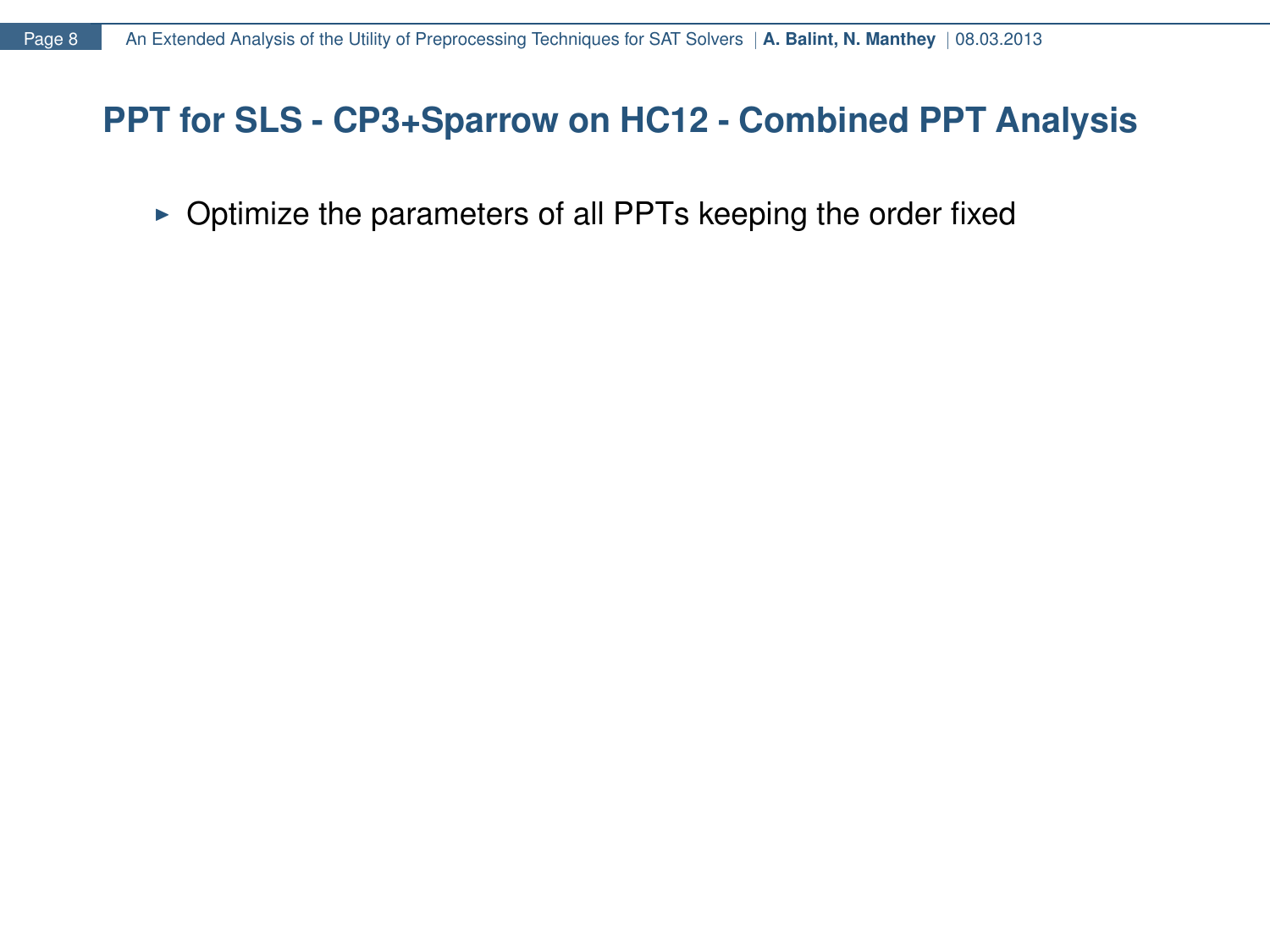$\triangleright$  Optimize the parameters of all PPTs keeping the order fixed

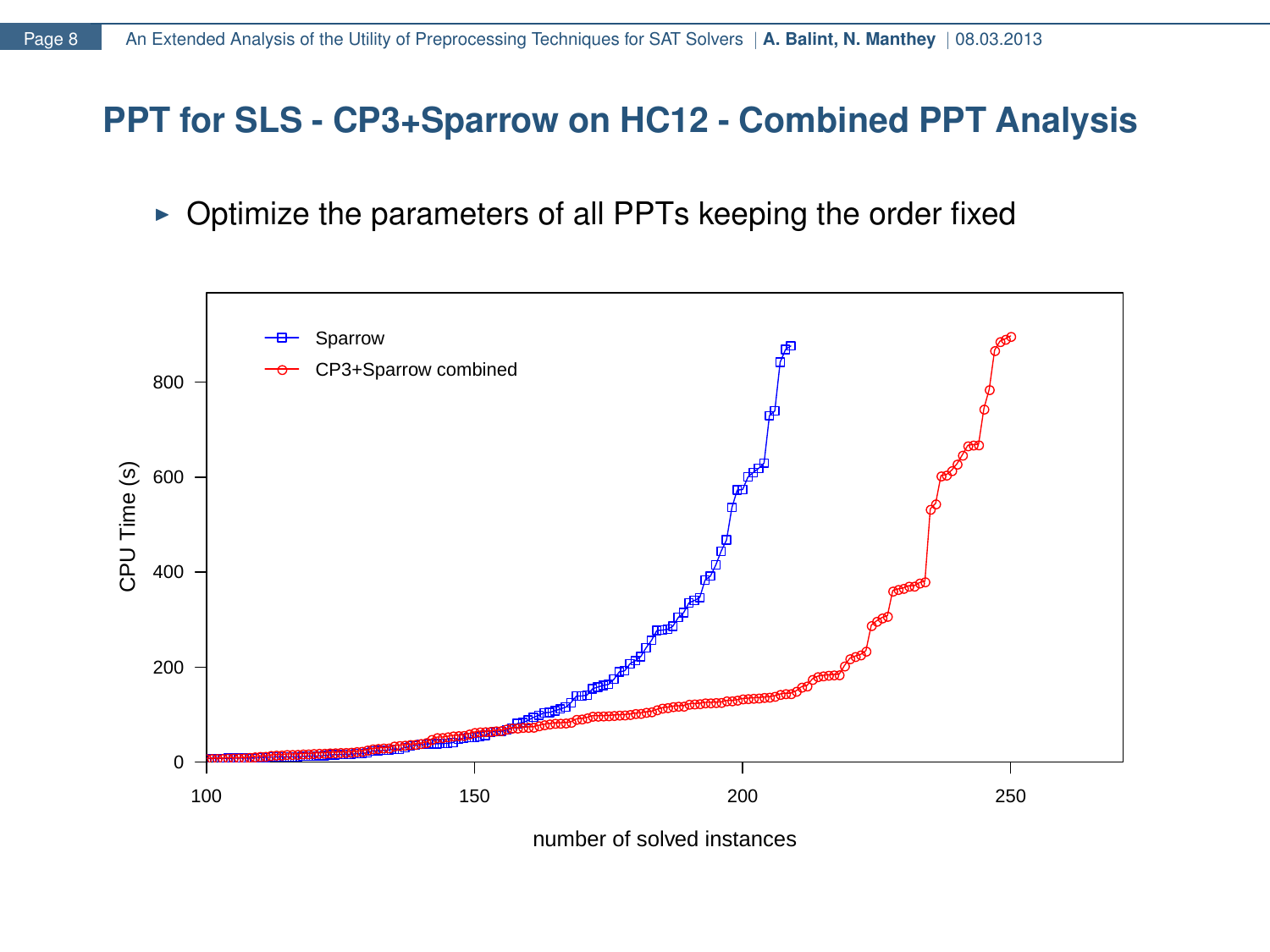$\triangleright$  Best single PPT: Bounded Variable Elimination (BVE)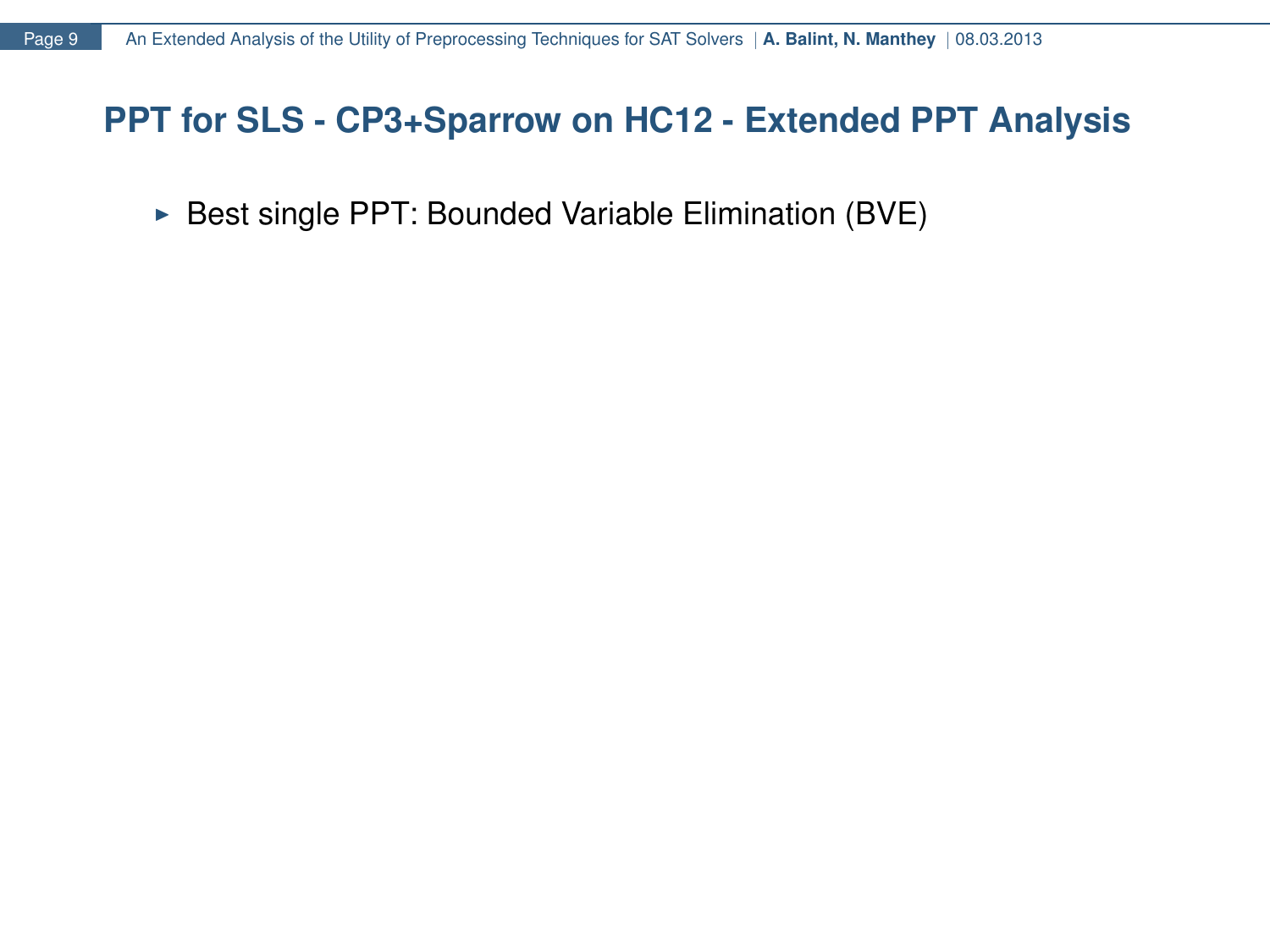- $\triangleright$  Best single PPT: Bounded Variable Elimination (BVE)
- $\triangleright$  Further extend BVE with novel ideas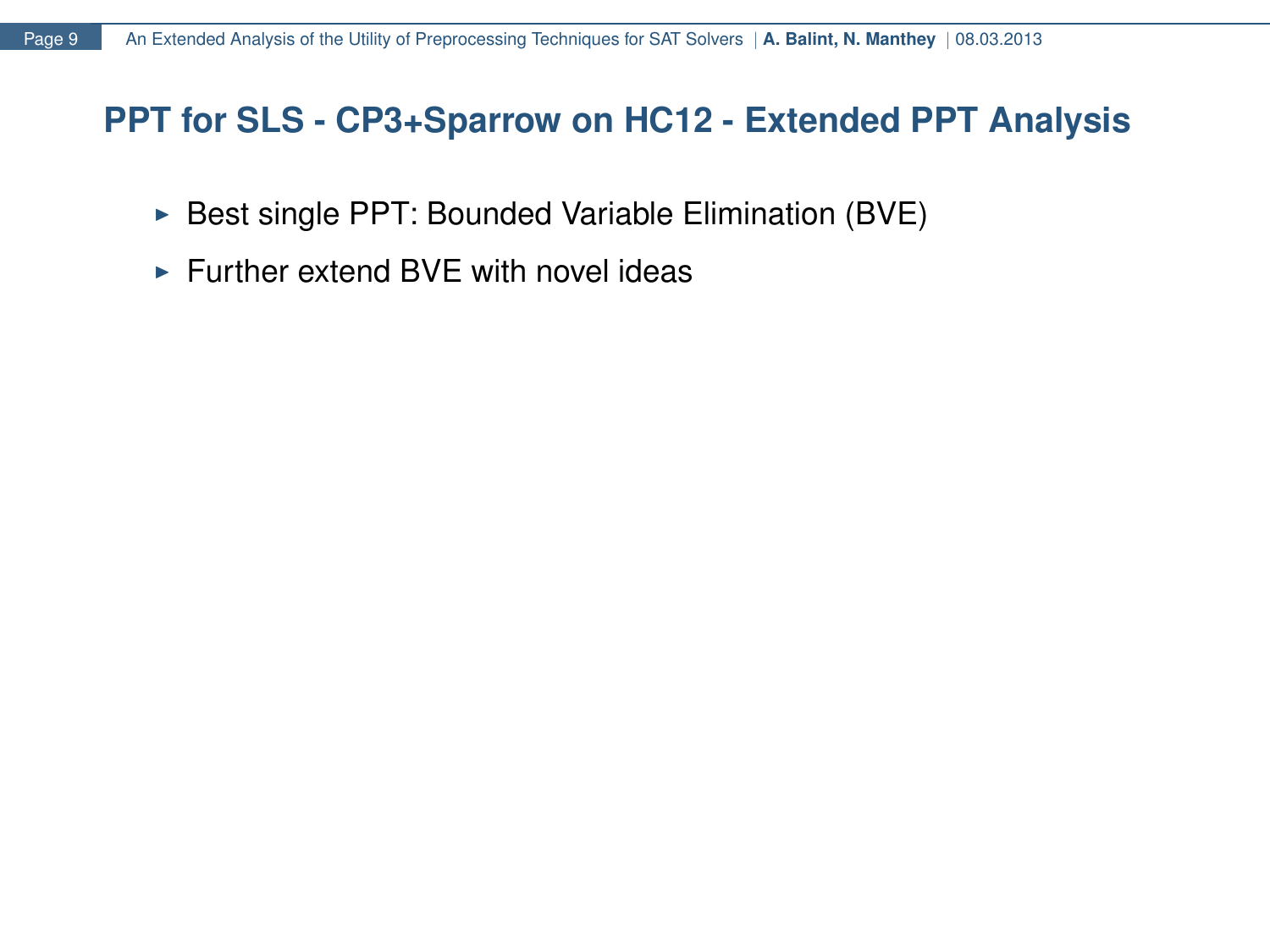- $\triangleright$  Best single PPT: Bounded Variable Elimination (BVE)
- $\triangleright$  Further extend BVE with novel ideas
	- $\blacktriangleright$  Allow an increase of the number of literals/clauses per elimination step up to an upper bound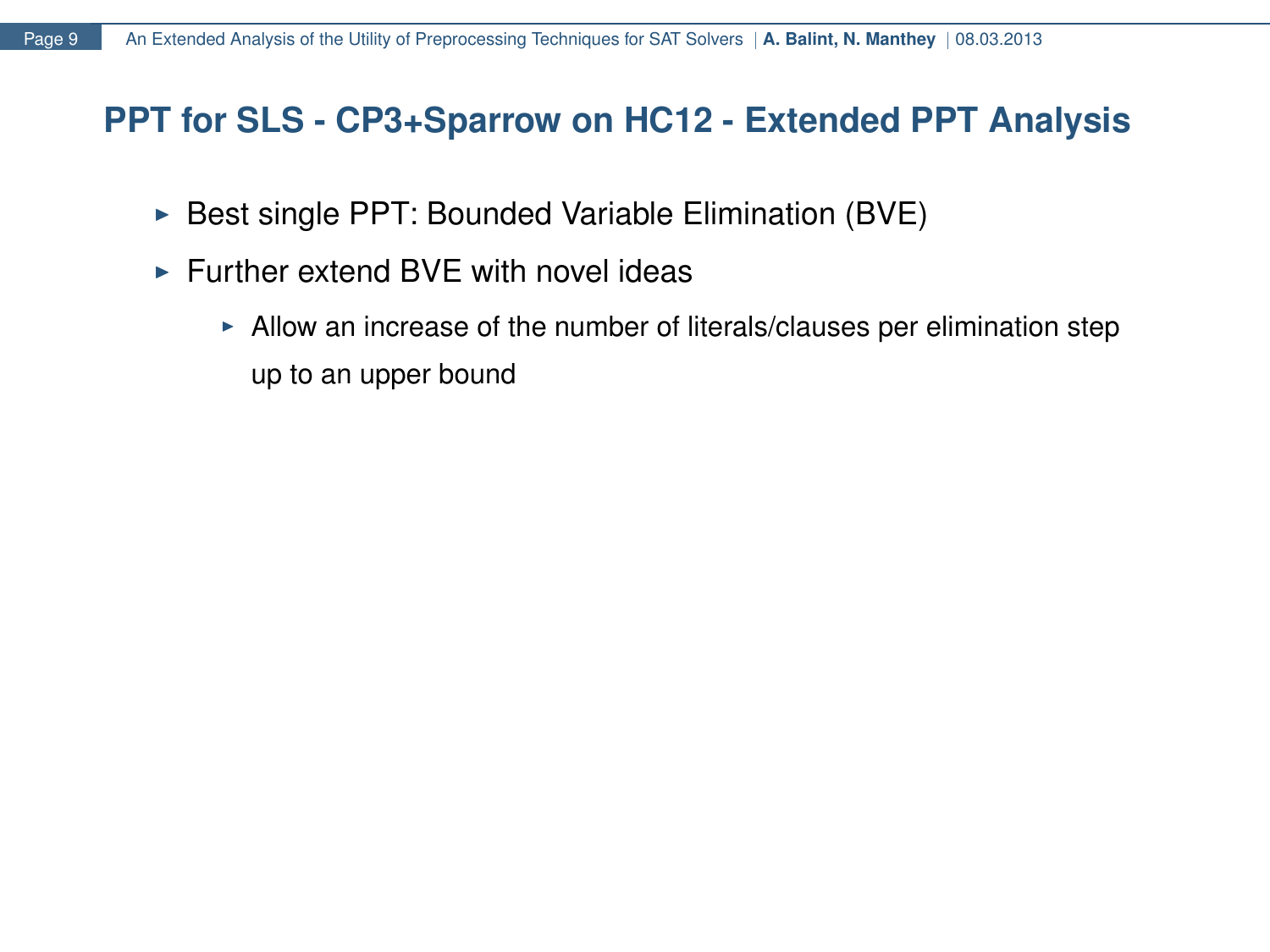- $\triangleright$  Best single PPT: Bounded Variable Elimination (BVE)
- $\triangleright$  Further extend BVE with novel ideas
	- $\blacktriangleright$  Allow an increase of the number of literals/clauses per elimination step up to an upper bound
	- $\triangleright$  Define new orders for the variable selection heuristic (e.g.: maximum occurrence, ratio between negative/positive occurrences, ... )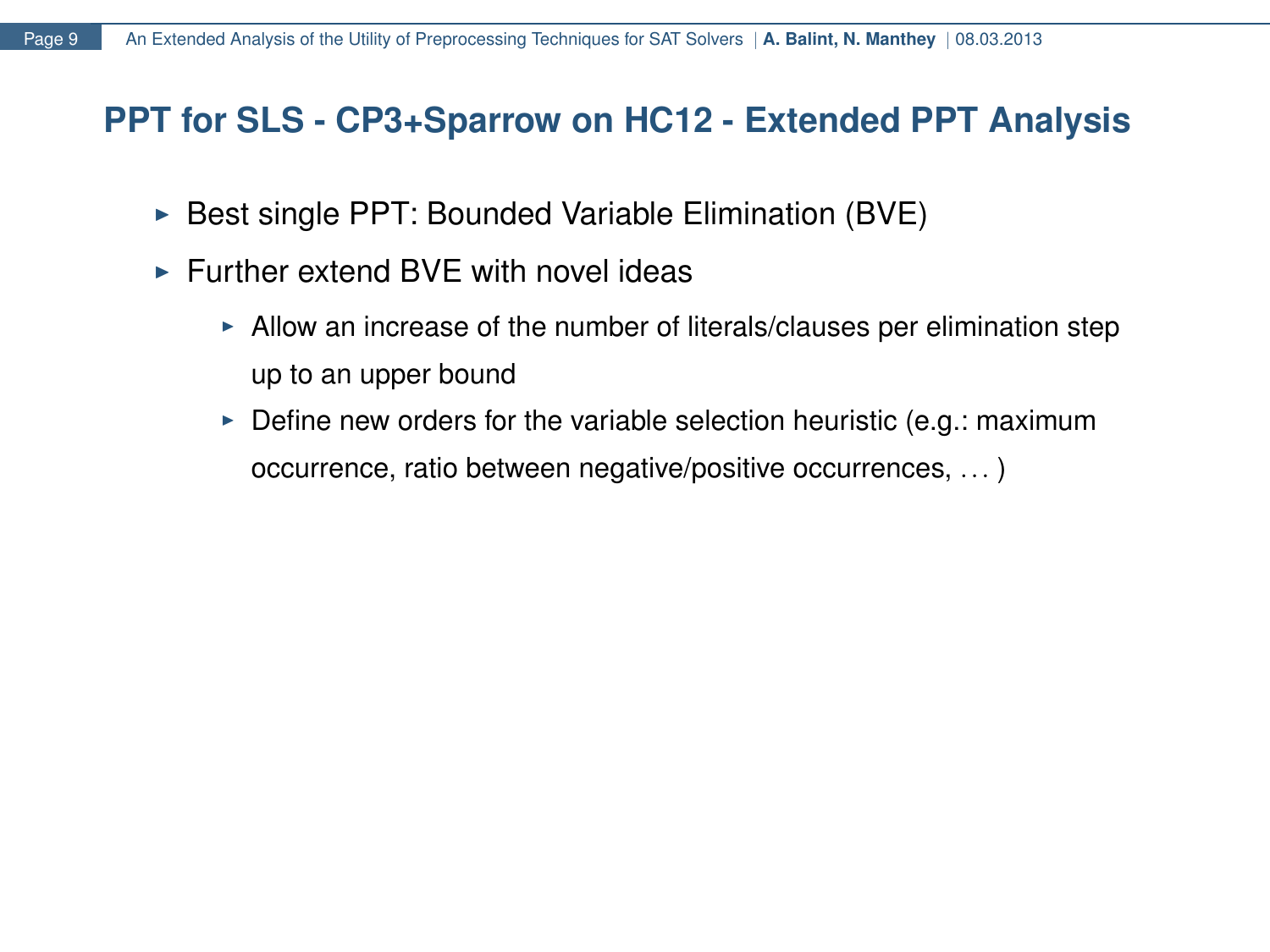- $\triangleright$  Best single PPT: Bounded Variable Elimination (BVE)
- $\triangleright$  Further extend BVE with novel ideas
	- $\blacktriangleright$  Allow an increase of the number of literals/clauses per elimination step up to an upper bound
	- $\triangleright$  Define new orders for the variable selection heuristic (e.g.: maximum occurrence, ratio between negative/positive occurrences, ... )

### Results of the optimization of BVE for SLS

- $\triangleright$  Choose variable with maximum occurrence first (totally contrary to BVE for CDCL: choose variable with minimum occurrence first)
- $\blacktriangleright$  Allow the formula to increase up to 10 clauses per step and totally not more than 1000 clauses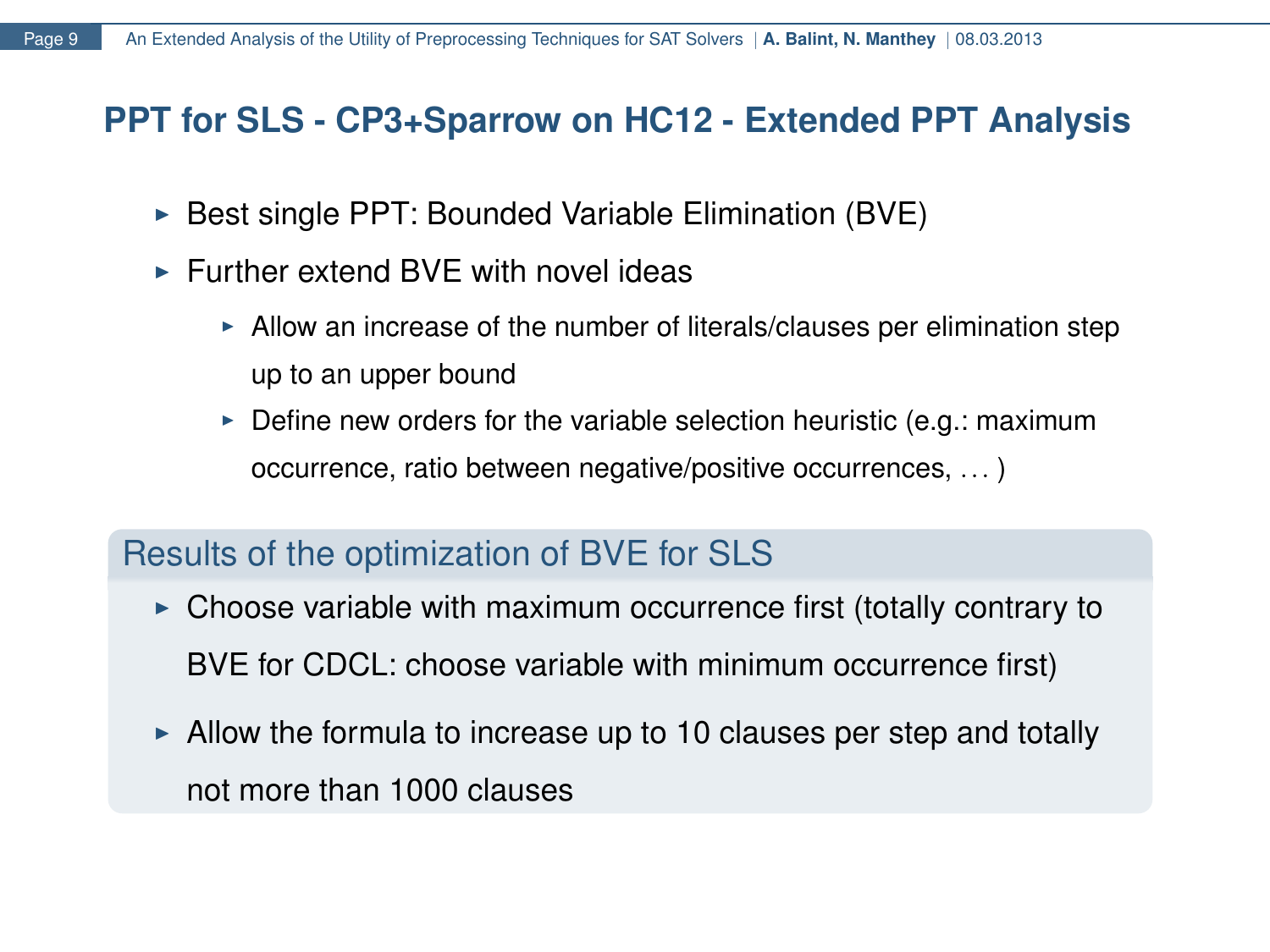$\triangleright$  Optimize the new parameters of BVE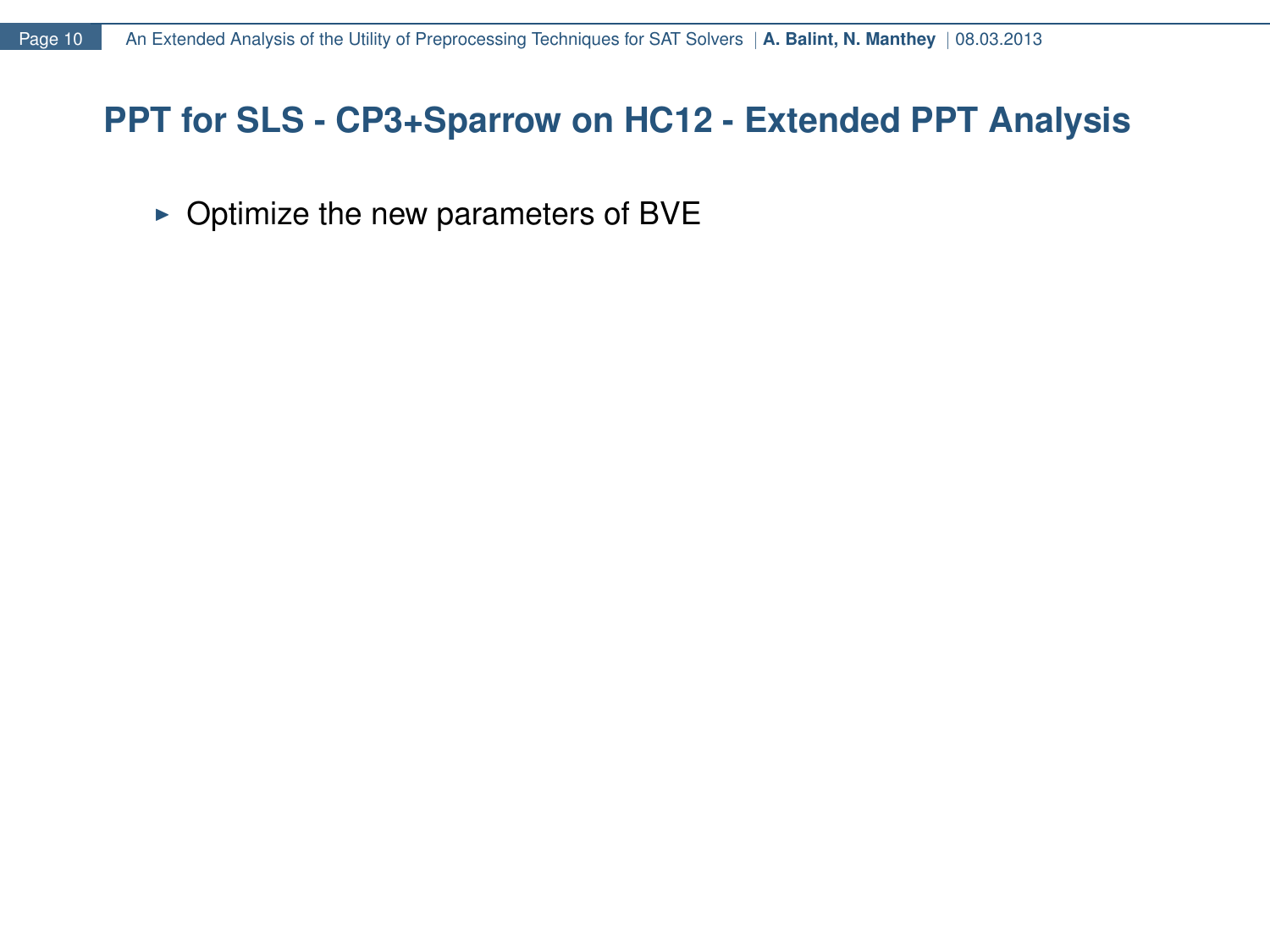- $\triangleright$  Optimize the new parameters of BVE
- Execults compared to SatElite+Sparrow which is also mainly using BVE (but in a CDCL friendly way)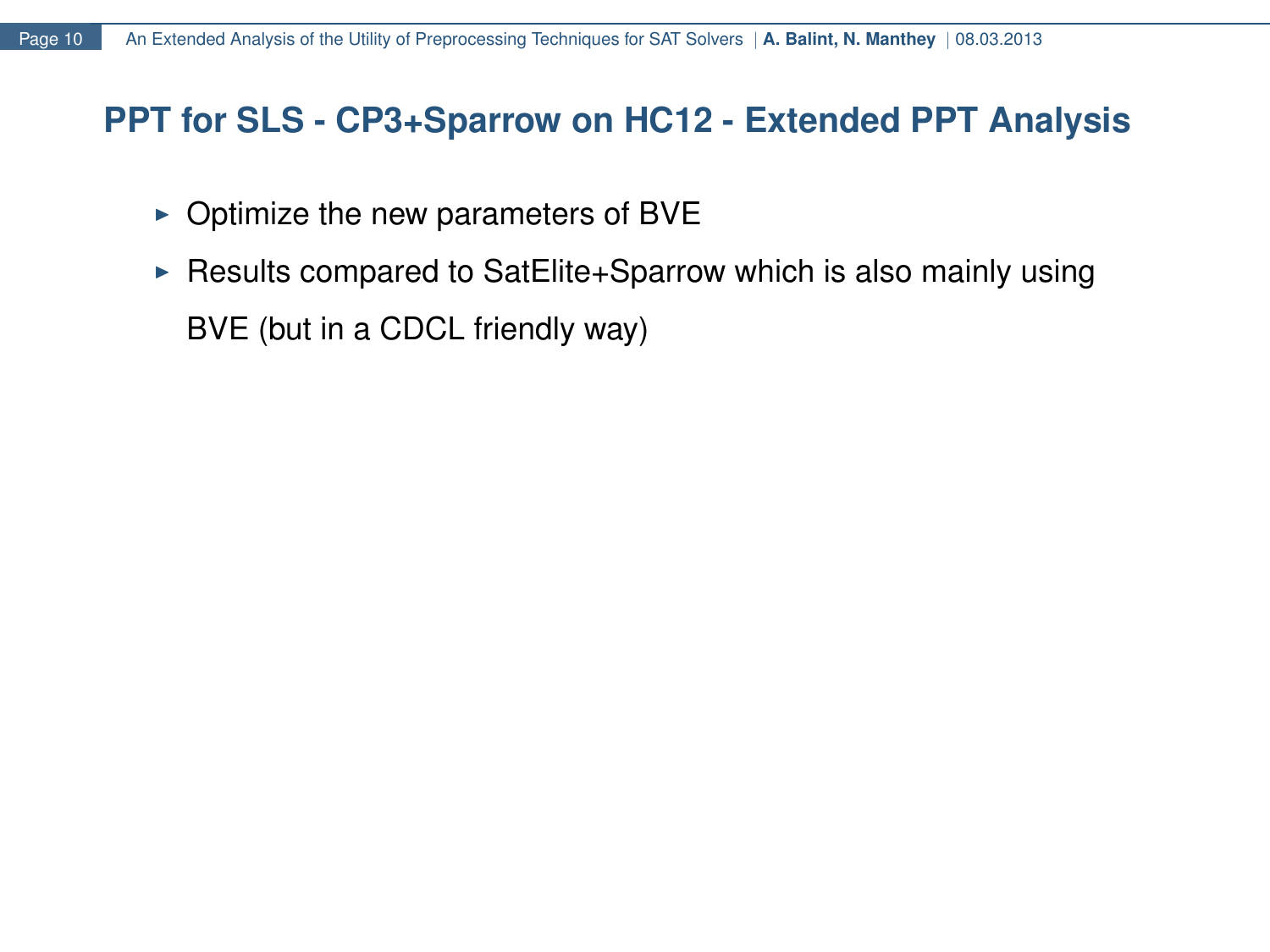- $\triangleright$  Optimize the new parameters of BVE
- Execults compared to SatElite+Sparrow which is also mainly using BVE (but in a CDCL friendly way)



number of solved instances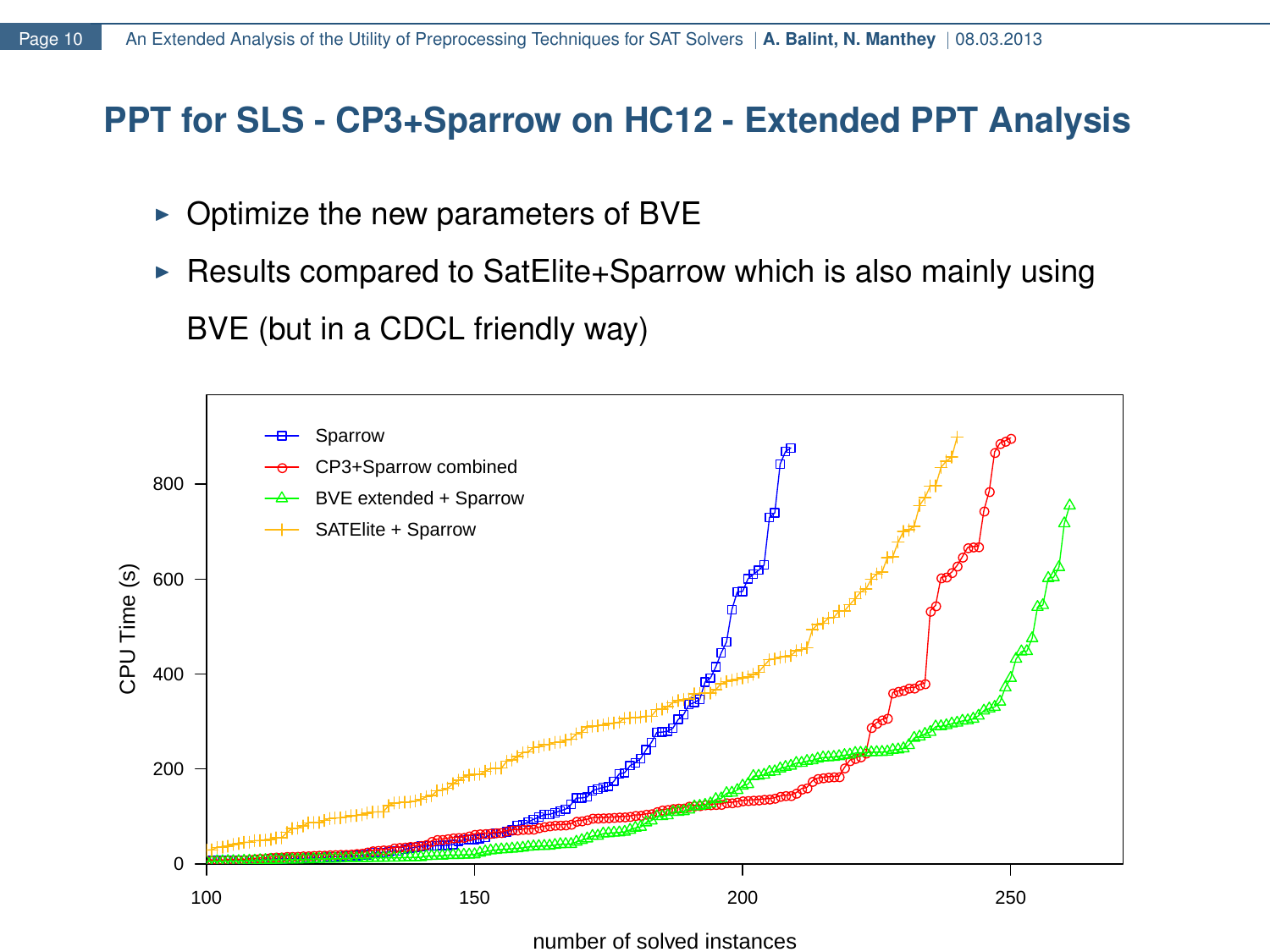# **PPT for SLS - Applicability to other Solvers**

 $\blacktriangleright$  Replace Sparrow with sattime2012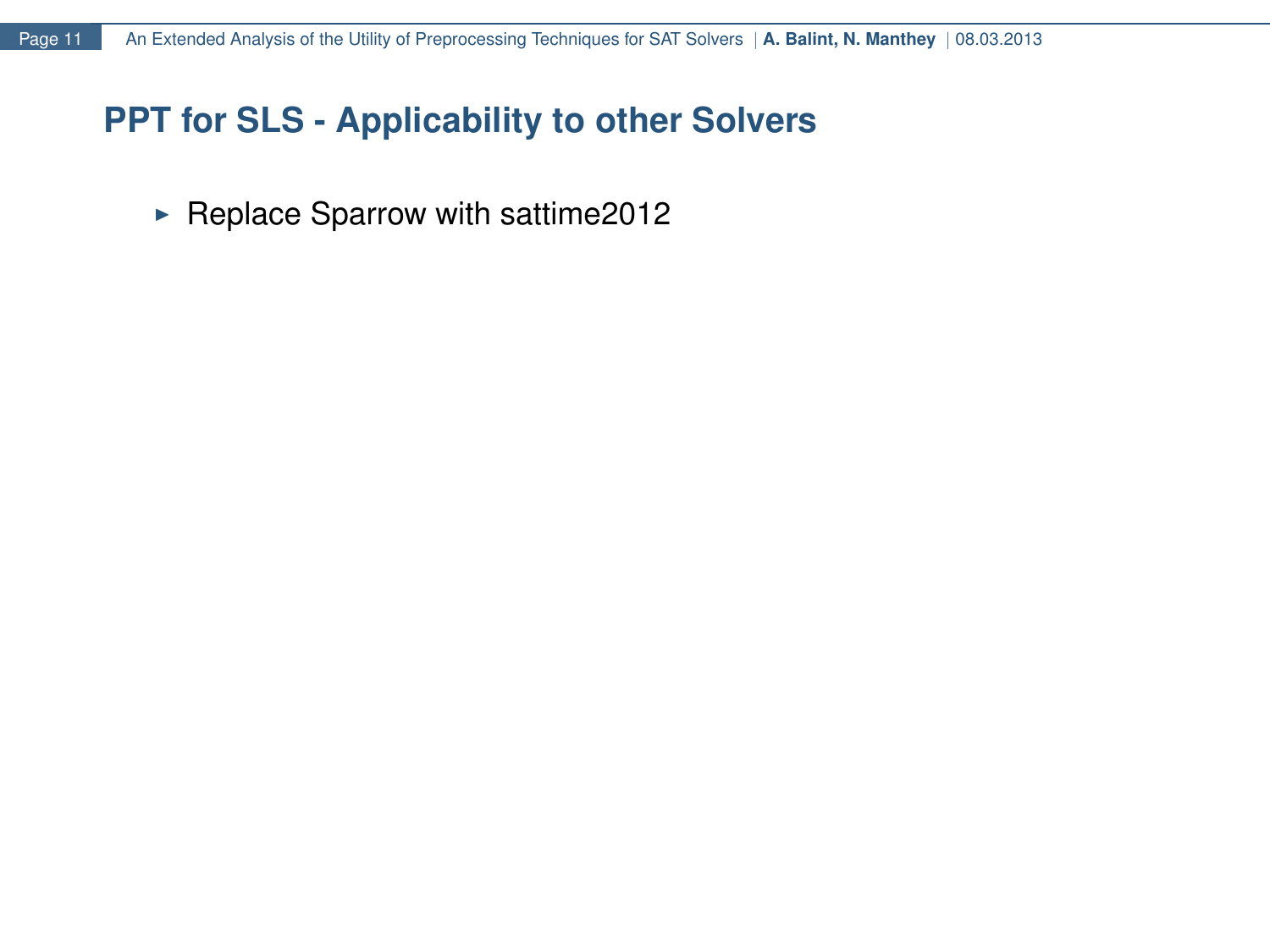# **PPT for SLS - Applicability to other Solvers**

 $\blacktriangleright$  Replace Sparrow with sattime2012

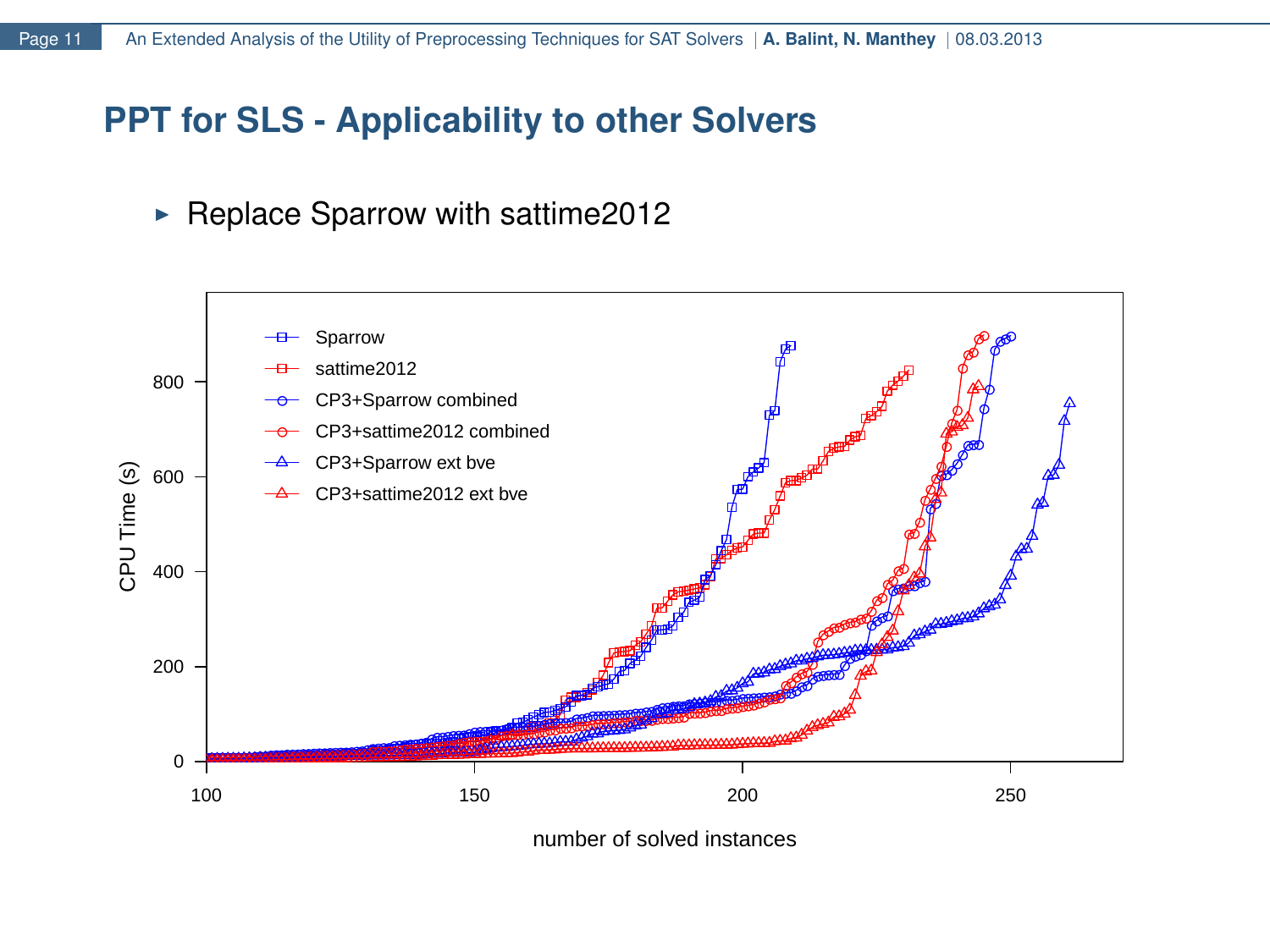$\triangleright$  Each PPT evaluated individually with standard parametrization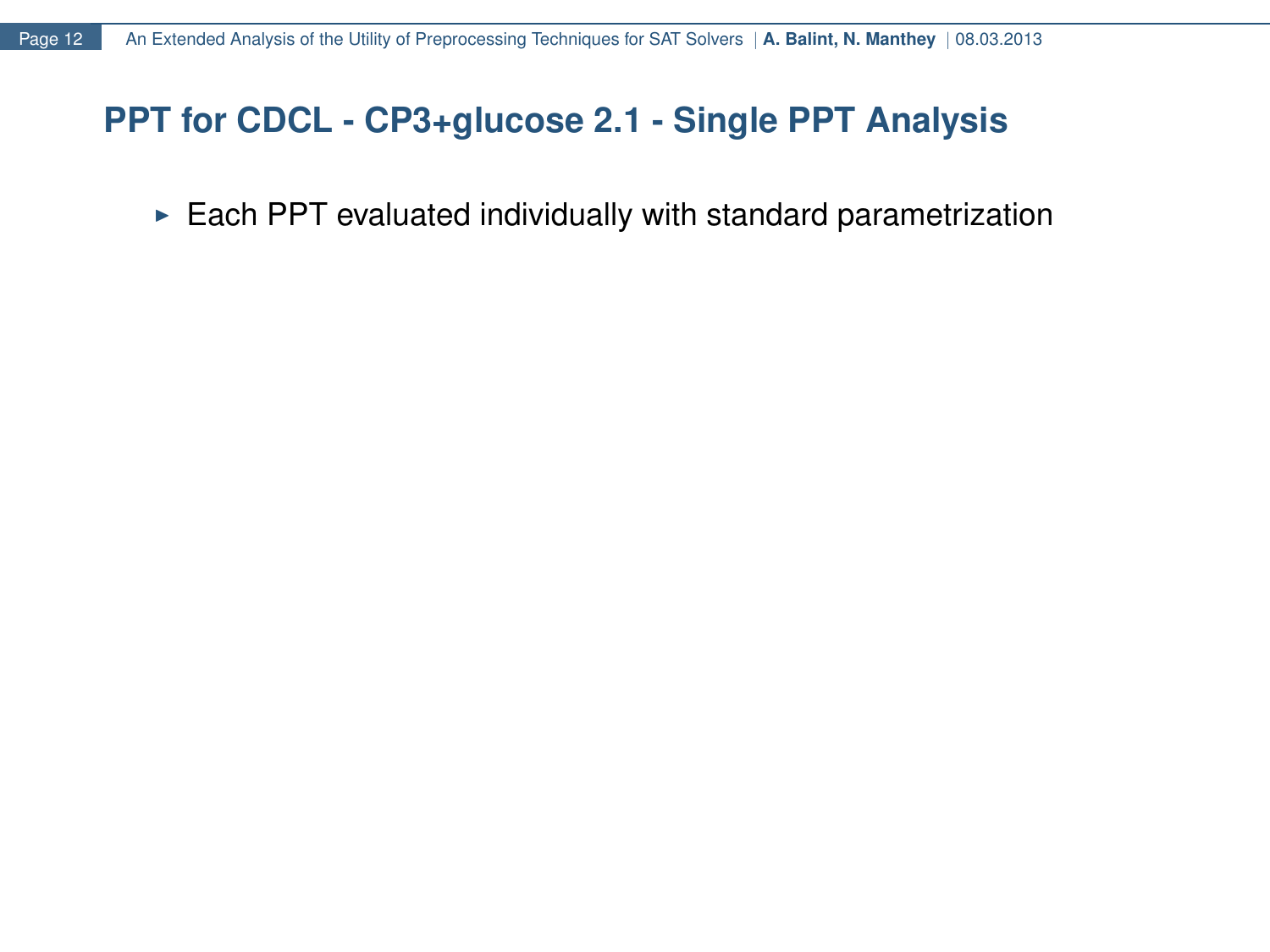$\triangleright$  Each PPT evaluated individually with standard parametrization



number of solved instances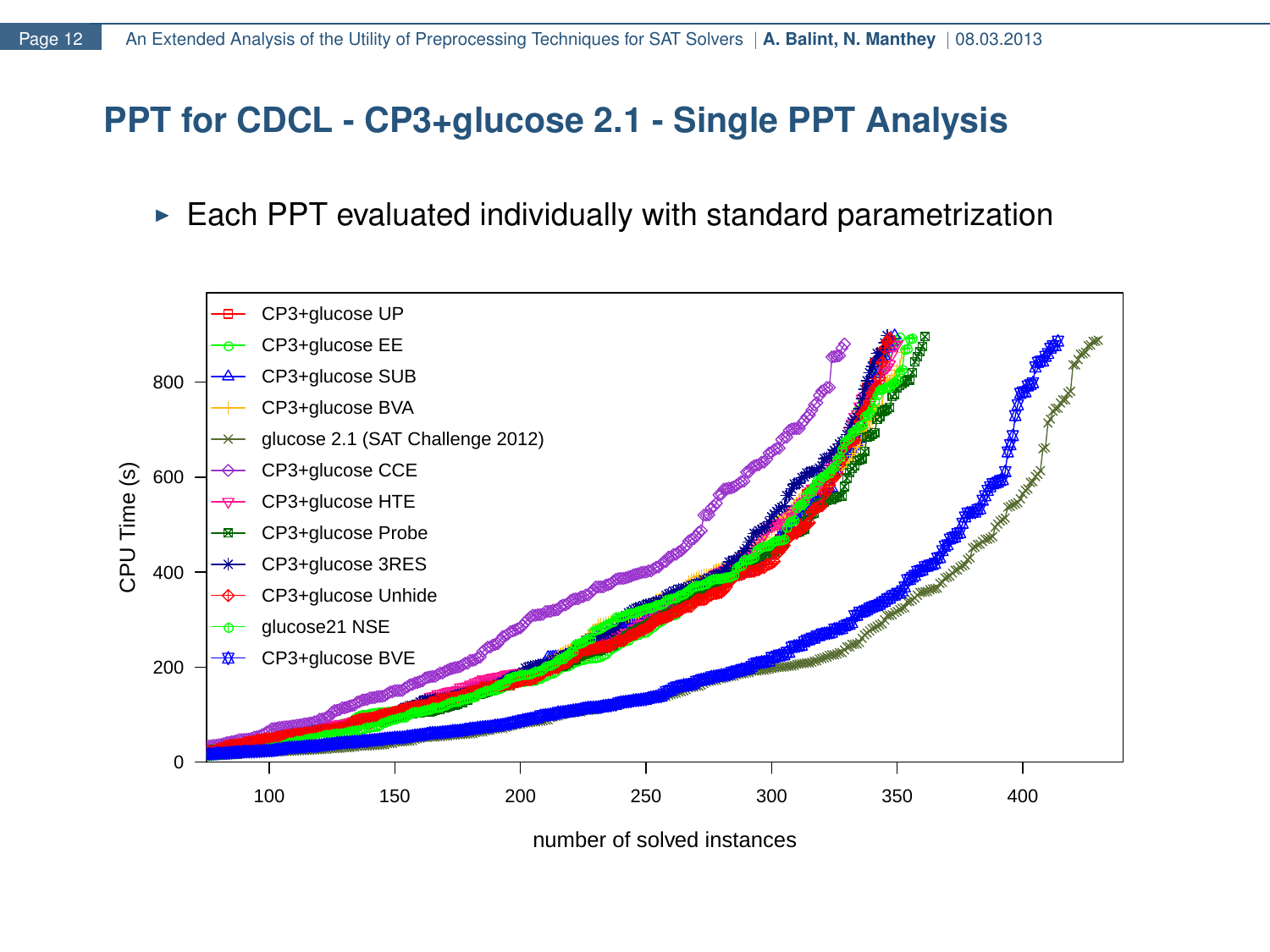$\triangleright$  The graph shows only the overall utility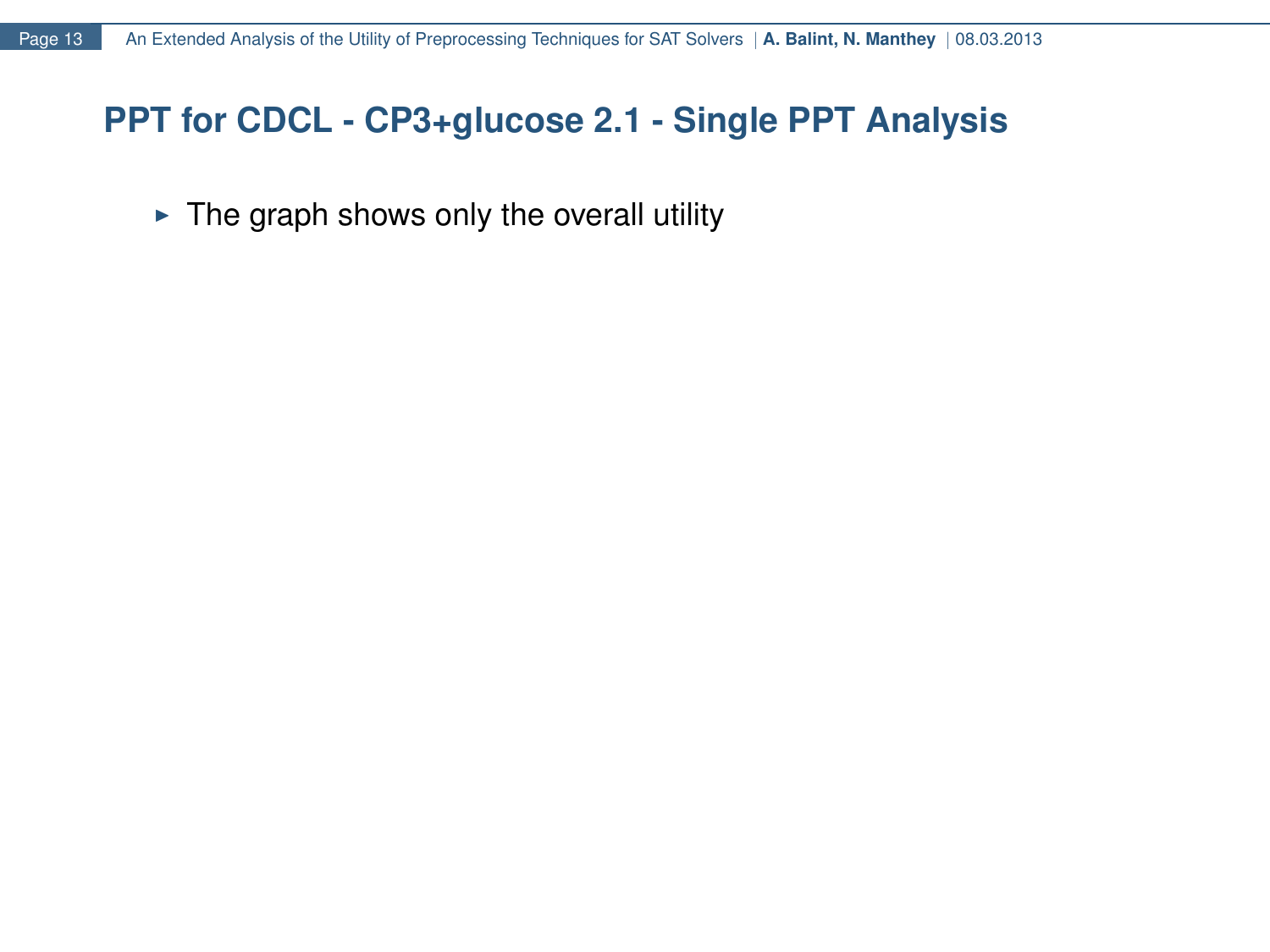$\triangleright$  The graph shows only the overall utility

# Unique PPT contribution (UPT)

Similar to "'unique solver contribution"': the number of instances that can be solved only when using a certain PPT.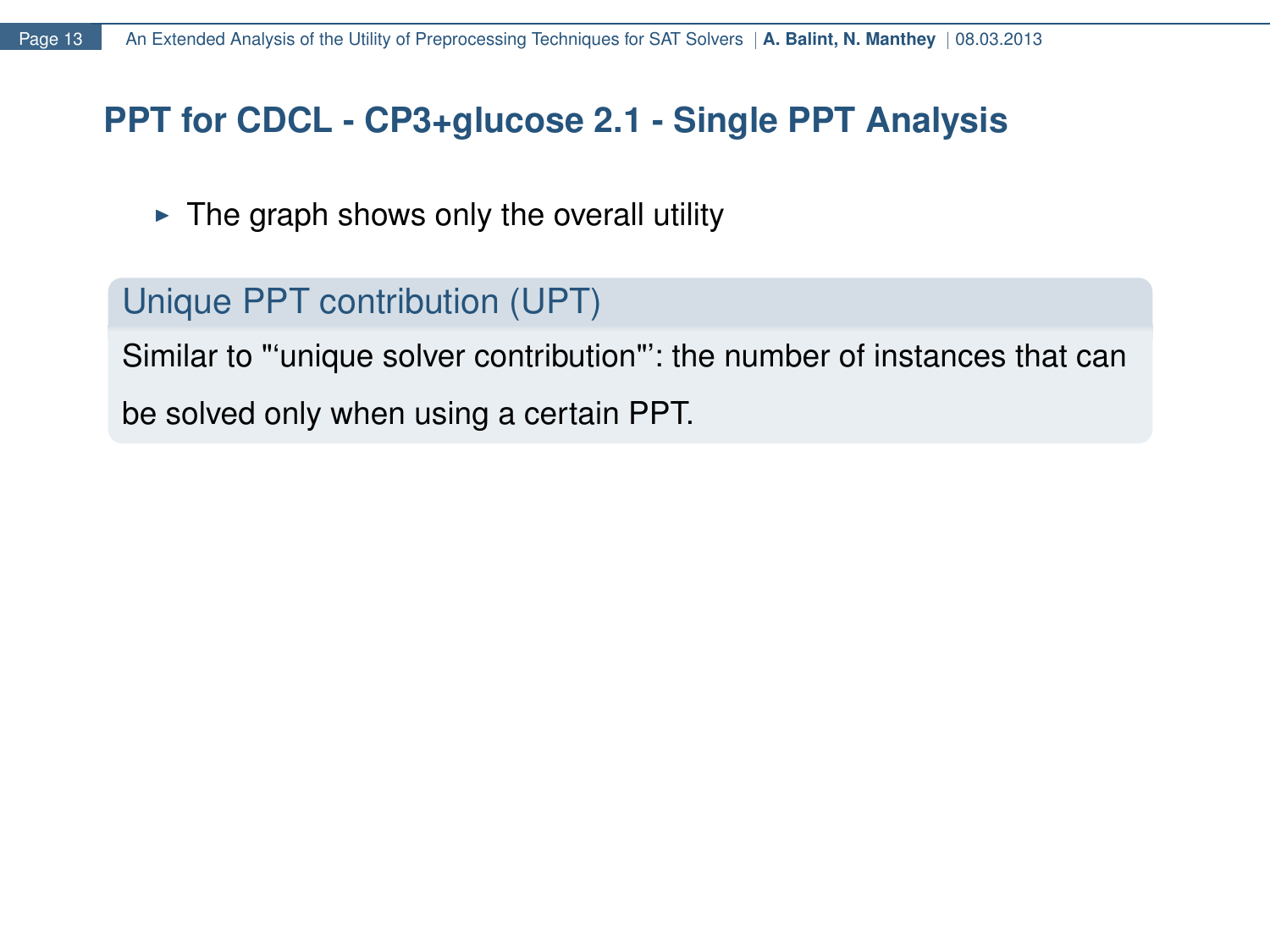$\triangleright$  The graph shows only the overall utility

# Unique PPT contribution (UPT)

Similar to "'unique solver contribution"': the number of instances that can be solved only when using a certain PPT.

|                                      |  |  |  | None UP 3RES SUB+STR EE Unhide HTE Probe BVE BVA CCE |  |  |  |  |  |  |  |
|--------------------------------------|--|--|--|------------------------------------------------------|--|--|--|--|--|--|--|
|                                      |  |  |  | UPT 2 $ -$ 1 6 $-$ 1 5 52 2 2                        |  |  |  |  |  |  |  |
|                                      |  |  |  | solved 356 347 346 349 351 347 350 361 414 352 329   |  |  |  |  |  |  |  |
| Single UPT contribution of each PPT. |  |  |  |                                                      |  |  |  |  |  |  |  |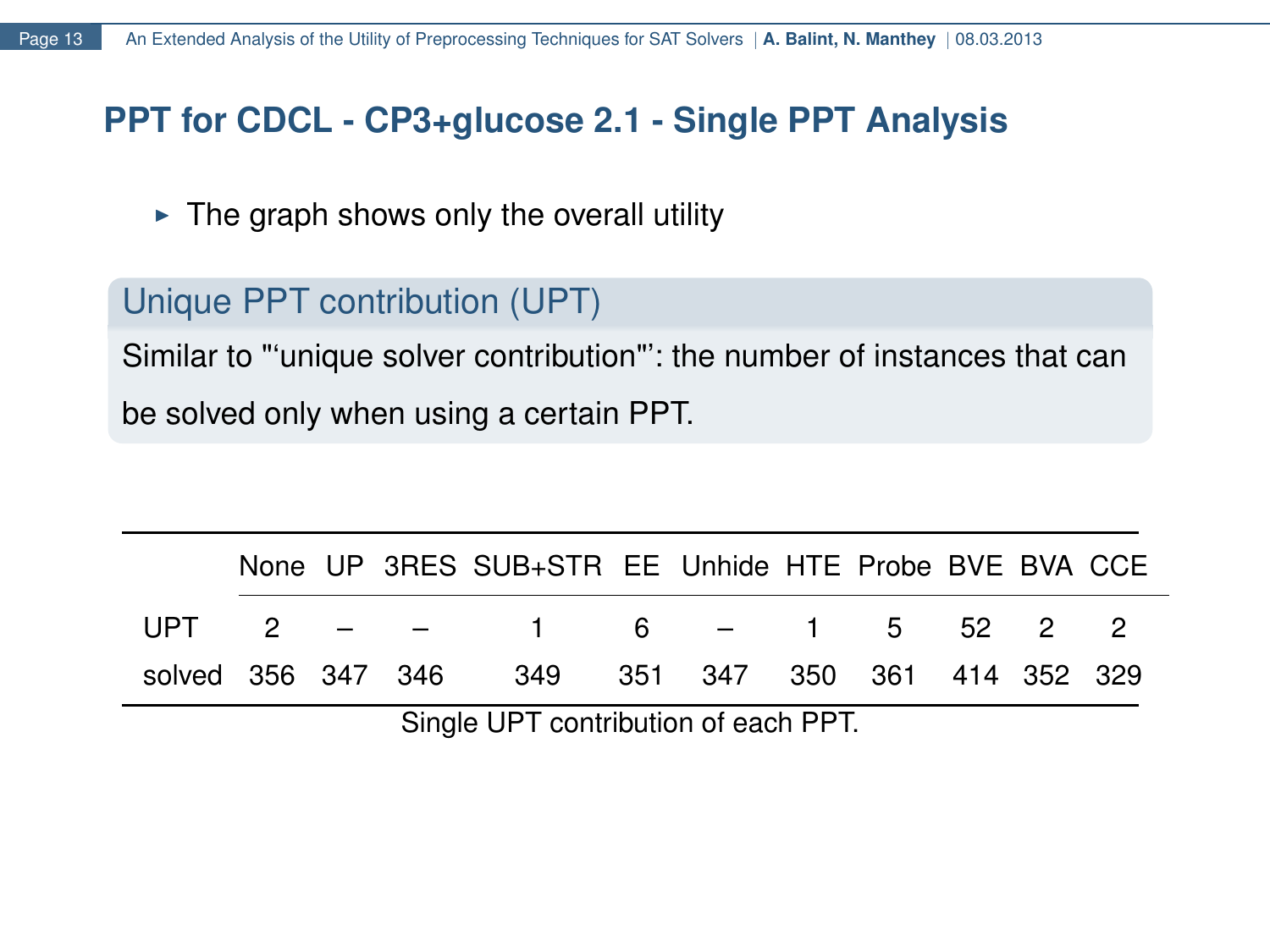# **PPT for CDCL - CP3+glucose 2.1 - Single PPT Analysis** Extended Analysis of the Utility of Preprocessing Techniques for SAT Solvers | A. Balint, N. Manthey | 08.03.2013<br> **T** for CDCL - CP3+glucose 2.1 - Single PPT Analysis<br>
► How similar are the individual PPTs with respect to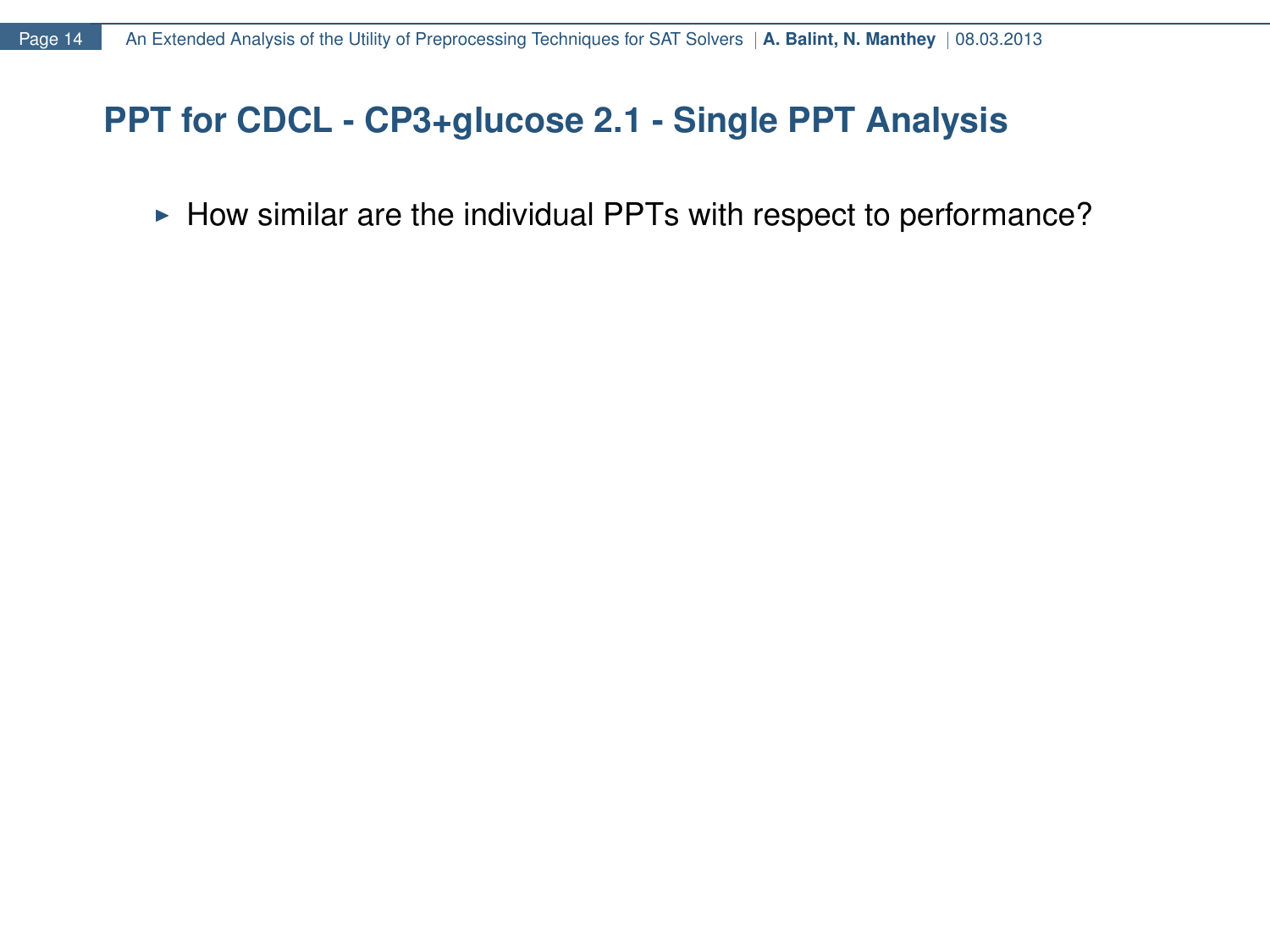$\blacktriangleright$  How similar are the individual PPTs with respect to performance?



Heatmap visualization of the Spearman correlation matrix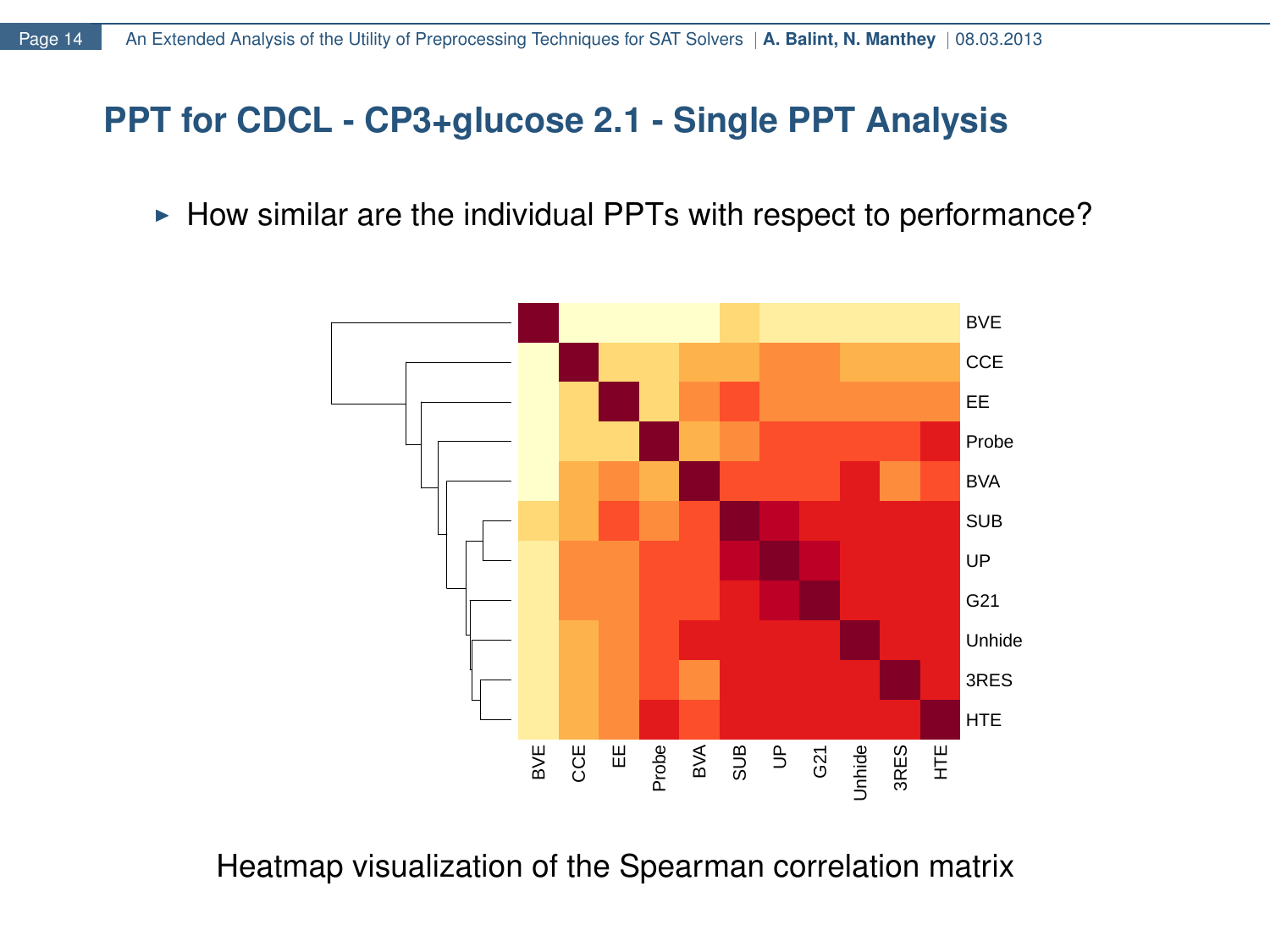$\triangleright$  Optimize the parameters of each PPT keeping the order fixed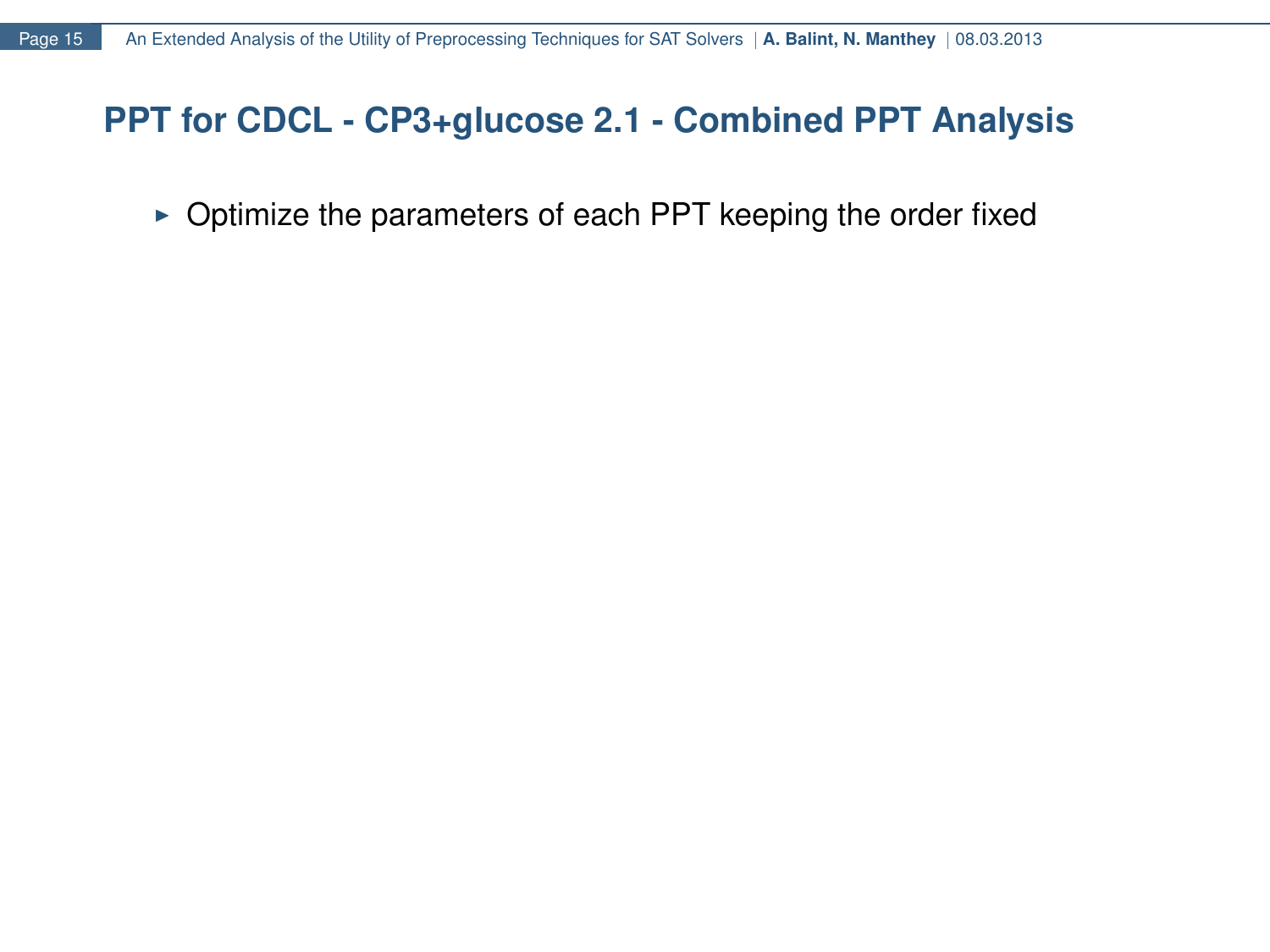$\triangleright$  Optimize the parameters of each PPT keeping the order fixed



Best configuration uses Unhide+BVE+BVA.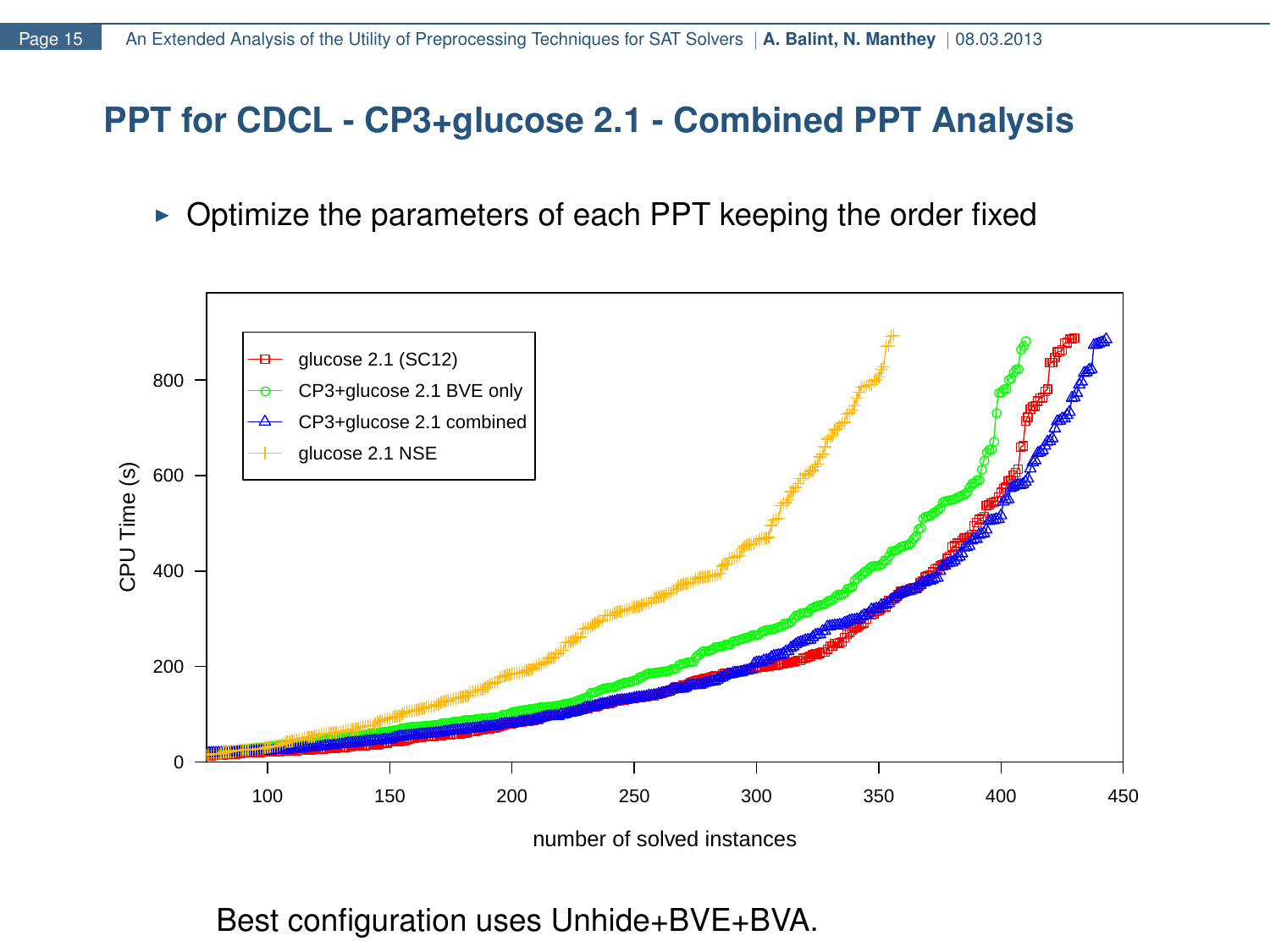$\triangleright$  Optimize the new parameters of BVE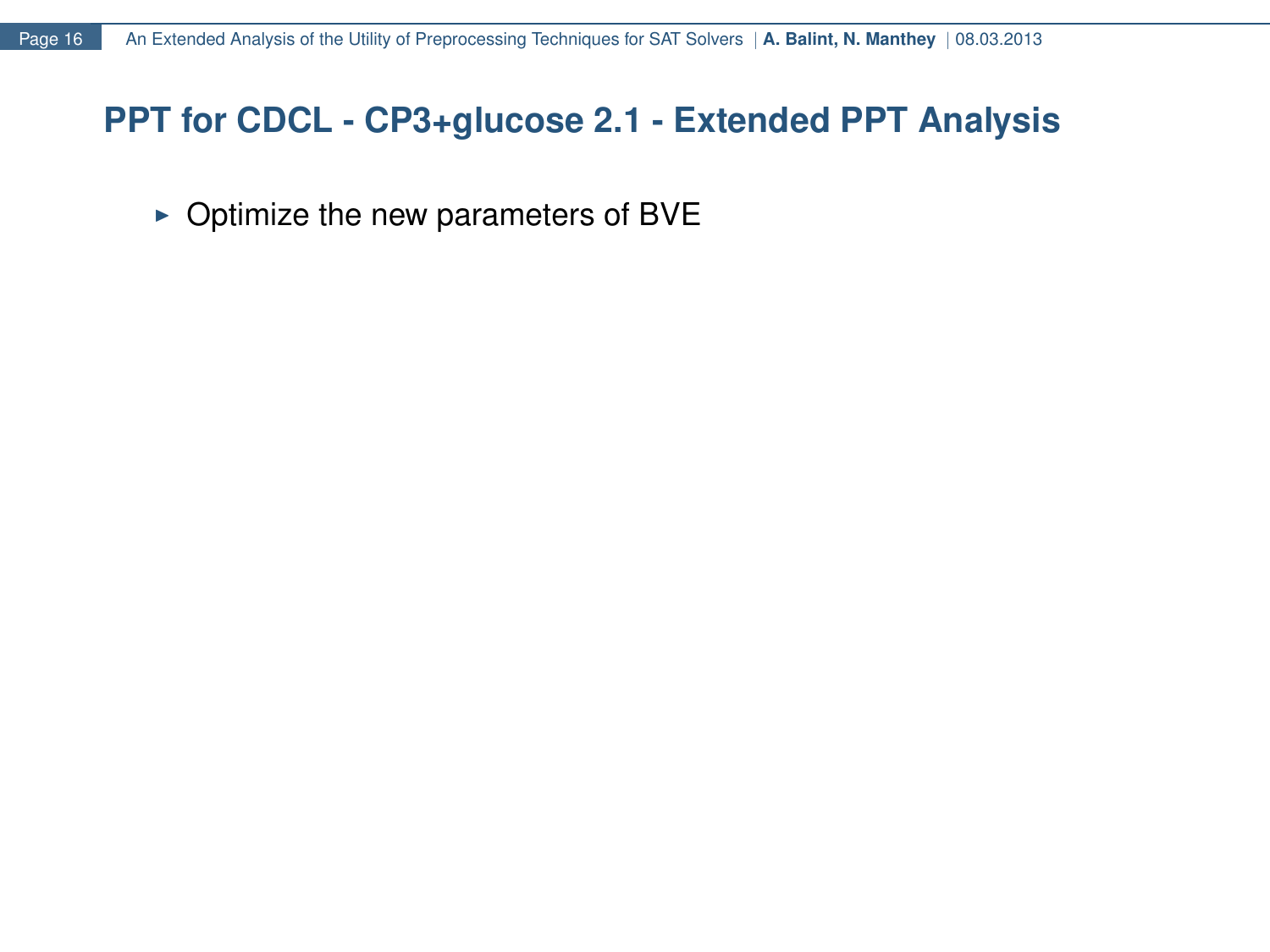$\triangleright$  Optimize the new parameters of BVE

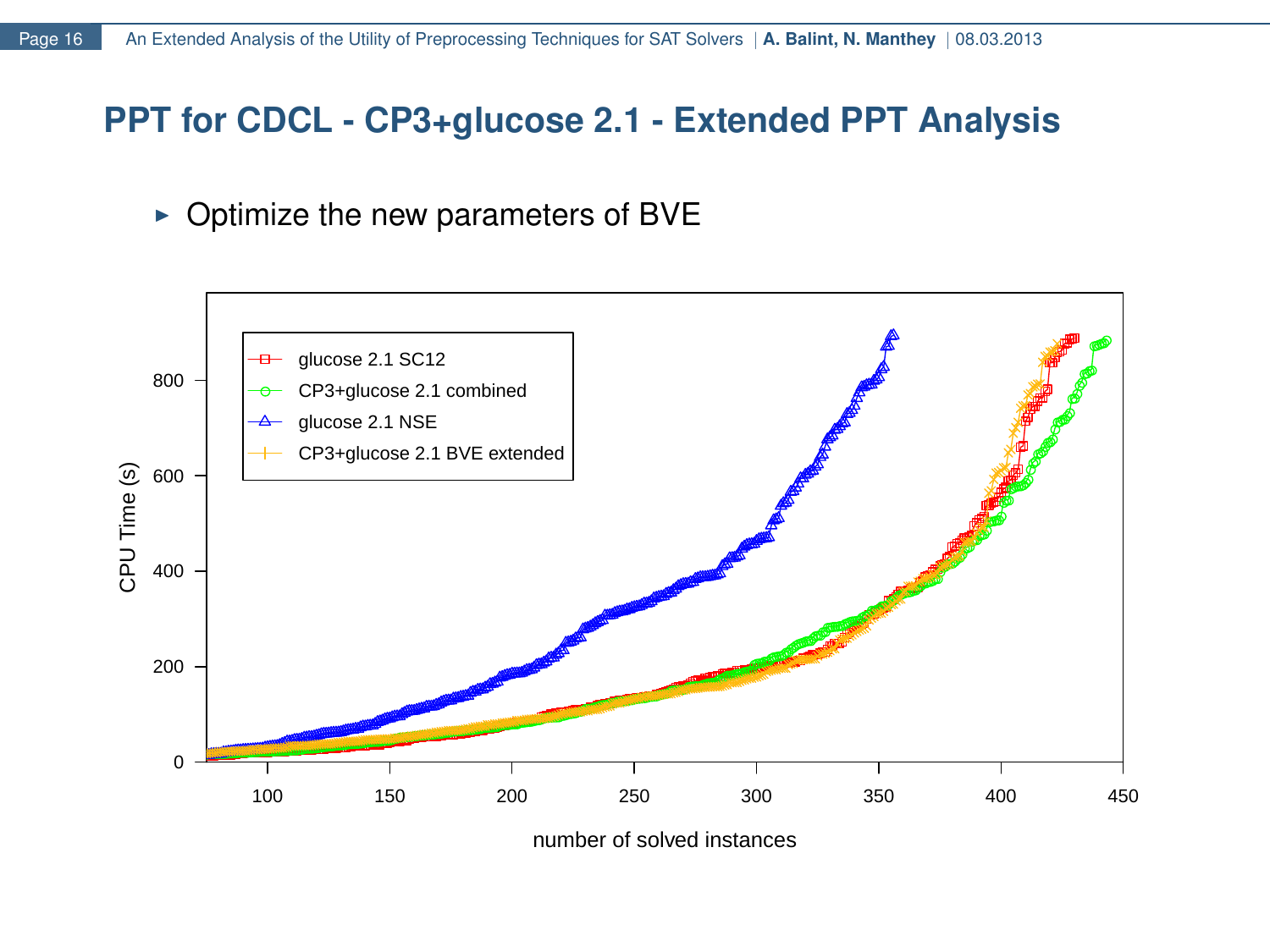# **PPT for CDCL - Applicability to other Solvers**

 $\blacktriangleright$  Replace glucose 2.1 with Minisat 2.2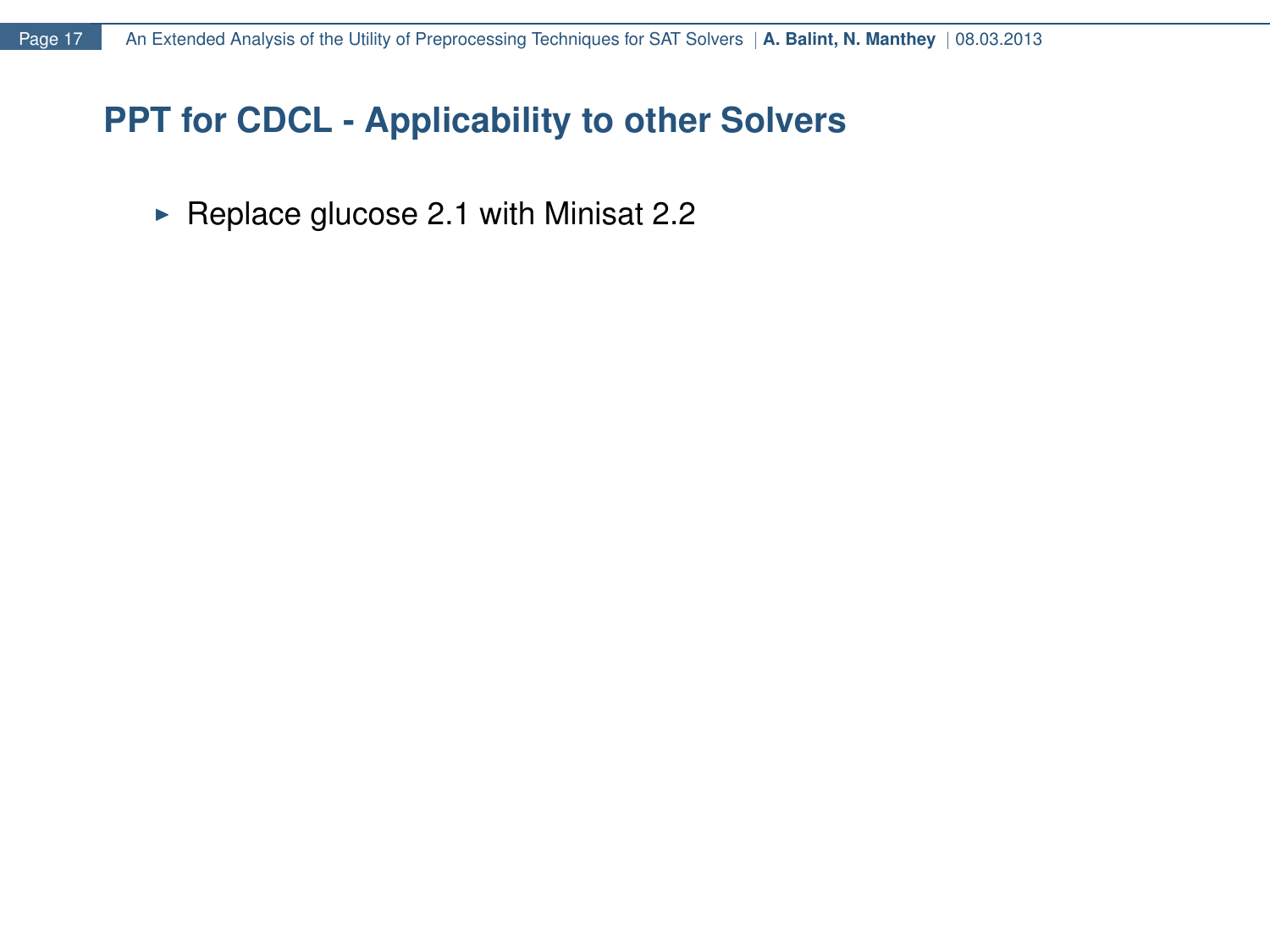# **PPT for CDCL - Applicability to other Solvers**

Replace glucose 2.1 with Minisat 2.2



number of solved instances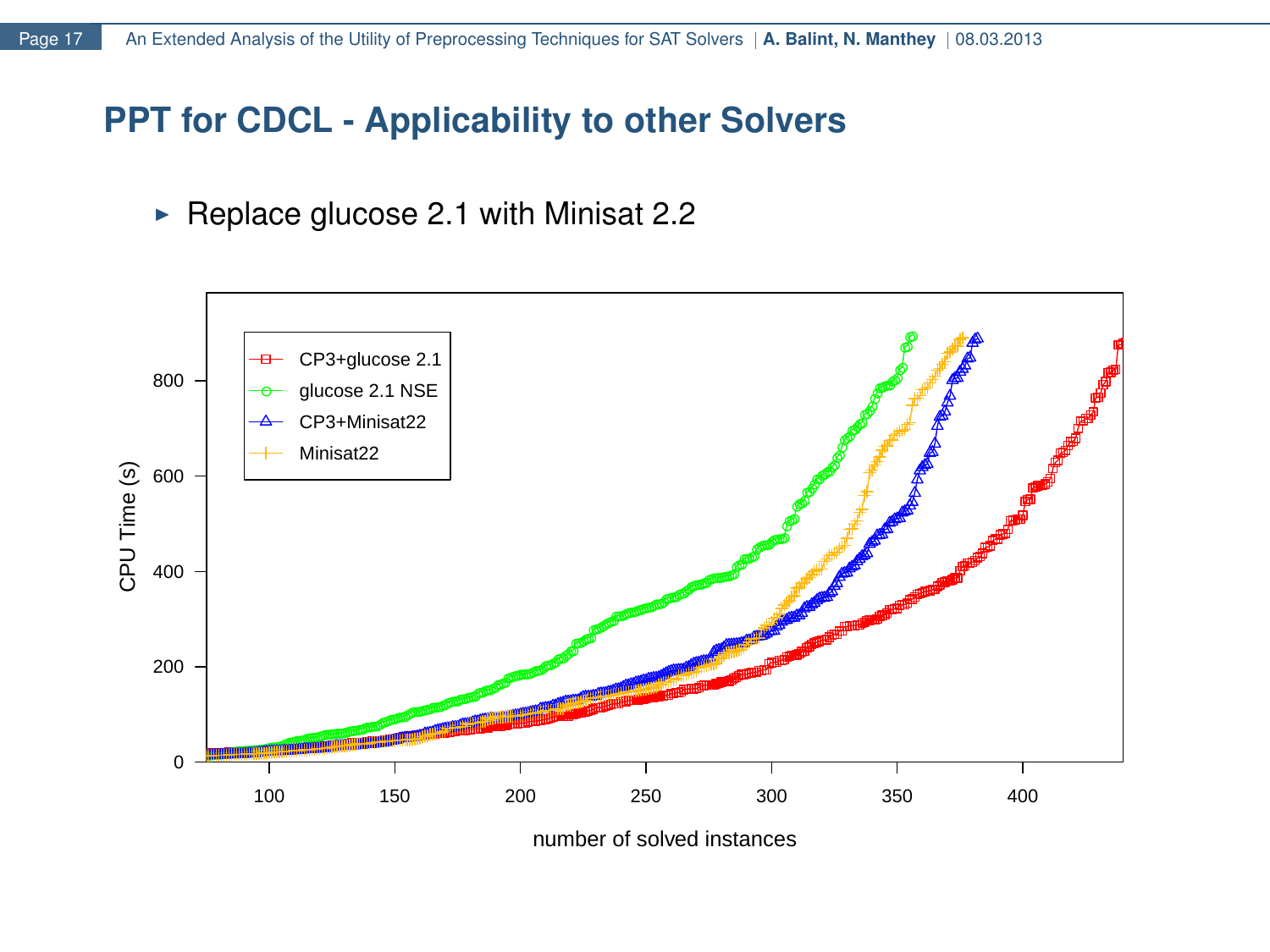PPTs setting depend on the solver used (SLS/CDCL)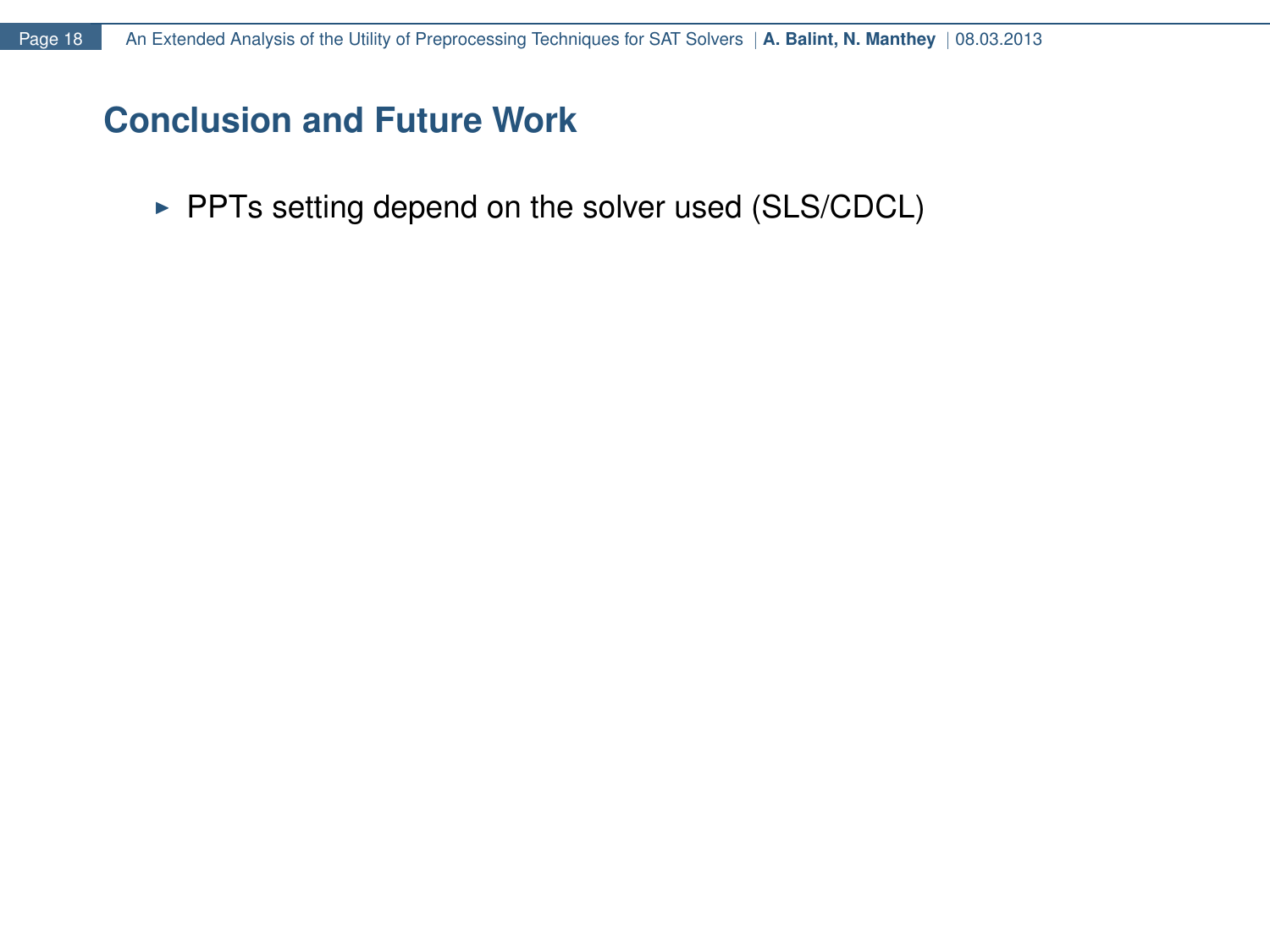- PPTs setting depend on the solver used (SLS/CDCL)
- $\triangleright$  BVE is the most important PPT  $\rightarrow$  further analysis needed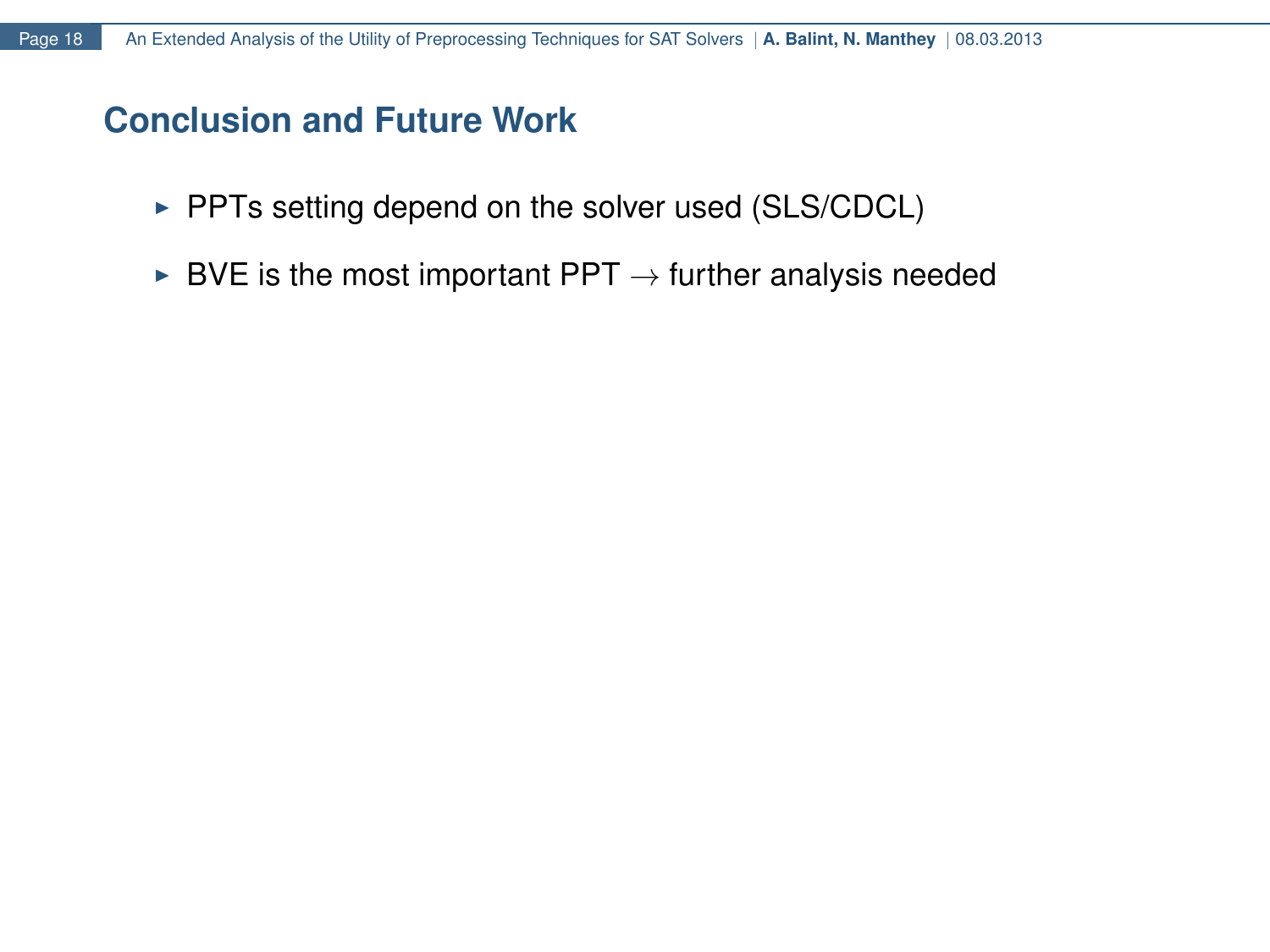- $\triangleright$  PPTs setting depend on the solver used (SLS/CDCL)
- $\triangleright$  BVE is the most important PPT  $\rightarrow$  further analysis needed
- If the solver can not be improved any more take a look at the PP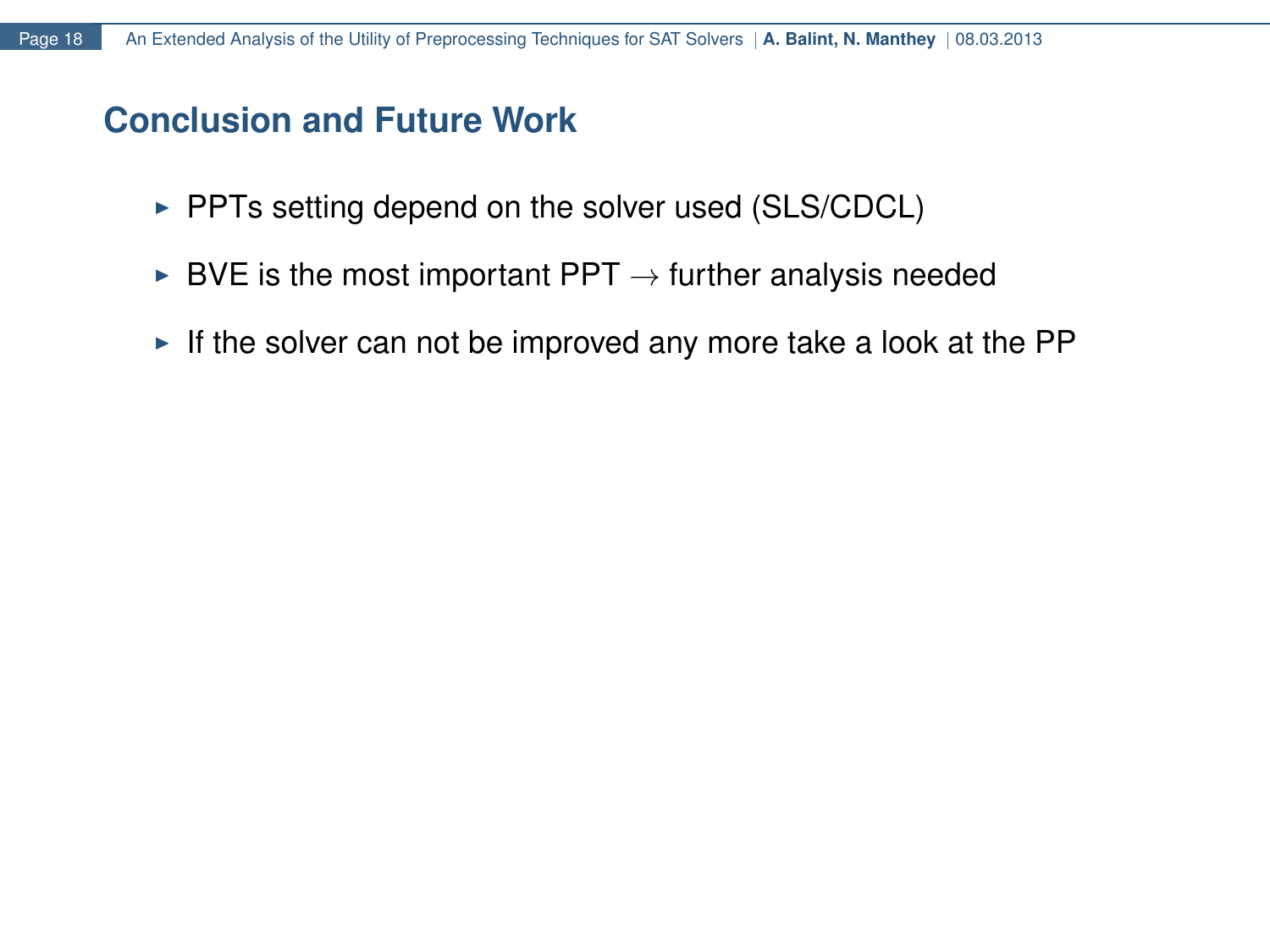- $\triangleright$  PPTs setting depend on the solver used (SLS/CDCL)
- $\triangleright$  BVE is the most important PPT  $\rightarrow$  further analysis needed
- $\blacktriangleright$  If the solver can not be improved any more take a look at the PP
- $\triangleright$  PPTs integrated also as inprocessing (IP) have high potential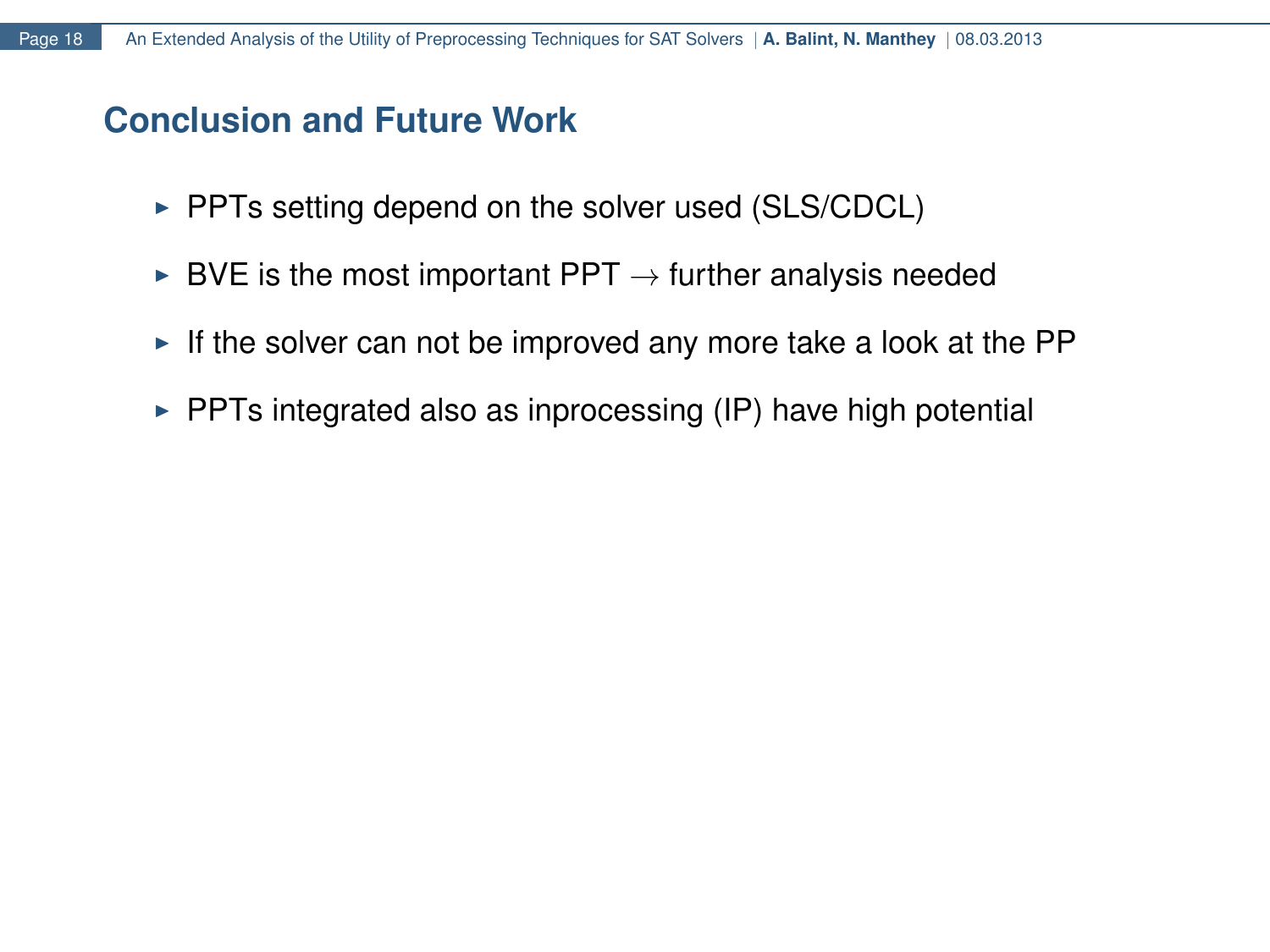- $\triangleright$  PPTs setting depend on the solver used (SLS/CDCL)
- $\triangleright$  BVE is the most important PPT  $\rightarrow$  further analysis needed
- $\blacktriangleright$  If the solver can not be improved any more take a look at the PP
- $\triangleright$  PPTs integrated also as inprocessing (IP) have high potential
- $\triangleright$  The application order and the number of application of each PPT has not been optimized yet (search space explosion)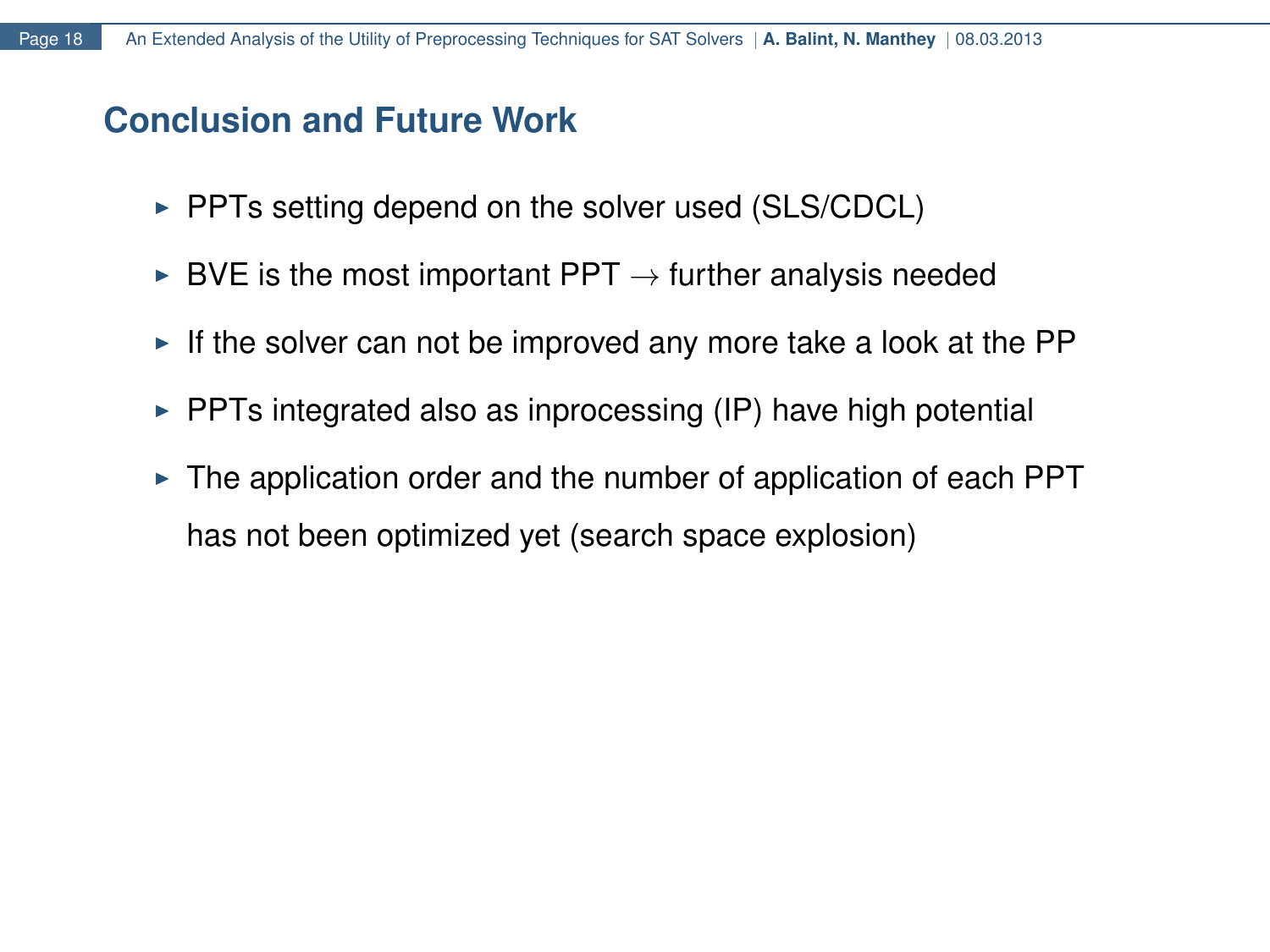- $\triangleright$  PPTs setting depend on the solver used (SLS/CDCL)
- $\triangleright$  BVE is the most important PPT  $\rightarrow$  further analysis needed
- $\blacktriangleright$  If the solver can not be improved any more take a look at the PP
- $\triangleright$  PPTs integrated also as inprocessing (IP) have high potential
- $\triangleright$  The application order and the number of application of each PPT has not been optimized yet (search space explosion)
- $\triangleright$  Optimizing the parameters of the solver and PP might yield even better improvements